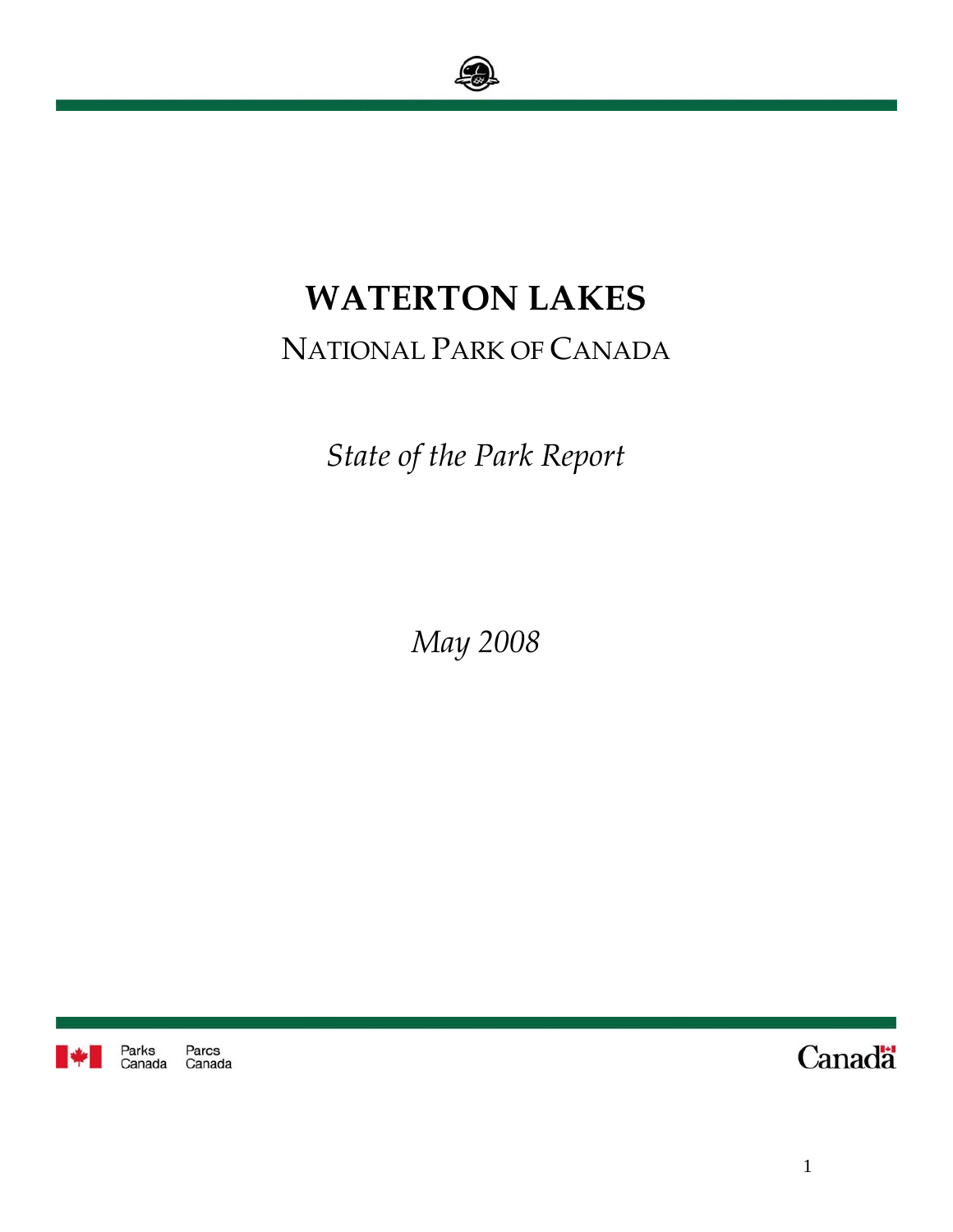# **WATERTON LAKES**

# NATIONAL PARK OF CANADA

*State of the Park Report* 

APPROVED

 Rod Blair Superintendent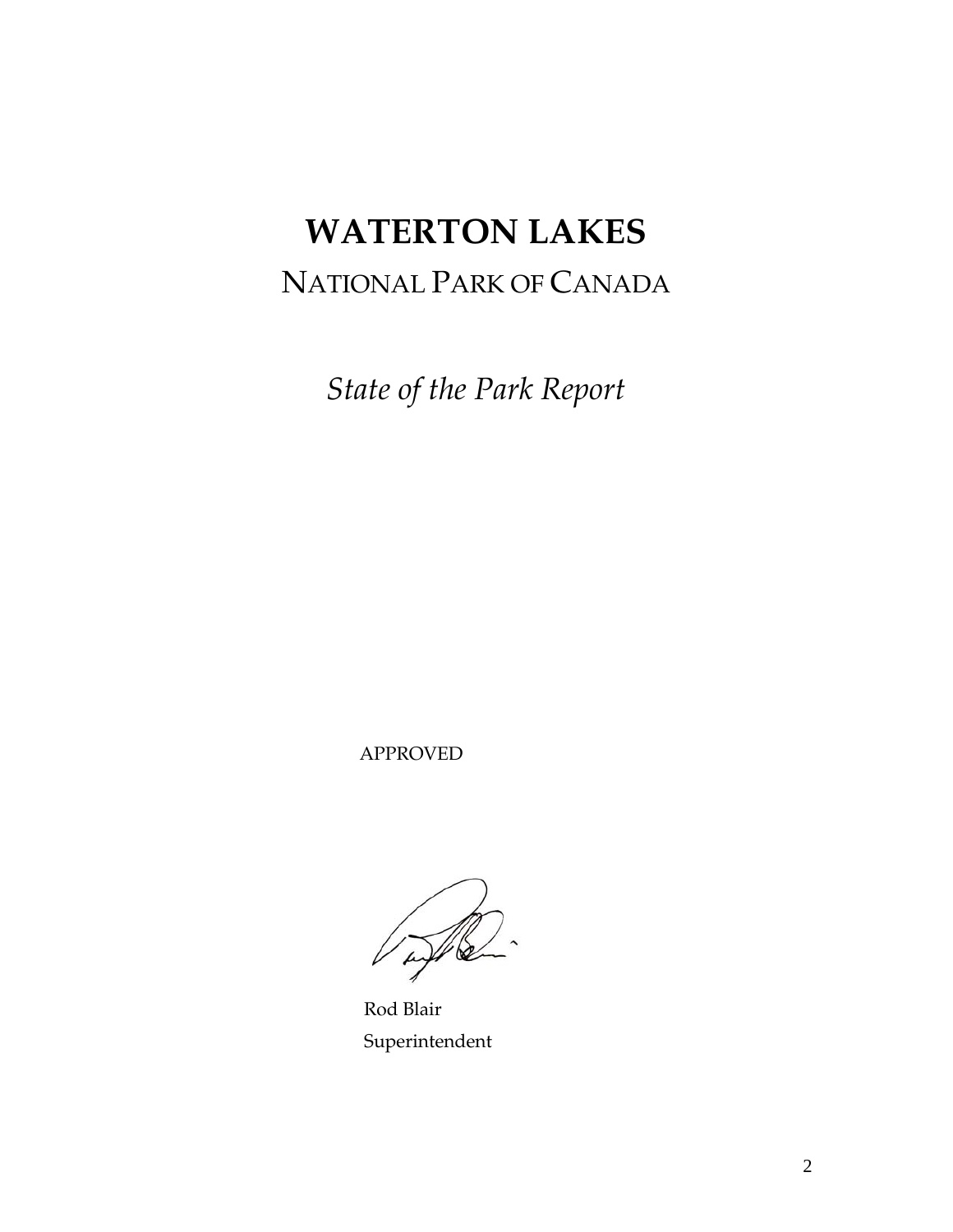#### **EXECUTIVE SUMMARY**

- The Ecological Integrity section shows two indicators in good condition and two indicators in poor condition. Three of the four rated indicators show a declining trend; Climate and Atmosphere cannot be rated because there are no targets or thresholds against which to assess condition and data are available for only 20 – 30 years, which is too short to indicate trends with certainty
- Significantly, two of the park's most distinctive characteristics the fescue grasslands and the diversity of plant species – show a declining trend; this is the result of a continuing invasion of non-native species, encroachment of aspen into the grasslands and the difficulty of achieving the prescribed fire target because of a very short suitable burning period each year
- Wildlife is in good condition. Because of the park's small size, grizzly bears that use the park are part of a regional population that ranges into Montana, BC and adjacent parts of southern Alberta; the regional population is small and at risk
- Aquatic ecosystems are in good condition but show a declining trend as water quantity is declining and aging culverts restrict connectivity for aquatic species
- Cultural resource condition and management practices are rated as fair; messages are rated as poor. Data are insufficient to indicate trends
- Visitor numbers have shown a steady increase over a long time period, with a noticeable four year peak in the late 1990s; recent data indicate a drop since 2001 to a fluctuating level that is a little higher than prior to the peak
- Camping has remained stable for the last fifteen years
- Approximately 46% of visitors are Albertans. Compared to other mountain parks, Waterton Lakes has a higher proportion of American visitors (37%), reflecting the park's location adjacent to the international boundary and Glacier National Park. Many American visitors combine a visit to Waterton Lakes with a visit to Glacier. 65% of visitors make day trips to the park, from the surrounding region and from Glacier NP. 53% of all visitors are repeat visitors. An important subset is the "regulars" who make frequent visits; they account for 31% of visitors and 45% of all visits
- The growth of resorts, second home communities and provincial parks has broadened the choice of recreational destinations for regional visitors
- Little is known about the effectiveness of public education programs but recorded participation is low. Many visitors are repeat visitors, requiring different methods of contact from those traditionally used – notably the challenge of reaching them at home before they arrive at the park. There is also the challenge of keeping interpretive material fresh and interesting.
- The park has good co-operative working relationships with regional partners for protection of the Crown of the Continent ecosystem. The Nature Conservancy's Waterton Front Project has helped conserve important adjacent lands
- There is very good co-operation with Glacier National Park, which, with Waterton, forms the Waterton-Glacier International Peace Park World Heritage Site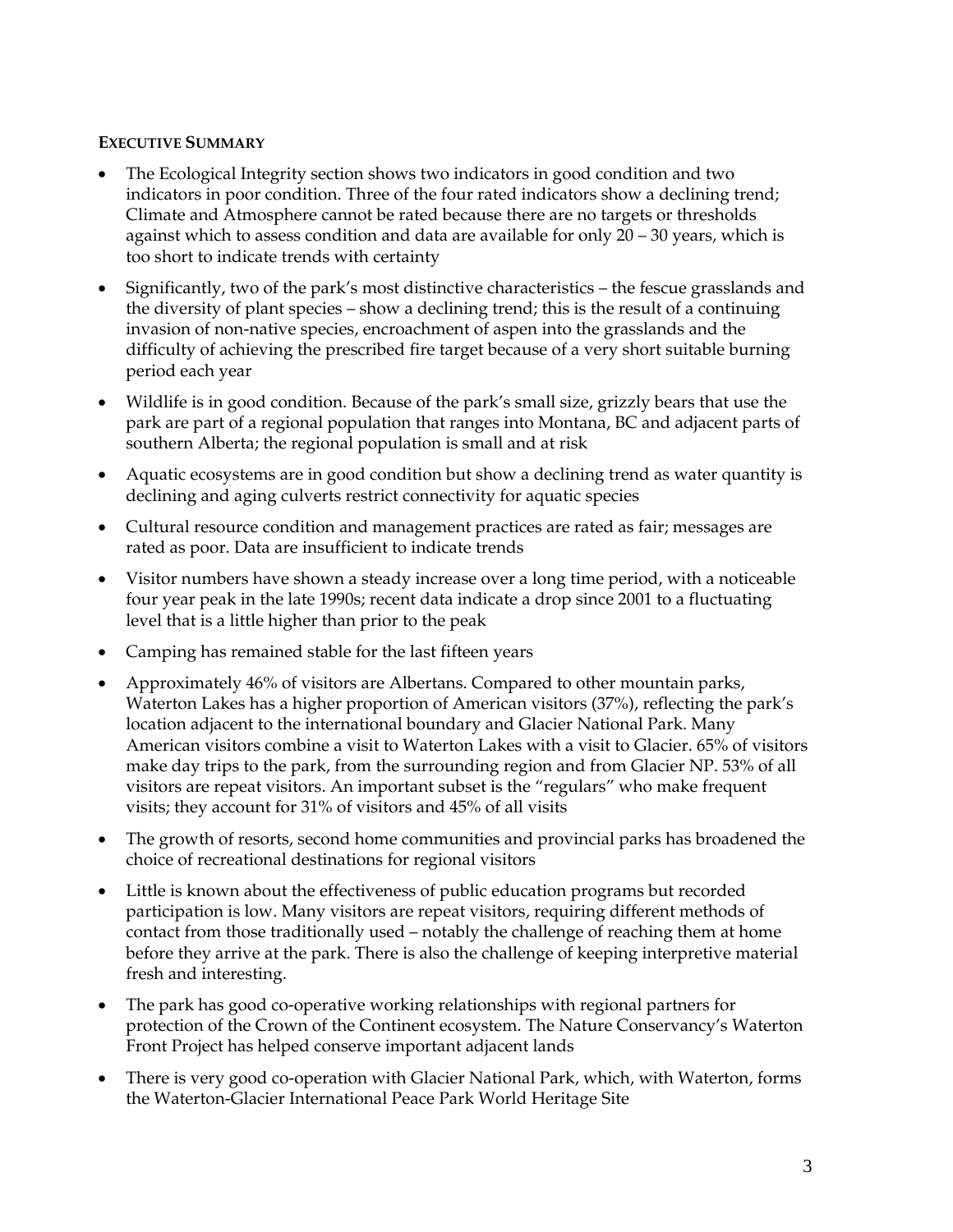| <b>Heritage Resource Protection</b>       |                                  |                                                                                                                                                                                                                                                                                                                                                                                        |  |  |  |
|-------------------------------------------|----------------------------------|----------------------------------------------------------------------------------------------------------------------------------------------------------------------------------------------------------------------------------------------------------------------------------------------------------------------------------------------------------------------------------------|--|--|--|
|                                           | <b>Ecological Integrity (EI)</b> |                                                                                                                                                                                                                                                                                                                                                                                        |  |  |  |
| Native<br>Biodiversity                    |                                  | Native biodiversity is in good condition, with a stable<br>trend. Ungulate, bird and Bolander's Quillwort<br>populations are in good condition and stable. Wildlife<br>mortality remains within acceptable levels. Sharp-tailed<br>grouse numbers are naturally low and may be declining.<br>Amphibians have declined but are stable. Information is<br>unavailable for other measures |  |  |  |
| Climate $&$<br>Atmosphere                 |                                  | Rating is not assigned. There are no targets or thresholds<br>and data are too short-term to indicate trends. It is<br>unknown how and to what extent climate properties<br>affect the ecological integrity of the various park<br>ecosystems                                                                                                                                          |  |  |  |
| Aquatic<br>Ecosystems                     |                                  | Aquatic ecosytems are in good condition but with a<br>declining trend because of reduced water quantity and<br>aging culverts which restrict movements of aquatic<br>species. Bull trout redds are in good condition.<br>Information is insufficient to report on trumpeter swans                                                                                                      |  |  |  |
| Terrestrial<br>Ecosystems                 |                                  | Terrestrial ecosystems are in poor condition with a<br>declining trend because of invasive plant species and<br>pathogens. Rangeland exclosures indicate stable<br>conditions                                                                                                                                                                                                          |  |  |  |
| Landscapes                                |                                  | Landscapes are in poor condition but with an improving<br>trend. The park's fescue grasslands are shrinking<br>because of aspen and shrub encroachment. The<br>improving trend reflects the re-introduction of fire and<br>the success of the Waterton Front project in protecting<br>surrounding lands from subdivision and development.                                              |  |  |  |
| <b>Cultural Resource Management (CRM)</b> |                                  |                                                                                                                                                                                                                                                                                                                                                                                        |  |  |  |
| Resource<br>Condition                     |                                  | Mitigative actions have been taken to reduce threats to<br>the integrity of these resources                                                                                                                                                                                                                                                                                            |  |  |  |
| Effectiveness of<br>Communications        |                                  | Information not available                                                                                                                                                                                                                                                                                                                                                              |  |  |  |
| Selected<br>Management<br>Practices       |                                  | Comprehensive inventories exist; some updating is<br>required                                                                                                                                                                                                                                                                                                                          |  |  |  |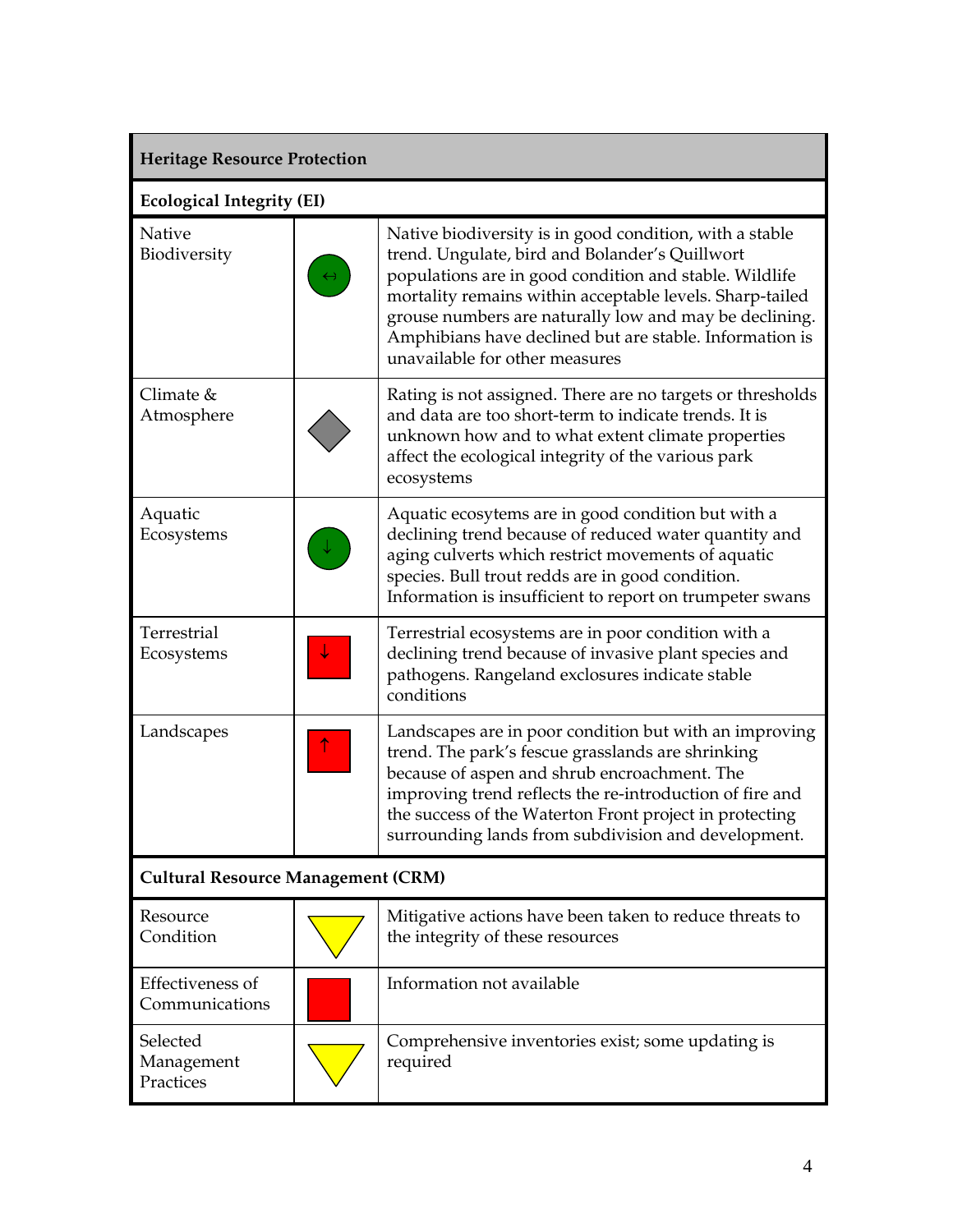| <b>Connection to Place</b>       |  |                                                                                                                                                                                                               |  |
|----------------------------------|--|---------------------------------------------------------------------------------------------------------------------------------------------------------------------------------------------------------------|--|
| <b>Visitor Experience (VE)</b>   |  |                                                                                                                                                                                                               |  |
| Understanding<br><b>Visitors</b> |  | Recent visitor numbers average 365,000,<br>slightly above the 1990s average and below a<br>peak in 1998-2001. 46% are Albertans and<br>37% are Americans. 53% are repeat visitors.                            |  |
| <b>Providing Opportunities</b>   |  | Camping has remained steady for the last 15<br>years. Driving/sightseeing (49% of visitors)<br>and hiking (44%) are the most popular<br>activities                                                            |  |
| <b>Quality Service</b>           |  | 75% of visitors surveyed in 2005 rated their<br>visit as "extremely enjoyable". There is<br>generally high satisfaction, except for "value<br>for money" categories                                           |  |
| Connecting with Place            |  | Very few visitors take advantage of<br>interpretive programs. The park draws<br>people back - 53% are repeat visitors. The<br>figure is 80% for Albertans.                                                    |  |
| <b>Public Education (PE)</b>     |  |                                                                                                                                                                                                               |  |
| <b>Understanding Audiences</b>   |  | $31\%$ of visitors are regional repeat visitors<br>and they account for 45% of park visits but<br>they have a lower participation rate in park<br>learning activities than visitors from<br>elsewhere         |  |
| Extending our Reach              |  | Educational programs reach school children<br>and partnerships with organizations such as<br>the AMA reach many. 65% of regional repeat<br>visitors rely on their own previous<br>experience                  |  |
| Facilitating Understanding       |  | The park provides interpretive information<br>with varying rates of involvement by<br>different market segments (between 53% and<br>70%) and partners with the Waterton Natural<br><b>History Association</b> |  |
| <b>Influencing Attitudes</b>     |  | No information is available                                                                                                                                                                                   |  |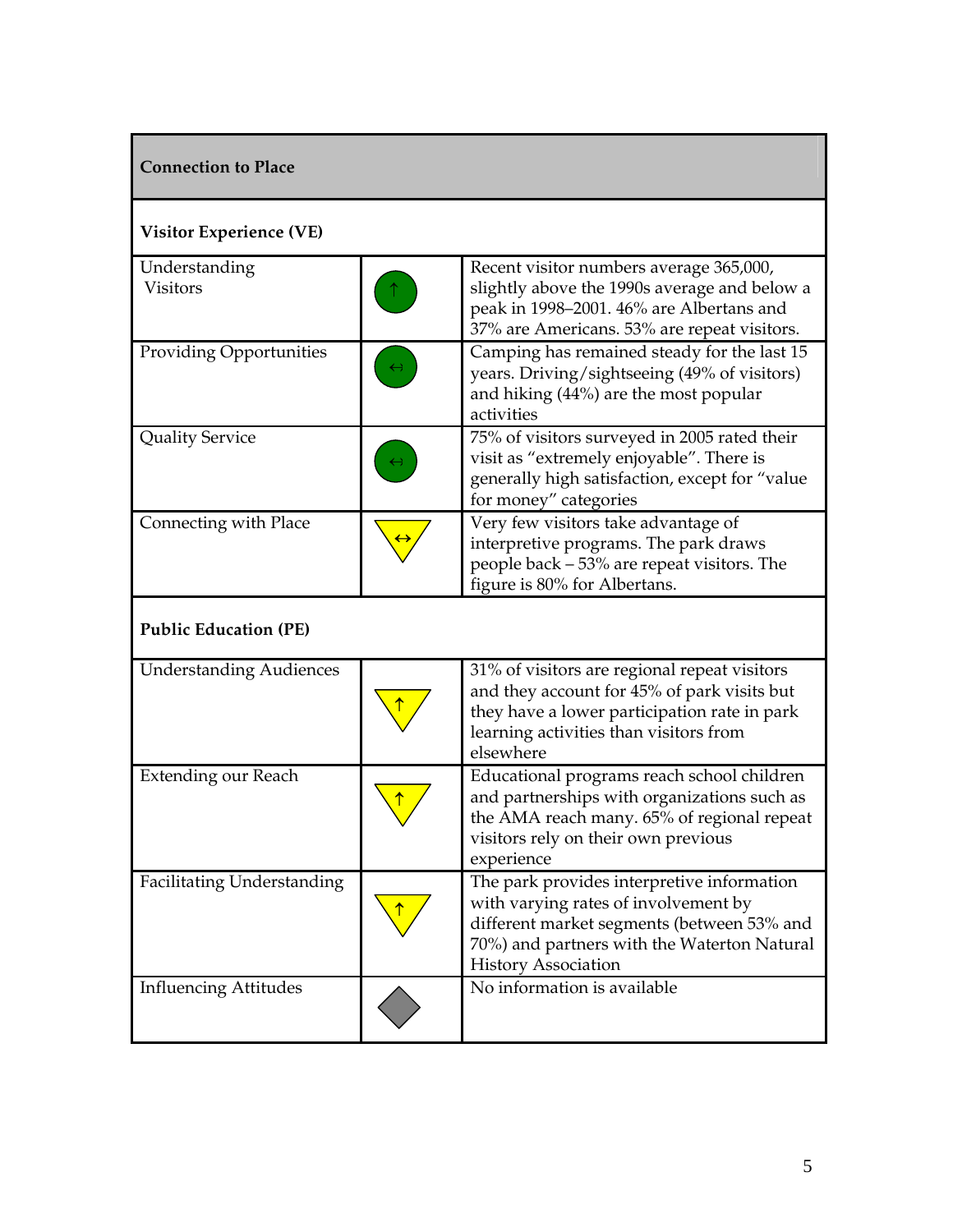# **TABLE OF CONTENTS**

| 1.1 Achieving the Vision for Waterton Lakes National Park7                   |
|------------------------------------------------------------------------------|
|                                                                              |
|                                                                              |
|                                                                              |
|                                                                              |
| 3.0 Assessment of the state of Resource Protection and Connection to Place12 |
|                                                                              |
|                                                                              |
|                                                                              |
|                                                                              |
|                                                                              |
|                                                                              |
|                                                                              |
|                                                                              |
|                                                                              |
|                                                                              |
| 3.3 Heritage Resource Protection - Key Issues and Challenges26               |
|                                                                              |
|                                                                              |
|                                                                              |
|                                                                              |
|                                                                              |
|                                                                              |
|                                                                              |
|                                                                              |
|                                                                              |
|                                                                              |
| 3.6 Connection to Place - Key Issues and Challenges36                        |
|                                                                              |
|                                                                              |
|                                                                              |
|                                                                              |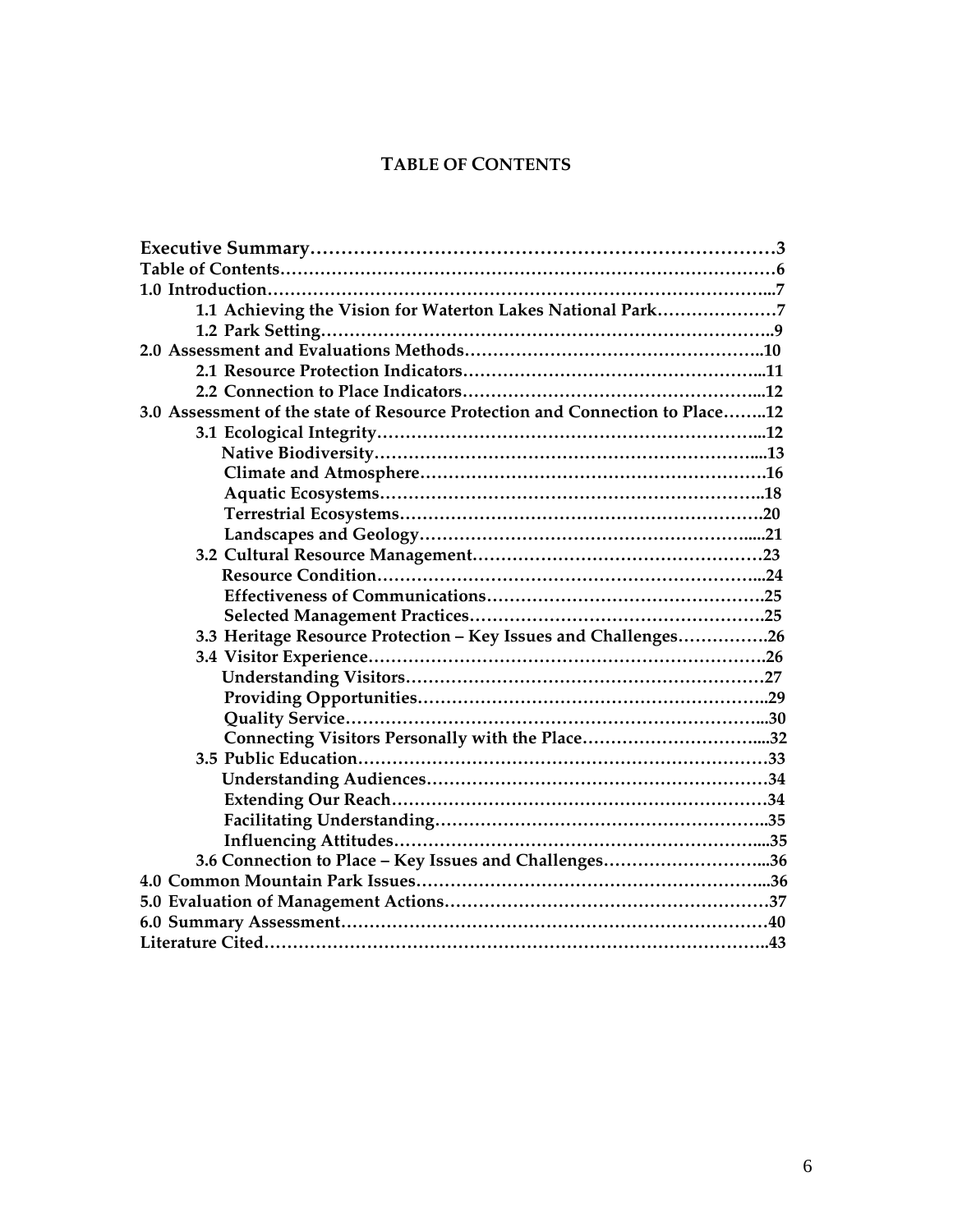#### **1.0 Introduction**

Parks Canada Agency is pleased to report to Canadians on the current condition of Waterton Lakes National Park of Canada, based on research and monitoring information. The State of the Park Report (SOPR) provides an assessment of the key areas of Parks Canada's mandate: protection (ecological integrity and cultural resource management), visitor experience, and public education.

State of the park reporting is completed every five years in conjunction with the review of the park management plan, which is a legislated requirement. The Waterton Lakes National Park management plan was approved in 2000 as a fifteen-year plan and was reviewed in 2003. The next review is scheduled for 2008 in order to coordinate the management planning cycles for the mountain national parks (Banff, Kootenay, Mt. Revelstoke, Glacier, Jasper, and Yoho). There is also a national policy requirement for annual reporting on performance to implement the park management plan.

The purposes of the State of the Park Report are to:

- Provide a summary of what is known of the condition of the park's resources and of visitors' enjoyment of the park
- Identify issues of concern that need to be addressed during the next Manag ement Plan review

The process for state of the park reporting is relatively new and evolving. This is the first SOPR for Waterton Lakes NP. Monitoring programs are being developed for each key area of the mandate. Ecological integrity monitoring is the furthest advanced and new programs are being developed to measure the condition of cultural resources, visitor experience and public education. By 2008, the park will have established a long-term suit of indicators and measures. In the interim there are a number of information gaps that exist. These gaps will be filled in subsequent reports as the park's monitoring programs develop.

The selection of the current measures and indicators was based on management plan objectives and the requirements of the national monitoring program. The findings in the report summarize current knowledge about the condition of the park and are important for evaluating the effectiveness of management actions and for identifying deficiencies and adaptive and integrated strategies to be addressed during the review of the management plan.

# **1.1 Achieving the Vision for Waterton Lakes National Park**

The management plan for Waterton Lakes National Park (2000) establishes a vision that integrates protection, experience and education in ways that are mutually supportive and inter-dependent. Figure 1 illustrates how the vision elements contribute to achieve Parks Canada's integrated mandate. Without public appreciation and understanding of the value of Waterton Lakes National Park's natural and human history, stewardship and protection of the park's ecological and cultural resources will not occur. Protection and presentation of the park's natural beauty, functioning ecosystems and heritage values are essential to providing visitors with a memorable park experience.

The management plan sets out core strategies to achieve the vision by: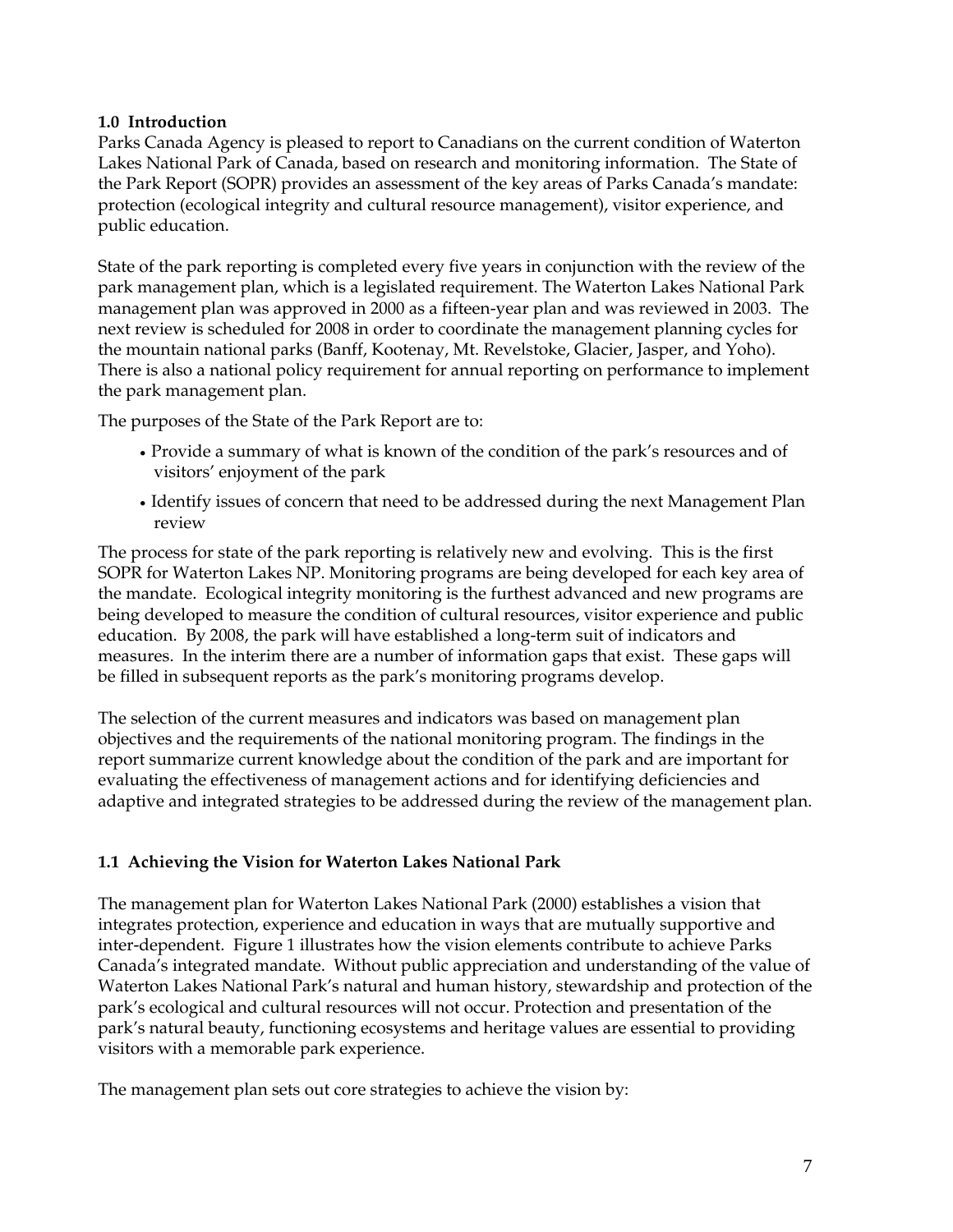- connecting Canadians to Waterton Lakes National Park though first-hand experiences and learning opportunities
- managing visitor use without impairing the park's ecological and cultural resources
- setting limits to the growth of Waterton Village
- restoring terrestrial and aquatic ecosystem
- protecting and presenting cultural resources
- collaborating with Aboriginal people on the protection and presentation of Aboriginal heritage in the park
- partnering to manage shared wildlife populations and promote regional ecosystem health
- practicing open management through effective public participation

The State of the Park Report provides measures of how well the vision for Waterton Lakes National Park is being achieved.



#### **Figure 1: Park Vision (2000) for achieving Parks Canada's integrated mandate**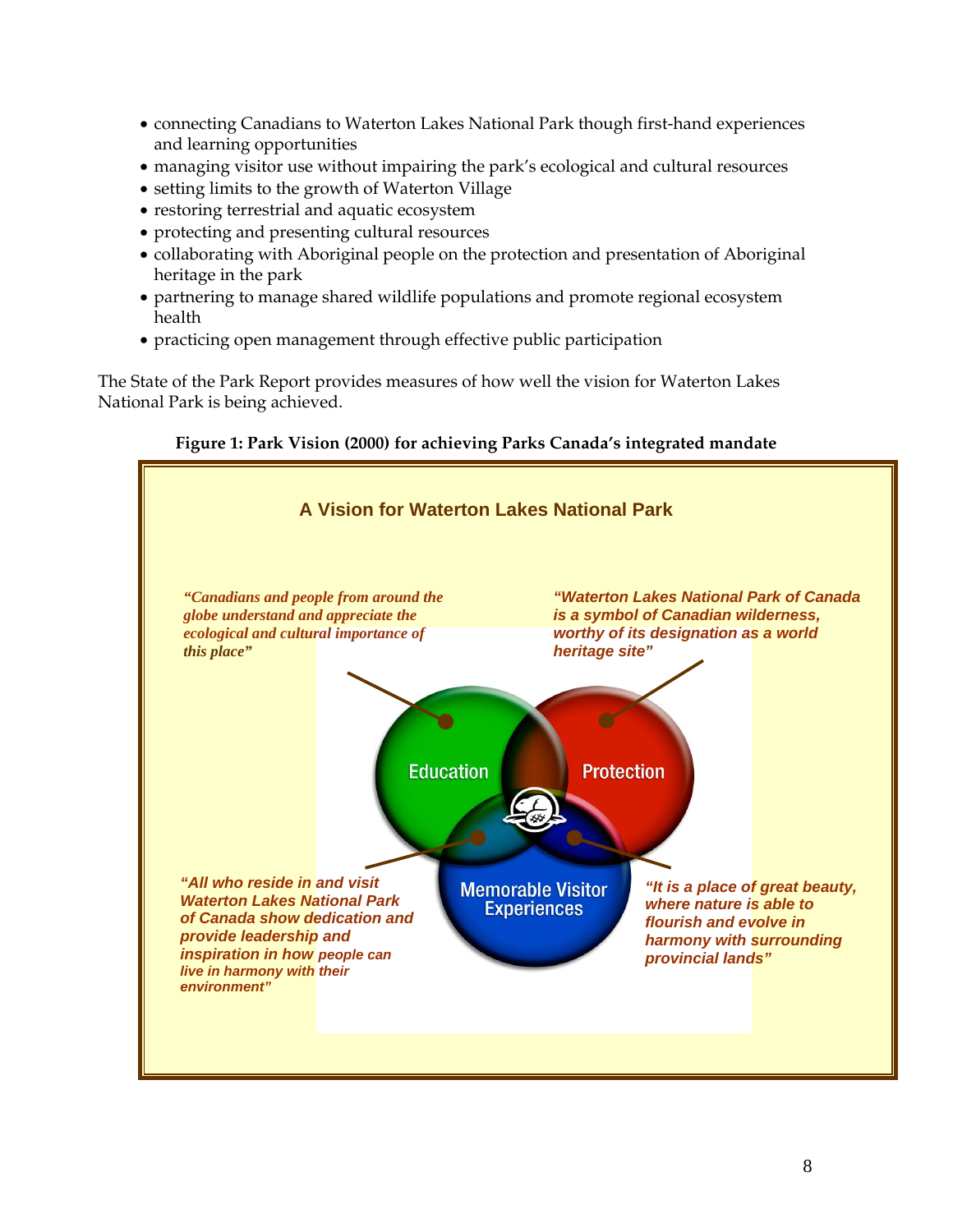#### **1.2 Park Setting**

Nestled in the extreme southwest corner of Alberta, Waterton Lakes National Park is where the prairies meet the mountains. The variety of habitats creates remarkable ecological diversity in a park of only 505  $km^2$ . Located just east of the Continental Divide, the park is near the centre of the Crown of the Continent (COC) ecosystem which stretches as far north as the southern edge of Banff National Park and as far south as the Bob Marshall Wilderness Area in Montana.

Waterton Lakes National Park was designated in 1895 at the urging of local people. In 1932, at the initiative of Rotary Clubs in Alberta and Montana, Waterton Lakes and Glacier National Parks were joined as the world's first Peace Park, to commemorate friendly relations between the two countries. Staff of the two parks work closely together on many common management issues.





The park was designated as a Biosphere Reserve in 1979. In 1995, the two national parks were inscribed as Waterton-Glacier International Peace Park World Heritage Site because of their outstanding scenery, abundant diversity of wildlife and wildflowers and the tri-oceanic divide.

The park is renowned for its scenic vistas of prairie and mountain landscapes, colourful rocks, abundant displays of wildflowers, including distinctive species such as beargrass, and easily viewed wildlife, notably sheep, elk and bears. The scenic highlight of the park is Upper Waterton Lake, which extends across the international boundary into Glacier National Park.

The primary users are residents of southern Alberta. The park also has a high percentage of American visitors, many of whom combine a trip to the two parks. The park is a popular camping and hiking destination. The park contains Waterton Village, with a full range of visitor services and there are roads to destinations such as Red Rock Canyon and Cameron Lake. The park has a quieter atmosphere than the other mountain national parks because it is not bisected by a through highway.

Waterton Lakes National Park is a model of inter-jurisdictional land management. Because it is a small park, Waterton Lakes NP works together and cooperates with ranchers, first nations, private citizens and industry to protect this area of southern Alberta. Park staff are active members of the Crown Managers Forum, a group of land managers at all levels of government in the Crown of the Continent who work co-operatively to manage common issues.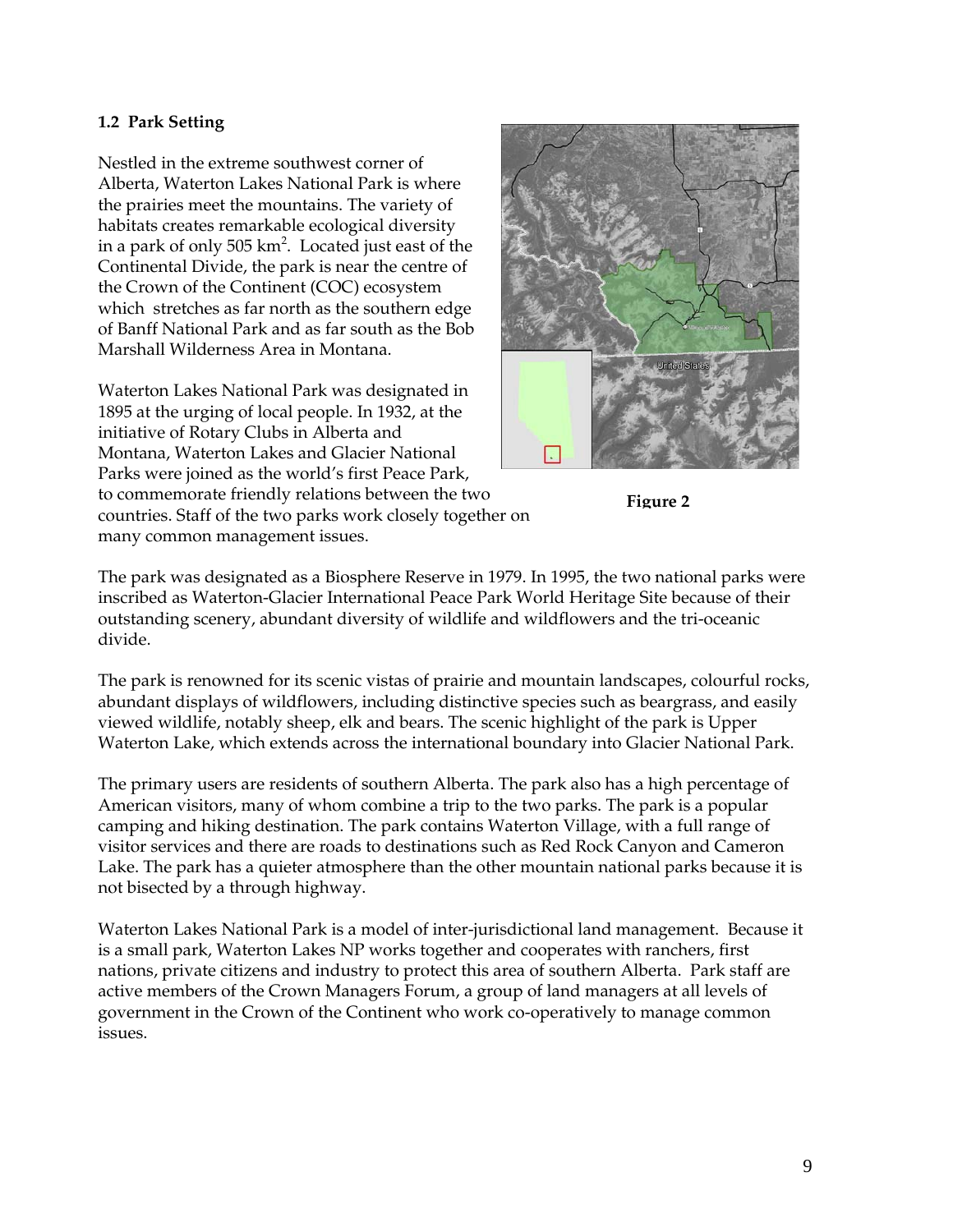# **2.0 ASSESSMENT AND EVALUATION METHODS**

Parks Canada is developing a comprehensive monitoring program to assess the performance of national parks in protecting ecological and commemorative integrity, undertaking public education and providing memorable visitor experiences. Within each of these three broad areas, several indicators have been identified to provide a broad representation of key factors influencing the national parks. Each indicator is supported by several measures which are based on data gathered through a variety of sources. Where data are insufficient, professional judgment is used to assess conditions. This approach is depicted in the 'iceberg model' shown in Figure 3.

#### **The 'iceberg model' of indicators and measures**





At the time of preparation of this state of the park report, the monitoring program is still in development. Some indicators and measures are based on existing long-term monitoring programs and can be readily assessed and reported. Other indicators and measures are more recently established and monitoring programs provide limited data on which to base evaluations and ratings. In some cases monitoring has not yet begun and information gaps exist.

Data sources include programs undertaken by Parks Canada and external agencies. In some cases where limited data are available, the professional judgment of Parks Canada staff is used to supplement data analysis. As the long-term monitoring program develops, existing gaps will be filled and future state of the park reports will be based on increasingly more comprehensive, rigorous and statistically powerful data.

In addition to providing an assessment of the state of Waterton Lakes National Park, this report will provide a baseline for the new monitoring program against which future state of the park reports can be compared.

The indicators of resource protection, visitor experience and public education are rated for their condition and trend. The condition and trend ratings are *italicized and bolded*. For clarity, symbols and colours are used to represent the condition and trend of the indicators and measures, as shown in Table 1.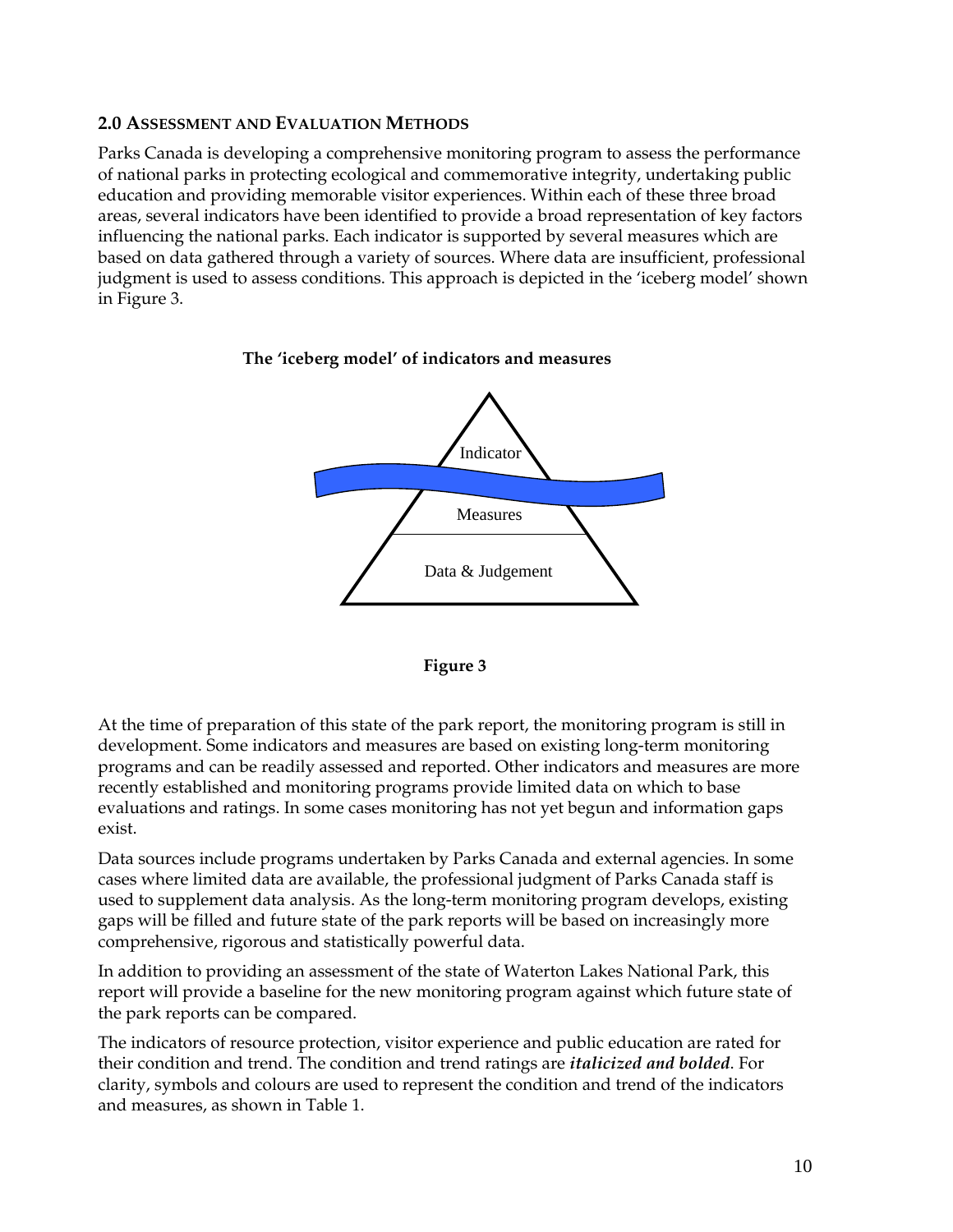|  |  | Table 1: Symbols used for indicator evaluation |
|--|--|------------------------------------------------|
|  |  |                                                |

| Condition                                                                          |  | <b>Trend</b>                                                                                           |                   |  |
|------------------------------------------------------------------------------------|--|--------------------------------------------------------------------------------------------------------|-------------------|--|
| <i>Good:</i> the condition of the<br>indicator/measure is satisfactory             |  | <i>Improving:</i> the condition of the<br>indicator/measure is improving<br>since the last assessment  |                   |  |
| <i>Fair</i> : there is concern regarding<br>the state of this<br>indicator/measure |  | <i>Stable:</i> the condition of the<br>indicator/measure is unchanged<br>since the last assessment     | $\leftrightarrow$ |  |
| <i>Poor</i> : the condition of the<br>indicator/measure is poor or low             |  | <i>Declining</i> : the condition of the<br>indicator/measure is declining<br>since the last assessment |                   |  |
| <i>Not rated:</i> there is insufficient<br>information to determine<br>condition   |  | <i>Not rated:</i> there is insufficient<br>information to determine trend                              |                   |  |

# **2.1 Resource Protection Indicators**

Measures are rated by comparing the actual state of the measure with its desired state, or target. For some measures, targets are established in existing park management plans (e.g. for prescribed fire). In other cases, targets established by agencies other than Parks Canada can be used (e.g. water quality). Thresholds are also used e.g. where a measure moves from one condition rating to another such as from Fair (yellow) to Poor (red). Where adequate information is not yet available to set a specific target, the professional judgment of Parks Canada staff is used to determine the rating. Some indicators and measures cannot be rated due to lack of information

A similar approach is used to assess and rate indicators related to cultural resource management. Due to data limitations, including lack of recent inventories and evaluation, trends cannot be reported for cultural resource measures and indicators.

Measure ratings are combined to provide indicator ratings by using a simple majority e.g. if three of five measures are rated in good condition (green), the indicator is assigned a rating of "good". In cases where there is no majority among measure ratings, the indicator is rated as *fair* to reflect uncertainty as well as concern.

A distinction is necessary between the trend rating assigned to an ecological indicator or measure and the characteristics of the measure. For example, a wildlife population may increase or decrease, but the trend rating and associated arrow symbol refer to whether ecological integrity is *improving* or *declining*, not to the size of the population e.g. an increase in the elk population beyond its historic range of variability would be viewed as a decline in ecological integrity.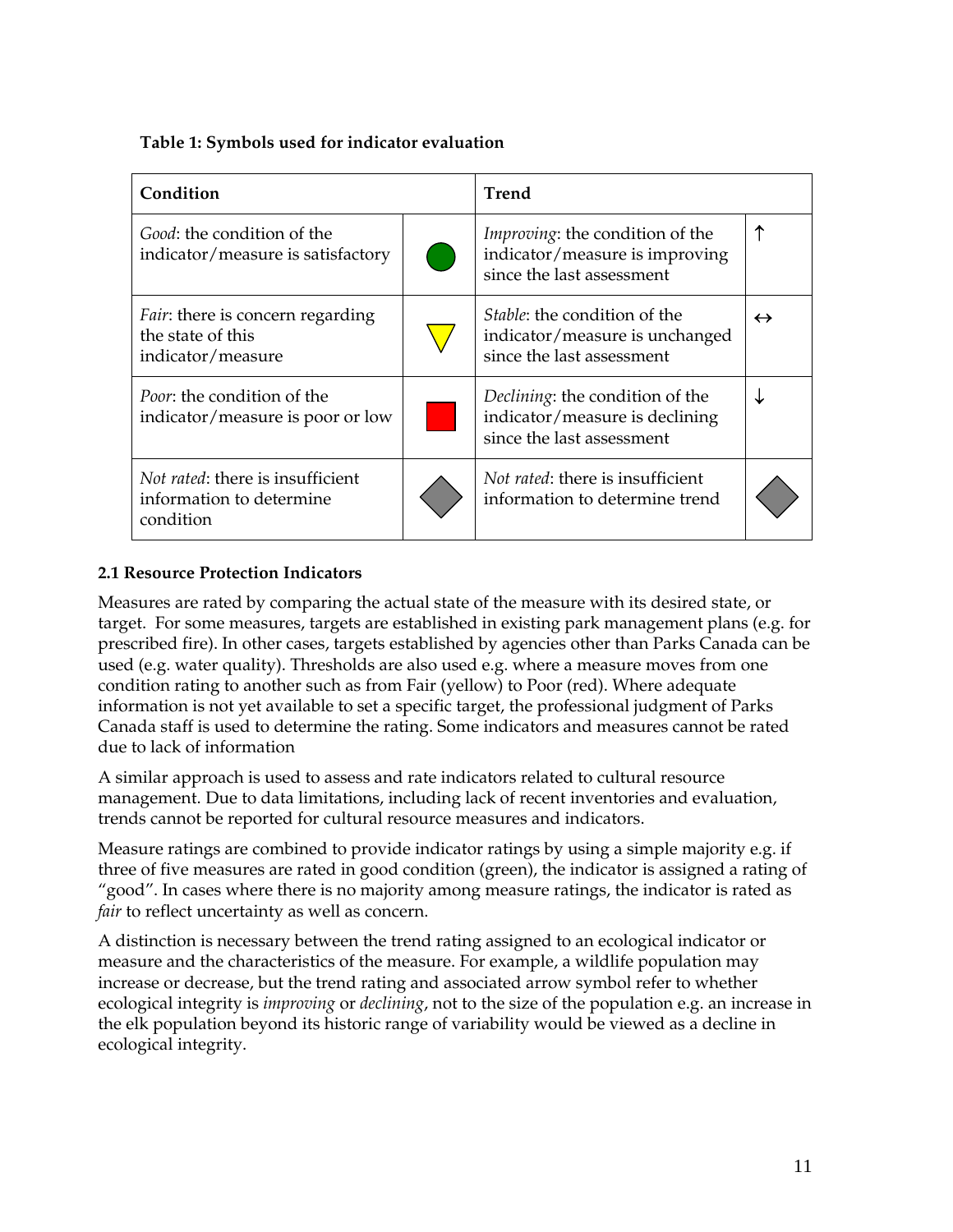#### **2.2 Connection to Place Indicators**

The indicators used to assess visitor experience and public education are relatively new in the Parks Canada monitoring program. Few specific measures and monitoring programs are in place. As a result, ratings for these indicators are mostly based on an analysis of existing survey data, primarily from a 2003 park-wide visitor survey, supplemented by site specific survey information and the professional opinion of Parks Canada staff. With one exception, targets, or desired states of the indicators, have not been established— Parks Canada does have targets for visitor satisfaction. The visitor experience and public education indicators are rated based on the judgment of Parks Canada staff in Waterton Lakes National Park.

#### **3.0 Assessment of the State of Resource Protection and Connection to Place**

# **3.1 Ecological Integrity**

# **Overview**

The Canada National Parks Act [2000] defines ecological integrity as "a condition that is determined to be characteristic of its natural region and likely to persist, including abiotic components and the composition and abundance of native species and biological communities, rates of change and supporting processes." A national park has ecological integrity if all of the native plants and animals still thrive and if natural processes like fire, flooding and avalanches are allowed to persist. This State of the Park Report assesses the condition of ecological integrity in the park.

Determining whether or not a park is successful in maintaining ecological integrity requires information from a comprehensive set of indicators and measures that reflect trends in a broad array of species, communities, and ecological processes. Changes in the conditions of these indicators are meant to act as early warning bells to stimulate management actions necessary to maintain ecological integrity.

Parks Canada is developing a national Ecological Integrity Monitoring and Reporting Program, based on six geographical regions known as bioregions. The seven mountain parks comprise the Montane Bioregion. Common indicators and measures will be used in each park in the bioregion. The five indicators are Native Biodiversity, Climate and Atmosphere, Aquatic Ecosystems, Terrestrial Ecosystems and Landscapes and Geology. Each indicator is based on a number of measures, some of which are also common to the bioregion (e.g. water quality) and some of which are park specific (e.g. Bolander's Quillwort). An assessment of condition and trend is assigned to the indicator where possible, based on quantitative and qualitative data analysis, expert opinion and accumulated knowledge of the supporting measures. None of the indicators are wholly separate from others, as biological systems are interconnected and some measures are relevant to more than one indicator, but any one measure is only assessed under one indicator.

Due to the summary nature of this report, not all of the measures will be addressed in detail; only representative measures that illustrate the condition rating of the indicator are referenced. However, information on all measures is available in the State of the Park Report Technical Compendium.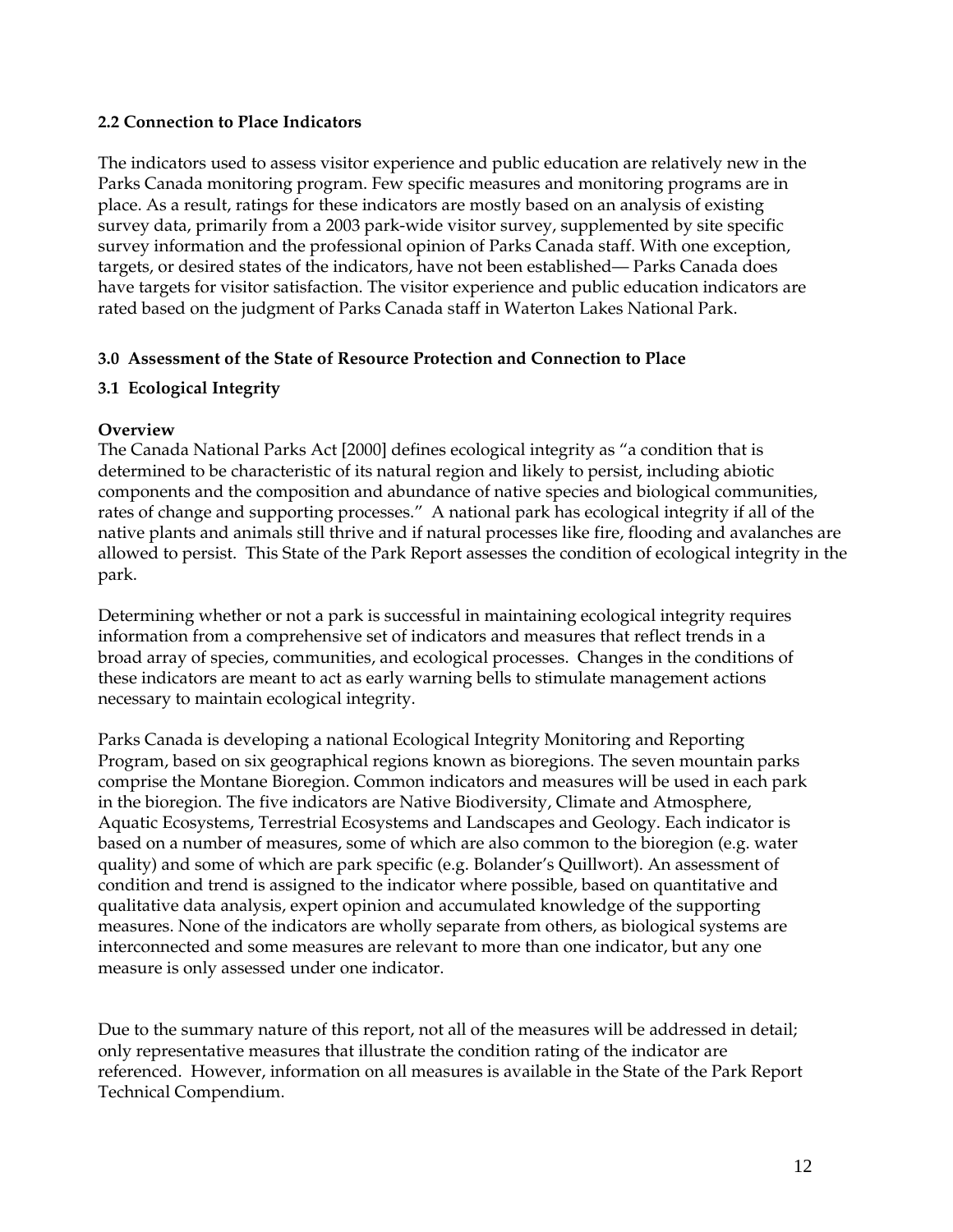Native Biodiversity is the only indicator which is rated as in good condition with a stable trend. Aquatic ecosystems are presently in good condition but with a declining trend because of aging culverts which restrict movements of aquatic species and declining water quantity. The indicators for Terrestrial Ecosystems and Landscapes and Geology are rated as in poor condition, with a declining trend, reflecting the impacts of invasive species and the reduced area of grassland. The indicator for Climate and Atmosphere cannot be assigned ratings as there are no targets or thresholds against which to assess condition and data are too shortterm to indicate trends.

# **Evaluation**



Biodiversity refers to the variety of life that exists in a given place, from genes and species to communities, ecosystems, functions and processes. Native biodiversity in Waterton Lakes National Park refers to the variety of life that was historically present prior to the establishment of the park. It excludes introduced species, ecosystems, functions or processes.

Native biodiversity is a key element of ecological integrity. An ecosystem that has diversity is more resilient to environmental stresses or changes. Several programs are underway to monitor species populations and habitat quality.

The park's rich diversity includes 1001 vascular plant species, 23 species of fish, 4 of reptiles, 6 of amphibians, 62 mammal species and over 250 species of birds. The park protects species at risk such as the northern leopard frog, western toad, Lewis's woodpecker and the long-billed curlew. Westslope cutthroat trout and Bolander's quillwort have been assessed as threatened and halfmoon hairstreak butterfly as endangered but all are still awaiting legal listing under the Species at Risk Act (SARA).

| Bioregional<br><b>Measure</b> | <b>Condition/Trend</b> | Park Specific<br><b>Measure</b> | <b>Condition/Trend</b> |
|-------------------------------|------------------------|---------------------------------|------------------------|
| 1. Ungulates                  | $\leftrightarrow$      | 6. Sharp-tailed<br>Grouse       | ₩                      |
| 2. Grizzly Bears              |                        | 7. Bolander's<br>Quillwort      | $\leftrightarrow$      |
| 3. Birds                      | $\leftrightarrow$      | 8. Butterflies                  |                        |
| 4. Wildlife Mortality         | $\leftrightarrow$      | 9. Species at Risk              |                        |

# **Table 2: Native Biodiversity**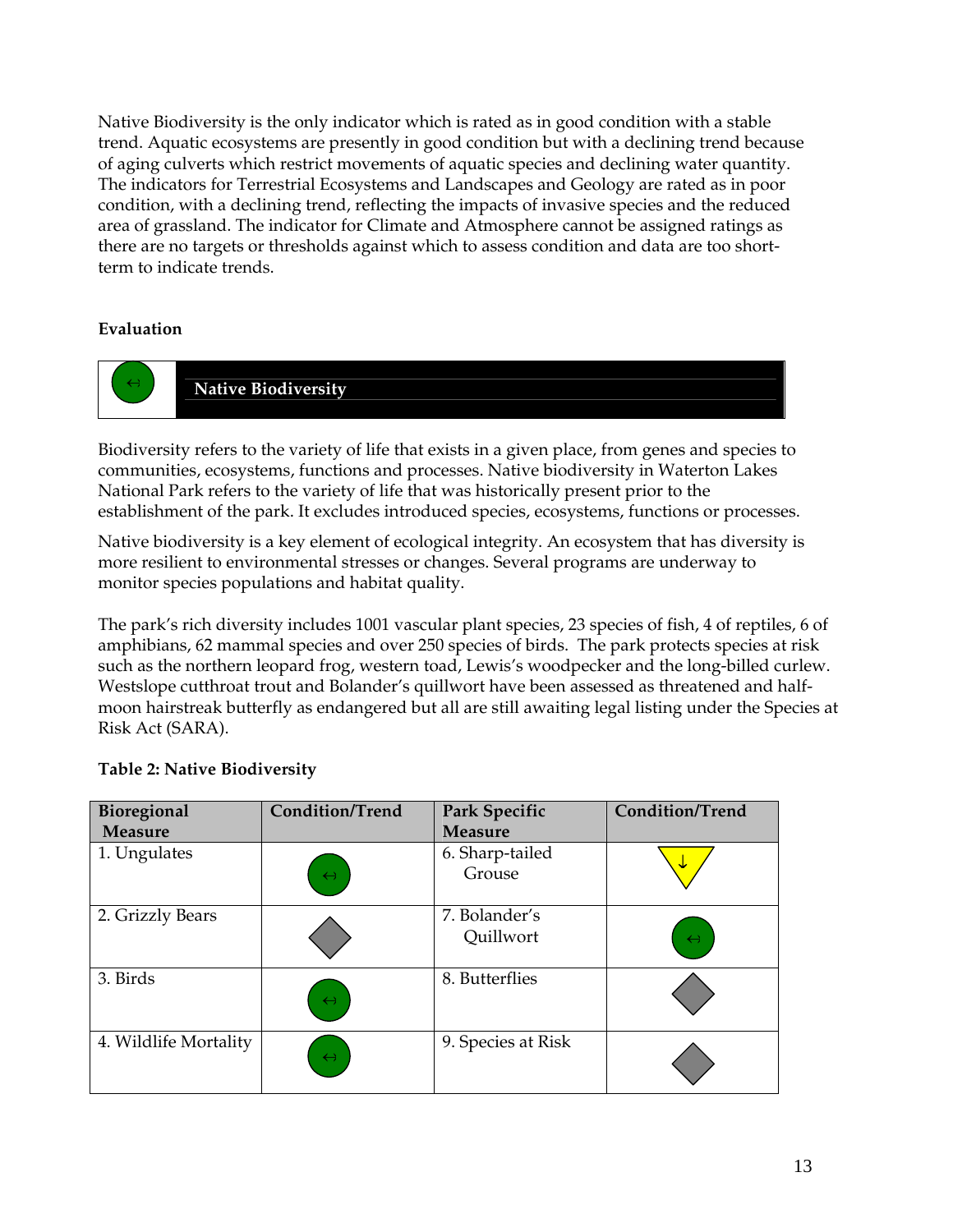| 5. Amphibians |  |  |
|---------------|--|--|
|               |  |  |

# *Native biodiversity in Waterton Lakes National Park is rated as in good overall condition with a stable trend.*

Elk are a focal species because of their high numbers and the grazing influence on grasslands. There are fluctuations in numbers over time, with between 600 and 900 in each of the last ten years. The average has increased slightly from 700 to 800 since 1971. Mountain goats numbers also fluctuate but there has been a slight increase since 2002. The highest count was 93 in 2005. The condition of the ungulate measure is assessed as good, with a stable trend.

Grizzly bears are regularly seen in the park. The park is too small to contain complete home ranges and is, rather, part of a larger range stretching from northern Montana to Crowsnest Pass and beyond. The bears that use the park are part of the larger regional population. Active research is underway in southern Alberta and southwestern BC to determine population estimates. This will link with a recent study in Glacier National Park that is just completing its laboratory work. Results have not yet been published and no condition or trend assessments are available.

Bird populations are regularly monitored through the Terrestrial Bird Monitoring Program by conducting breeding bird point counts. The population is fairly stable and possibly increasing slightly but the number of species is declining. Condition is assessed as good with a stable tend.

Abundance of boreal toad, boreal chorus frog, Columbia spotted frog and long-toed salamander did not change between the two reporting periods, 1997-2000 and 2001-2007, and are considered to be within the range of natural variation and thus stable. Because of the apparent extirpation (no sightings since 1980) of northern leopard frog, amphibians are rated as declining in condition, but if the reintroduction of this species, which started in 2007, is successful, this action will improve the condition rating.

There are a small number of sharp-tailed grouse in the park's grasslands and a lek monitored each April. There has been a decrease in grouse numbers from 16 in 2004 to 9 in 2006. This is consistent with trends elsewhere. The data set is small and statistical significance is in doubt. They are assessed as in fair condition with a decreasing trend.

The park has 112 species of butterfly, including one Species at Risk and one non-native species. There is no monitoring and currently no data to indicate condition or trend.

The park has four Species at Risk (of Special Concern) –northern leopard frog, western toad, Lewis' Woodpecker and long-billed curlew. Three others have been assessed but are not yet listed – Bolander's quillwort, half-moon hairstreak butterfly and Westslope cutthroat trout. No condition or trend assessment is associated with the number of listed species.

# **Wildlife Mortality**

Elk are a focal ungulate species in the Bioregional Monitoring program. They are wide-ranging and often have to cross roads to access habitat and food sources. The condition of elk mortality was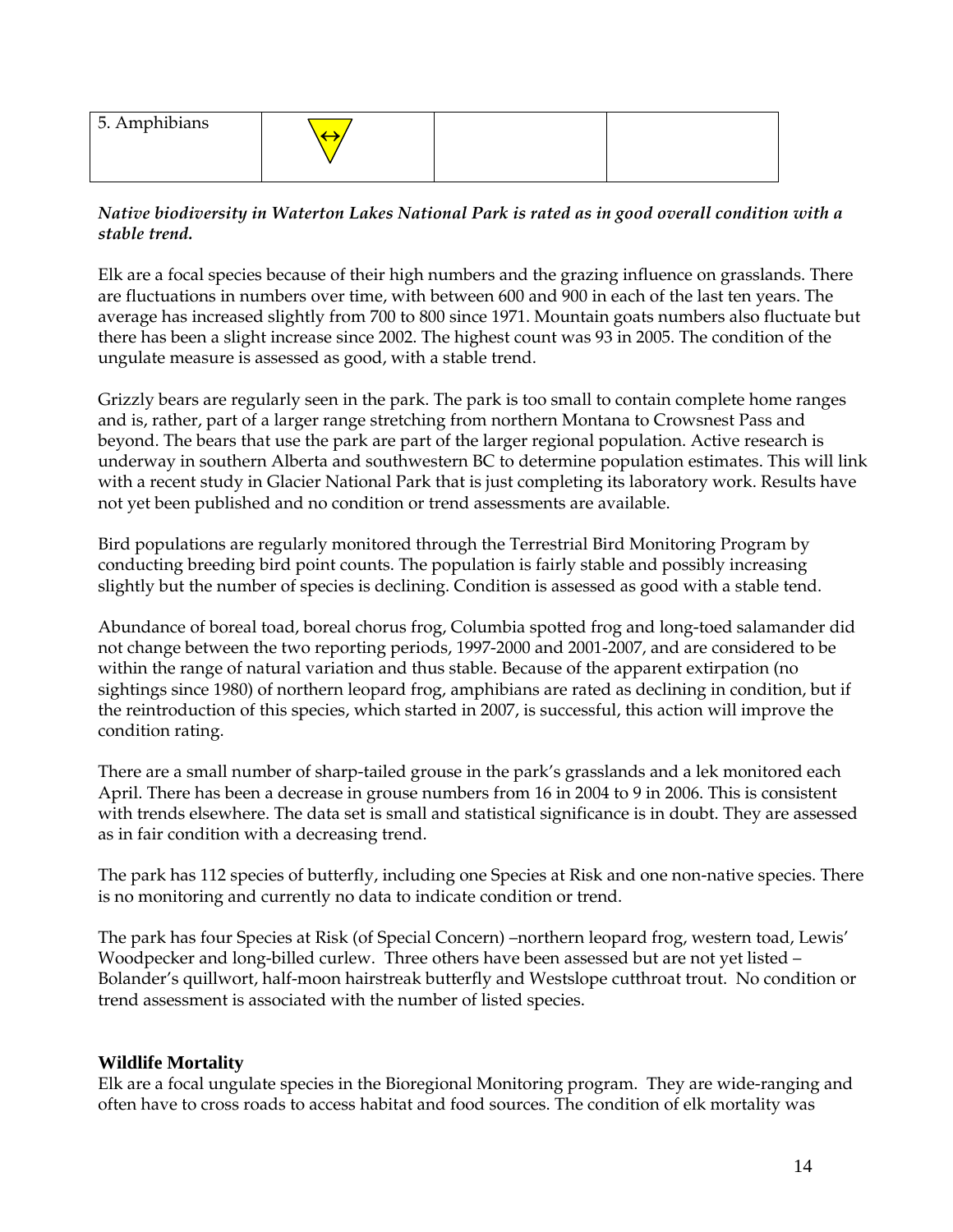assessed by calculating one and two standard deviations away from the mean population. One standard deviation is used to show the transition from good to fair conditions and two standard deviations are used to show the transition from fair to poor conditions. During the past 25 years, elk counts have oscillated between good and fair condition. Elk are currently found to be within their natural range of variability. The number of elk killed is less than 5% of the annual mean count in any given year and is considered not to be threatening the ecological integrity of the elk population in the park. Elk mortality on through highways accounts for a little over half of all elk deaths. The graph on the right of Figure 4 shows vehicle numbers counted at the park entrance. Vehicle traffic shows an increasing trend but is not influencing elk counts or highway mortality at this time.

Ecological integrity is assessed as in good condition with a stable trend because elk mortality is not adversely affecting the population.



**Figure 4**

# **Bolander's Quillwort (***Isoetes bolanderii***) Surveys**

Bolander's quillwort is a plant whose only known locations in Canada are in Waterton Lakes National Park. It has been assessed as threatened by COSEWIC. The 2000 Waterton Lakes National Park Management Plan requires the protection and maintenance of species at risk.

Bolander's Quillwort is found in Summit Lake and in a small pond to the east. It appears to have been extirpated from a historical location at Carthew Lakes. The Summit Lake population has been sampled since 2002 and is reported on here. Quadrat sampling was used to calculate total population size. Bolander's quillwort was found in 77% of the quadrats sampled in 2002 and this number increased to 91% of the quadrats when re-sampled in 2006. Quillwort percent cover also increased from 8% in 2002 to 24% in 2006. The black line in the graph below is the median percentage cover with 95% confidence intervals. The yellow and red lines are 1 (yellow) and 2 (red) standard deviations from the mean. The standard deviation is only used on the lower limits of percent cover, as hyper-abundance of this species is not a concern at this time. The area between the mean and the yellow line is considered to be good condition while the area between the yellow and red line is considered to be fair condition.

Bolander's Quillwort is assessed as in good condition with a stable trend.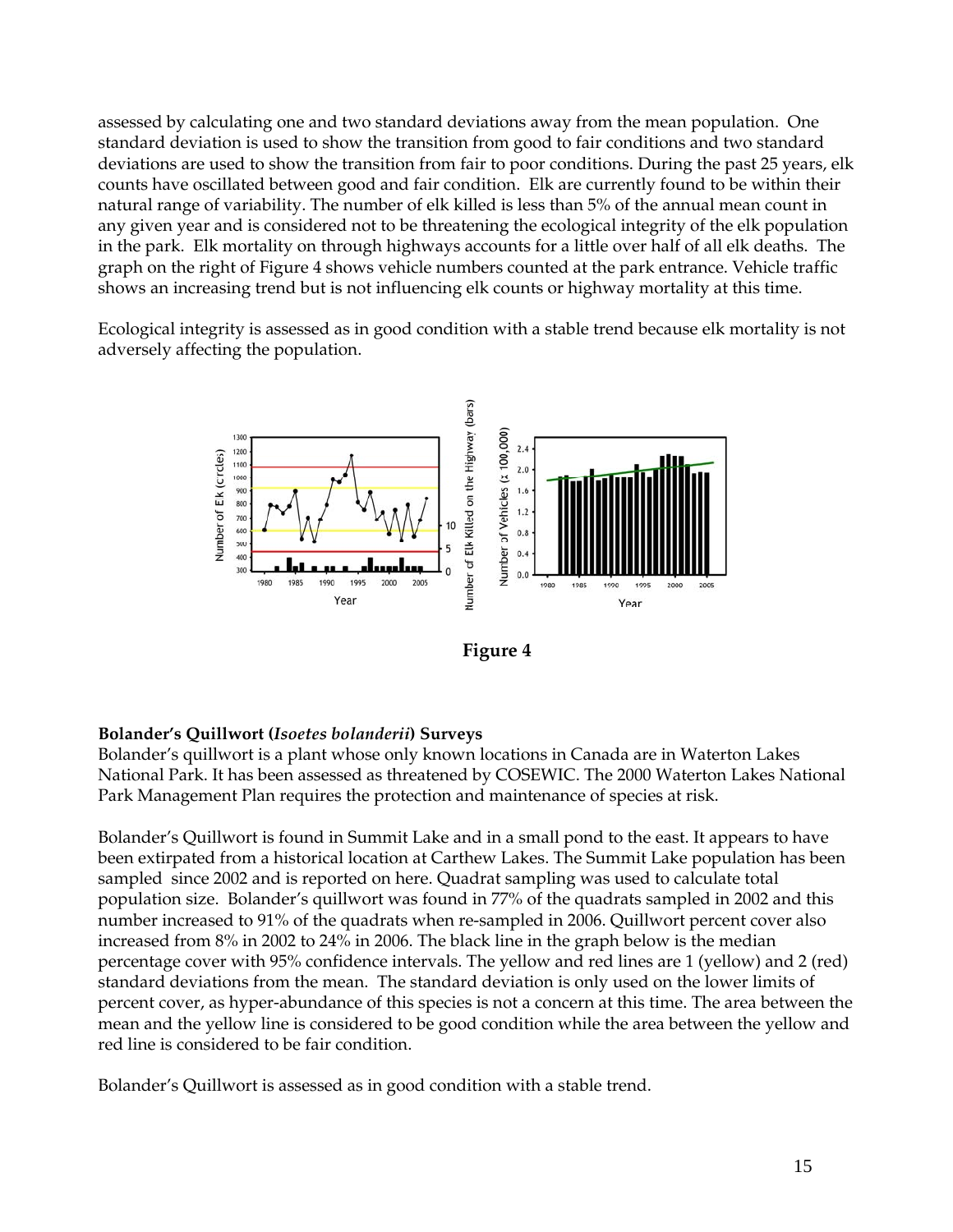

# **Percent Cover of Bolander's Quillwort**





**Climate and Atmosphere** 

Climate plays a fundamental role in shaping ecosystems in the Mountain National Parks. Distributions of plant and animal species, the patterns of river flows and the frequency and magnitude of natural disturbances are all heavily influenced by properties of climate, such as temperature, precipitation and snow depth. There is international consensus that the climate is warming at an unprecedented rate. There will be implications for ecological conditions in the park. Climate changes also have the potential to affect how people use and view the parks. Summer visitation seasons may lengthen and winter recreational activities may be affected by changing snow depth.

The park has a distinctive climate, as mild, warm Pacific-Maritime air masses from the west often meet cool, dry Continental air masses from the east. The meeting of the two weather systems can produce some of the most variable weather in the Rocky Mountains. Temperatures in winter months can rise from –20 $\rm ^0$  C to 10 $\rm ^0$  C in a matter of hours, and in rare cases, minutes, due to strong Chinooks that bring warm west winds over the mountains. Cameron Lake is the wettest area on average in the province of Alberta. The park is one of the windiest parts of the province.

Weather stations are operated at the Park Gate and at Akamina Pass on the Alberta/BC boundary near Cameron Lake. There are notable differences between the two sites, one at a comparatively dry location on the edge of the prairies and the other in the wet belt of the mountains on the Continental Divide.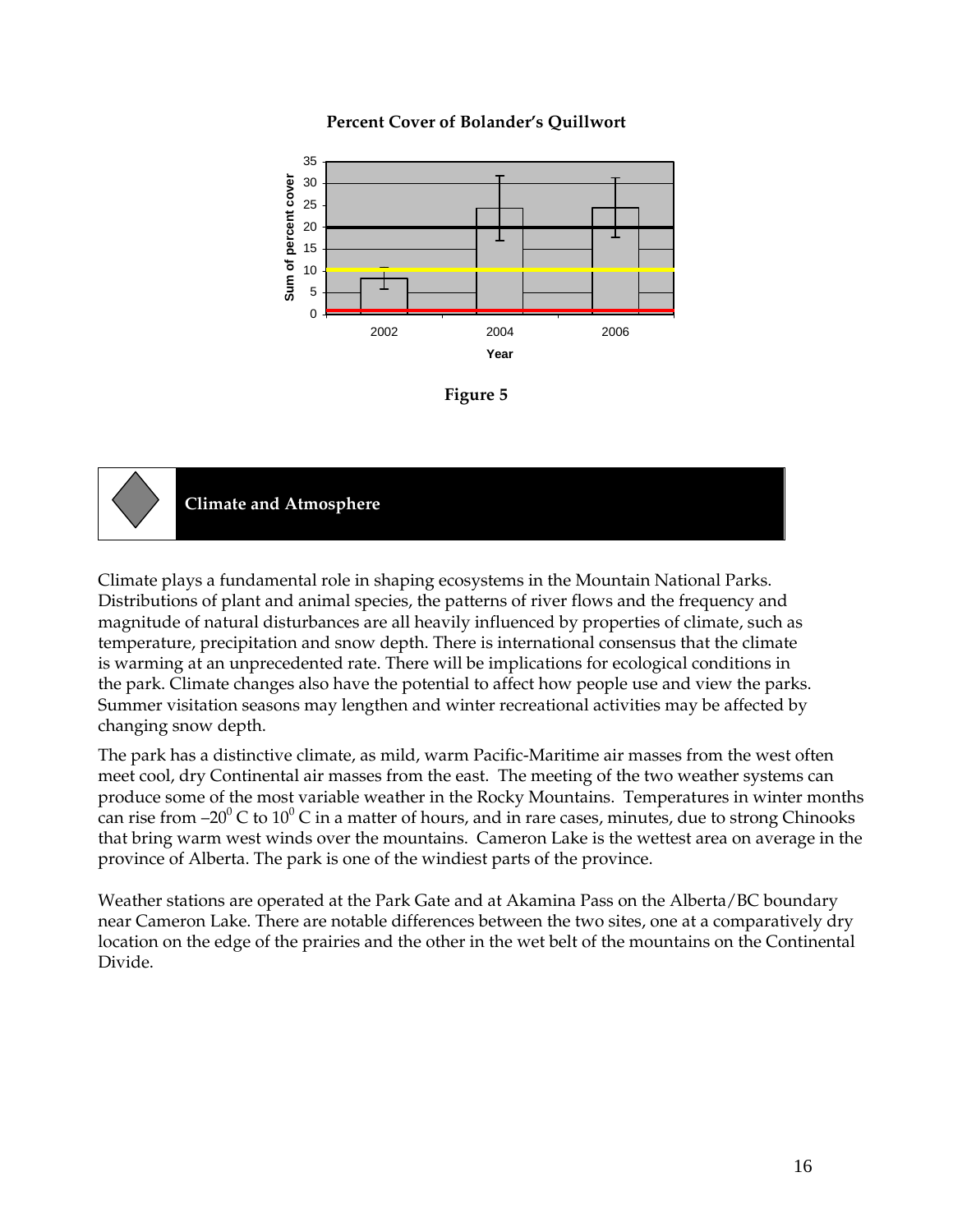| <b>Bioregional Measures</b> | <b>Condition/Trend</b> |
|-----------------------------|------------------------|
| 1. Temperature              |                        |
| 2. Precipitation            |                        |
| 3. Snowpack                 |                        |

# **Table 3: Climate and Atmosphere**

Intermittent records extend back for decades but consistent records are available only for the last 20 – 30 years, a time period that is too short to discern long-term trends. The specific effects of climate on species within the park are unknown. *Consequently, the condition and trend of the Climate and Atmosphere Indicator are not rated.*

Precipitation at the Waterton Park gate has shown a decline since 1945 but annual totals are very variable e.g. ranging from 1075mm in 1995 to 357mm in 2000. Reliable data are available only since 1985 at Akamina Pass and precipitation has increased very slightly in that period. Trends are not statistically significant.

Snowfall has also been variable, with a maximum in 1990 (507cm) and a minimum in 2000 (170cm) at the Park Gate. There is a slight downward trend since 1976 but it is not statistically significant.

# **Temperature**

Mean annual temperature at the Park Gate station has shown a very slight increase since 1976 (Figure 6) but it is not statistically significant. Mean temperature in the winter months (December-February) is increasing more compared to the other seasons. Mean annual temperature at the Akamina Station has shown an increase but it also is not statistically significant. Mean temperatures in all seasons are showing an increase.



**Figure 6**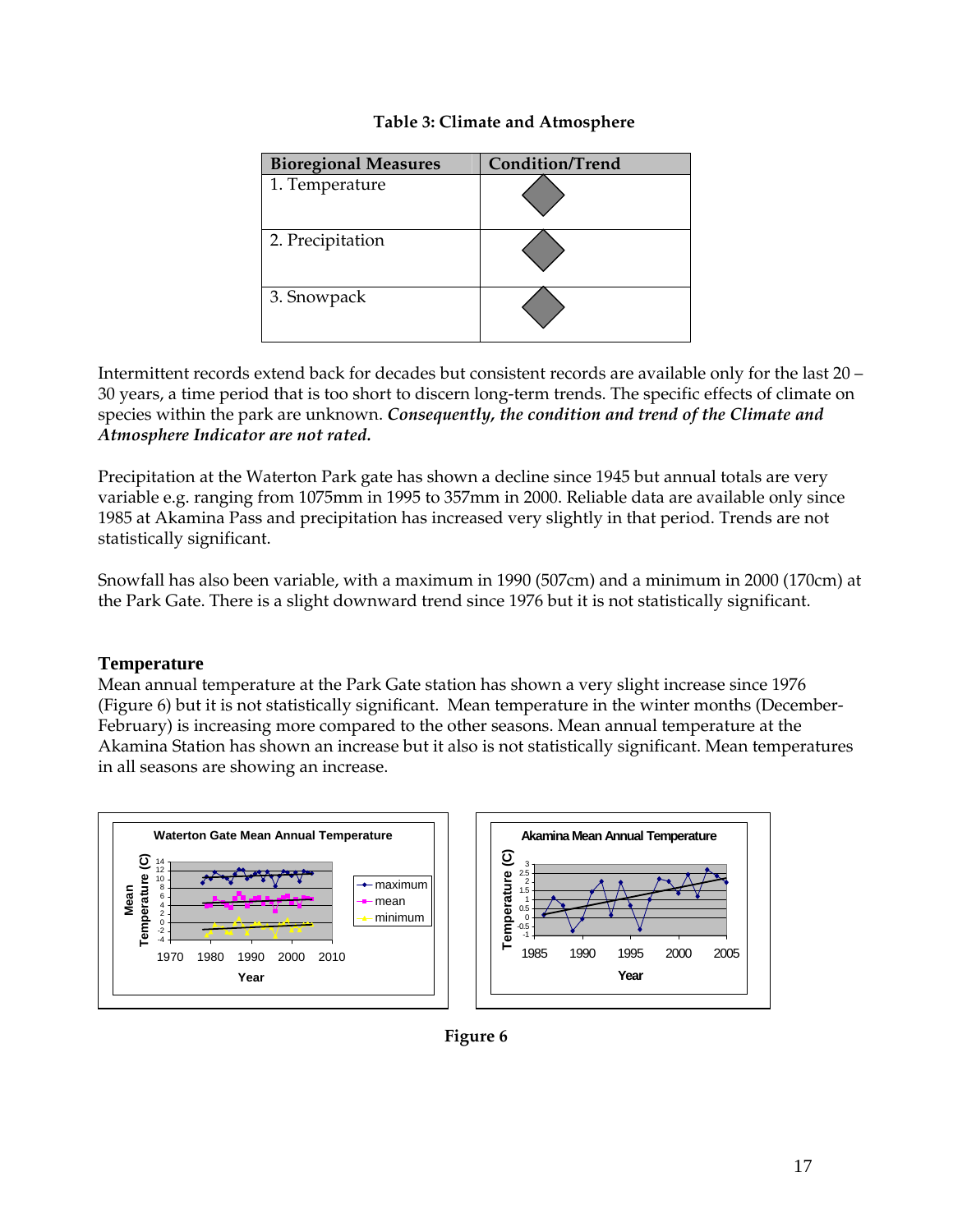Thawing Degree Days (mean temperature above 0 degrees Celsius between March 1 and October 31) stayed fairly constant at the Park Gate station while the Akamina station has shown an abrupt increase (Figure 7) which is statistically significant. However, there are still fewer thawing degree days at the Akamina station than the Park Gate station. Both situations highlight the steep climate gradient that exists in Waterton. These data suggest that the west end of the park is warming at a much quicker rate when compared to the east boundary. If the trend continues, a shift in plant and animal species may begin to take place.







Streams, rivers, lakes, and wetlands comprise the aquatic ecosystems in Waterton Lakes National Park. This indicator reports on the physical environment in which aquatic organisms live and how that environment is changing. It also considers two species whose presence depends on a healthy aquatic environment and which are proxy measures for condition. The park's mountain waters are cold, high in oxygen and have low nutrient levels and little plant life. The aquatic ecosystems support 23 species of fish (of which 5 are introduced), 4 of reptiles and 6 of amphibians, plus many species of waterfowl. There are 164 recorded species of phytoplankton and other invertebrates.

# **Table 4: Aquatic Ecosystems**

| Bioregional<br>Measure     | <b>Condition/Trend</b> | Park Specific<br><b>Measure</b> | <b>Condition/Trend</b> |
|----------------------------|------------------------|---------------------------------|------------------------|
| 1. Water Quantity          |                        | 3. Bull Trout Redd<br>Counts    |                        |
| 2. Aquatic<br>Connectivity | ₩                      | 4. Trumpeter Swan               |                        |

*Aquatic ecosystems are rated as being in good condition with a declining trend.*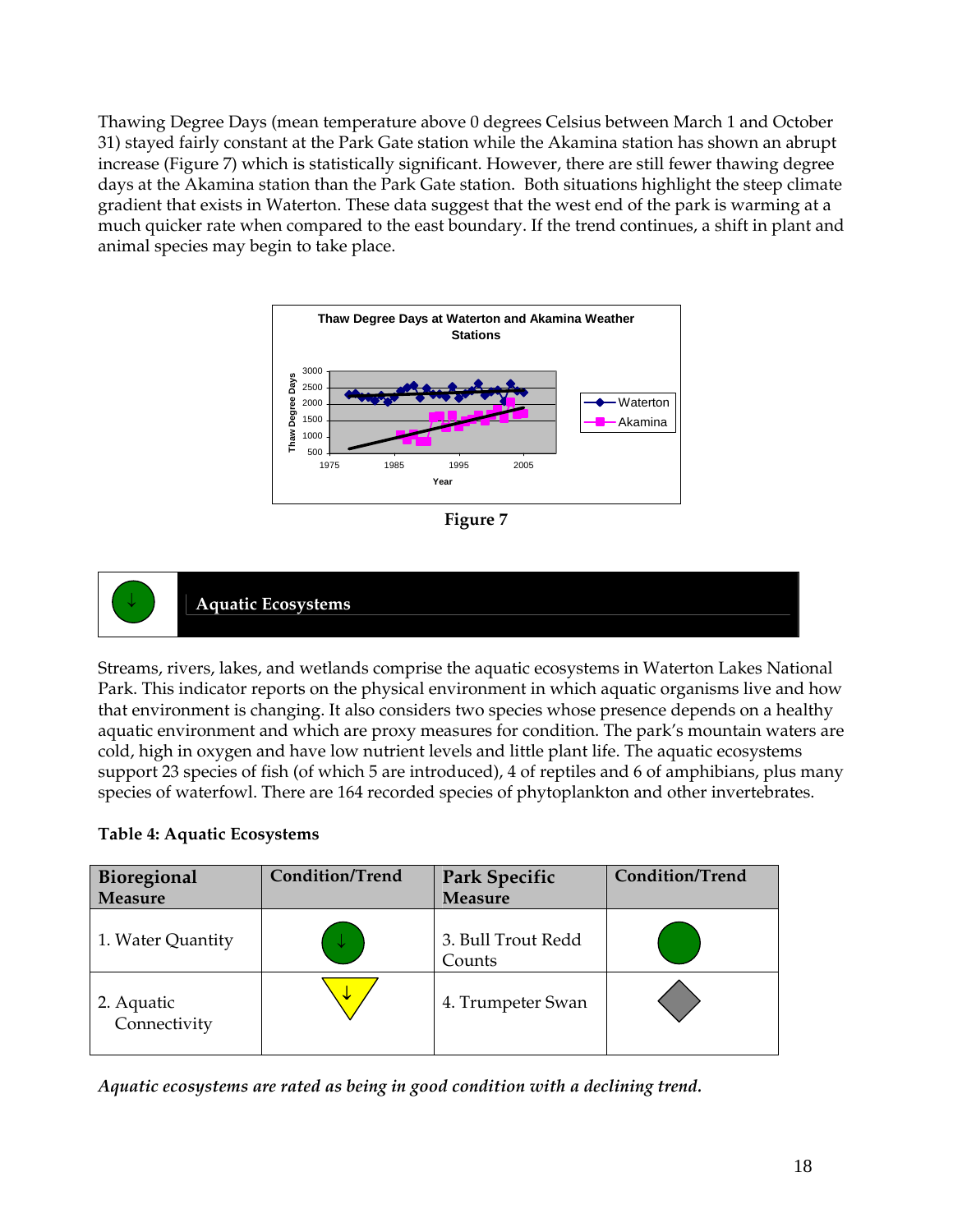The aquatic ecosystems are vulnerable to disturbance from activities such as stream bed manipulation to protect roads and facilities, flood plain development and past fish stocking. Often, the most productive habitats are concentrated where land and water meet, a strip of land known as the riparian. These are also places where human activity is largely concentrated, putting pressure on these habitats. Restoration of some aquatic ecosystems has begun. Fish stocking is no longer practiced, and more stringent angling regulations are helping to protect native bull trout.

Aquatic connectivity is rated as fair, based on a survey of 33 fish passage culverts in 2006. 66% create some degree of barrier. Culvert barriers can increase over time because of plugging and scouring and consequently the trend is shown as declining.

Bull trout is a threatened species in Alberta. They are found in small numbers in a few rivers in the park. Surveys of spawning beds indicate good conditions but the lack of comparable surveys prevents an assessment of trend.

Trumpeter swans are dependent on clear, clean water conditions and are a proxy for water quality. A small number are found in the park, part of a small regional population. Only a couple of recent surveys have been conducted and the information base for the park is too small for this measure to be rated at present but it will be assessed in future years as monitoring continues.

# **Water Quantity**

The water quantity measure is based on flow records from 1948 to 2005 for the Waterton River where it flows out of the park. Water volume has varied year to year. This is to be expected as snowfall, precipitation and temperature, which all have effects on hydrology, also experience yearto-year fluctuations. Since the late 1970s, annual discharge has generally been less than in previous decades. This is congruent with precipitation levels, which also are decreasing. For the most part, water quantity is most closely tied to climate, which has the greatest effect on flow. Mean stream flow was calculated and the state of water quantity was assessed by using one (yellow lines) and two (red lines) standard deviations away from the mean. Water quantity is within an acceptable range of variability (Figure 8). The area between the yellow lines indicates good conditions; the area between the yellow and red lines indicates fair conditions while the area beyond the red lines indicates poor condition.

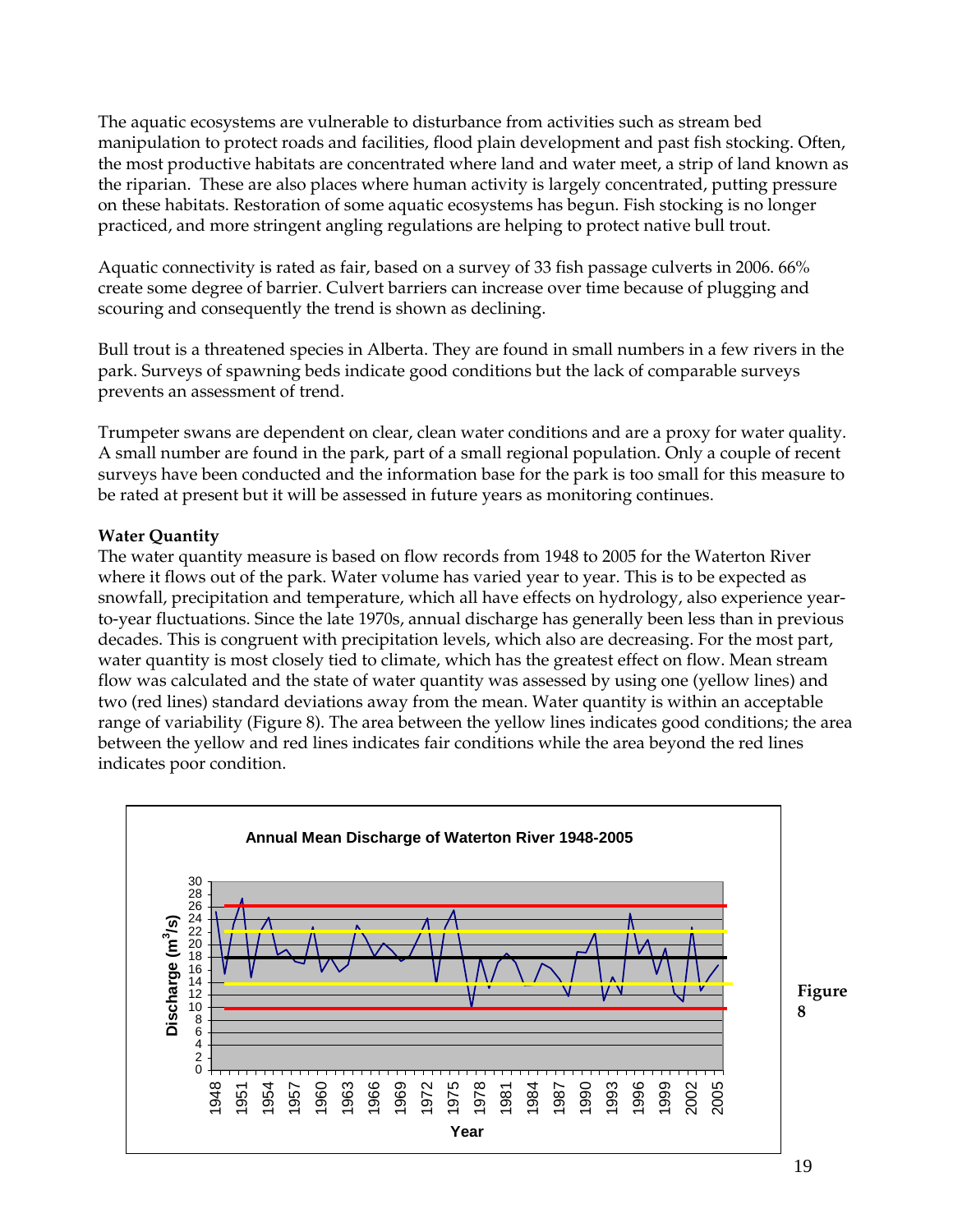# **Terrestrial Ecosystems** <sup>↓</sup>

The terrestrial ecosystems indicator examines impacts to native vegetation from a variety of stressors.

# **Table 5: Terrestrial Ecosystems**

| Bioregional<br><b>Measure</b> | <b>Condition/Trend</b> | Park Specific<br><b>Measure</b> | <b>Condition/Trend</b> |
|-------------------------------|------------------------|---------------------------------|------------------------|
| 1. Non-native Plants          |                        | 3. Rangeland<br>Exclosures      | $\leftrightarrow$      |
| 2. Exotic Pathogens           |                        |                                 |                        |

# *Terrestrial ecosystems are assessed to be in poor condition with a declining trend.*

In general, the park's vegetation, and therefore its habitats and ecosystems, is becoming less diverse, largely because of past fire suppression and the invasion of non-native plants and pathogens. Non-native invasive plants have altered some plant communities as they can outcompete and eventually extirpate native plant species.

Almost 10% of the park's 1001 vascular plant species are non-native. 27 are actively controlled along park roads but there has been an increase in the concentration of plants and in the areas of infestation. The condition of this measure is poor and declining.

An objective of the management plan is to maintain the native fescue grasslands which are a characteristic feature of the park. Five sites are fenced in order to provide a baseline against which to measure the role of grazing in maintaining the fescue elsewhere. The comparison of vegetation on transects inside and outside the exclosures indicates stable conditions. Active restoration of approximately 8 ha of Fescue/Danthonia grassland at the Trade Waste Pit is underway. Ecological integrity is high, with a stable trend.

# **Exotic Pathogens**

White pine blister rust is an introduced pathogen that is severely harming whitebark and limber pine communities throughout western North America**.** Whitebark pines have no natural immunity to white pine blister rust and few defences to ward off mortality.

An action in the 2000 park management plan is to "Actively manage……stands of vulnerable species (e.g. whitebark and limber pine) to promote resistance to exotic pathogens…". (Section 3.10.3.1).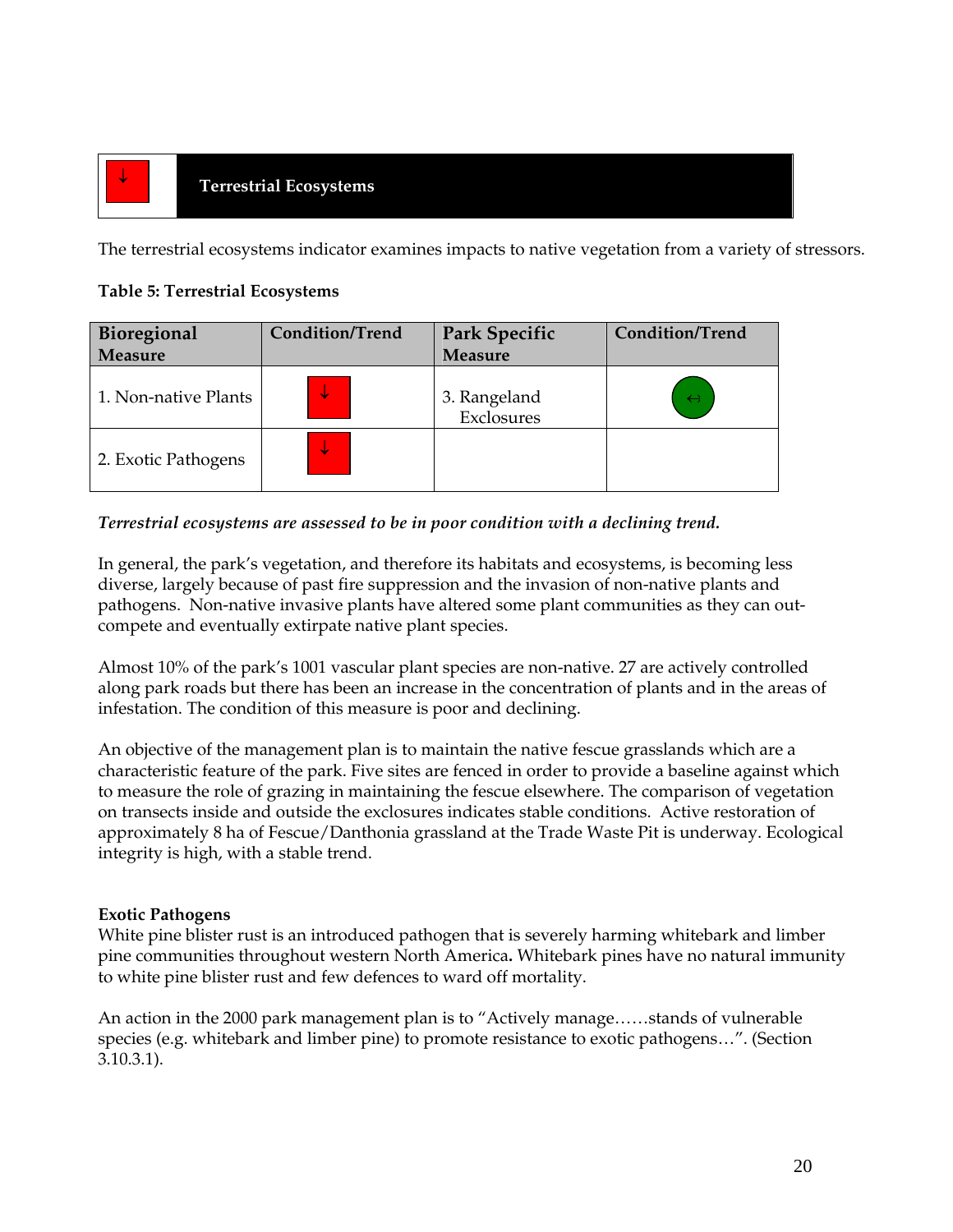Waterton Lakes National Park and the surrounding area exhibited some of the highest rates of infection and mortality in whitebark pine in a 2003/04 regional study. Between 1996 and 2003/04, infection rose from 43% to 71%, and mortality from 26% to 61% within eight stands in the park that were re-measured.

An average of 53.34% of whitebark pine trees were found dead per plot based on data from 15 study plots. The range was from 10% to 91.67%. The average percentage of whitebark pine trees infected per plot was found to be 71.47%. The range of percent infected trees per plot was from 22.22% to 96.55%. Of further concern was the poor regeneration, as some plots had no seedlings established, and on plots that had seedlings, many of them were already infected with the rust. Limber pine is showing a similar trend.

Limber pine is showing a similar trend, with 37-56% of the trees on 8 plots dead and 48-59% of the remaining live trees showing infection by white pine blister rust.

The condition of this measure is poor, with a declining trend.



The Landscapes indicator considers influences occurring on a landscape level, some of which extend beyond park boundaries.

#### **Table 6: Landscapes**

| Bioregional<br><b>Measure</b>     | <b>Condition/Trend</b> | <b>Park Specific</b><br><b>Measure</b> | <b>Condition/Trend</b> |
|-----------------------------------|------------------------|----------------------------------------|------------------------|
| 1. Landscape<br>Composition       | ↓                      | Regional<br>4.<br>Ecosystem<br>Change  |                        |
| 2. Regional<br>Road/Trail Density |                        |                                        |                        |
| 3. Area of<br>Disturbance (Fire)  | ↑                      |                                        |                        |

# *The condition of this indicator is assessed as poor, with an improving trend.*

Because of its small size, Waterton Lakes National Park can be affected by developments on surrounding lands. In particular, many wildlife species move in and out of the park and a growth in the number of roads and structures fragments habitat and creates barriers to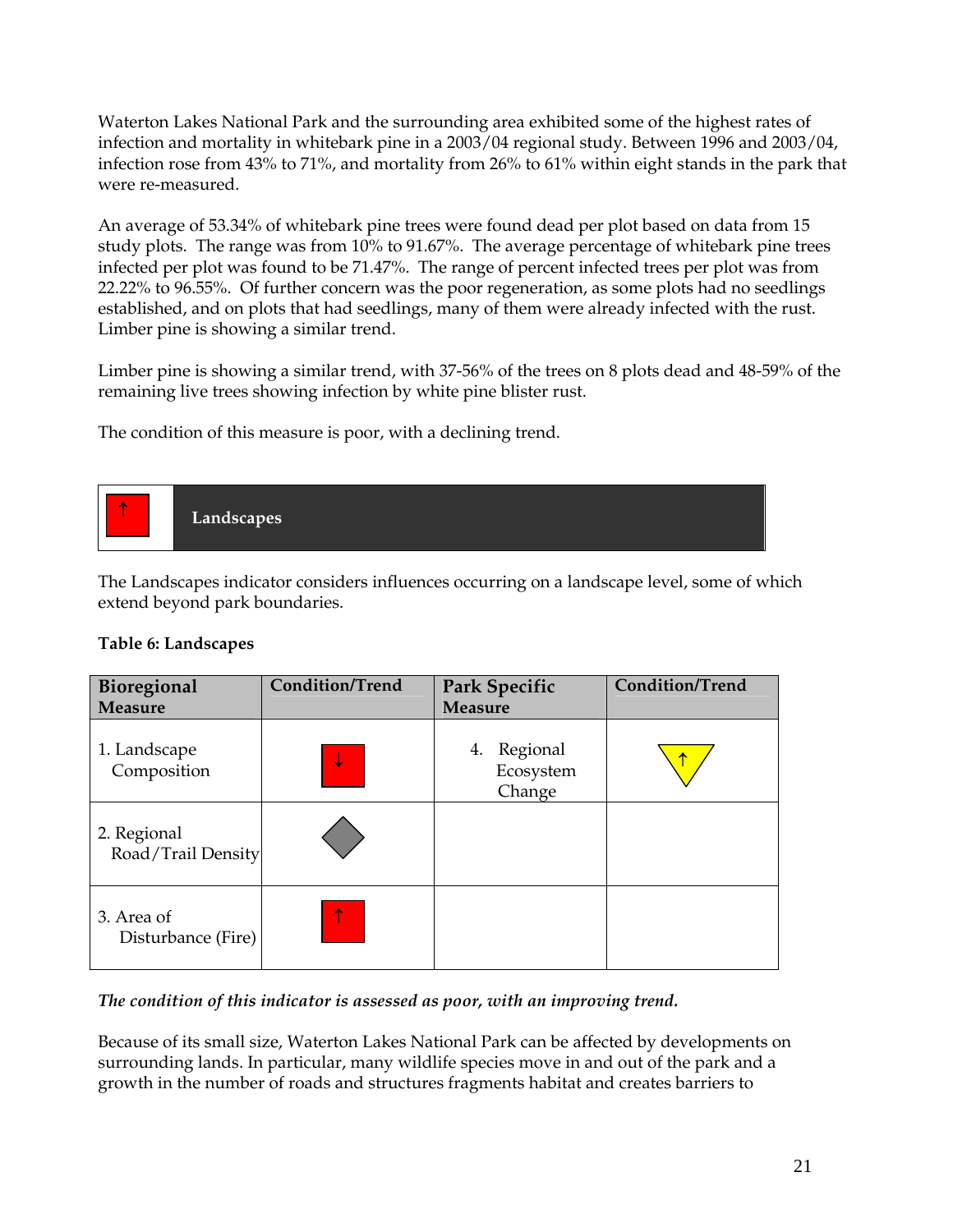movement. Views from the park can also be affected. Within the park, human and natural influences can alter ecosystems and habitats.

Regional road and trail densities have not been calculated for this State of the Park report but major roads surrounding the park have stayed constant since the 1940s. Smaller roads, associated with industrial and residential development have increased.

The fescue grasslands of the Foothills Parkland Ecoregion are an important part of the park and historically they were maintained by fire, both from natural causes and from aboriginal burning. A century of fire suppression has reduced the size of the grasslands. Forests in the Montane and Subalpine ecoregions have become overgrown and dense. An action in the management plan is to "Use prescribed fire to restore at least 50% of the long term fire cycle" (Section 3.10.3. 1), in order to restore natural processes. The cycle has been determined for each ecoregion in the park and since 1990 1876ha have been burnt by prescribed fire and 1541ha by natural fire, almost all of it in the Foothills Parkland ecoregion. Targets have not been achieved because weather conditions, notably wind, reduce safe burning periods to  $3 - 5$ days a year. The measure for fire disturbance is assessed as in poor condition but with an improving trend because of the re-introduction of fire.

There has been increased fragmentation of the landscape around the park, especially on the eastern side, where some townships now average about 50 structures compared to 5 per township on the northern side. In recent years the Nature Conservancy of Canada has successfully implemented the Waterton Park Front project to secure 110 sq. km. of important ranchland habitat through purchase and covenants in order to prevent subdivision. This is the largest private conservation initiative in Canada and it has provided a major buffer to the park. The measure for regional ecosystem change is consequently assessed as fair, with an improving trend, though concerns remain about continuing subdivision possibilities to the east.

#### **Landscape Composition**

Waterton Lakes is the only national park containing foothills fescue grasslands. The ecosystem was traditionally maintained by fire and ungulate grazing but fire suppression and the elimination of free roaming bison have allowed aspens and conifers to encroach on a once open prairie.

Repeat photography was used to examine the expansion of aspen and conifer cover in the foothills parkland ecoregion. By comparing photographs from 1889, 1939 and 1999 the extent and rate of expansion of deciduous and coniferous trees over an area of 76.3 hectares was calculated. Aspen cover rose from 2.6% in 1889 to 20.1% in 1999. The number of shrub patches increased from 27 in 1889 to 39 in 1999 while grassland patches decreased from 42 to 22. The study showed that, overall, 373ha of grassland have been lost over a period of 110 years. 47% (175 ha) of this grassland was replaced by aspen cover, 38% (140 ha) was replaced by mixed shrubland communities and 7% (26 ha) was replaced by willow shrubland.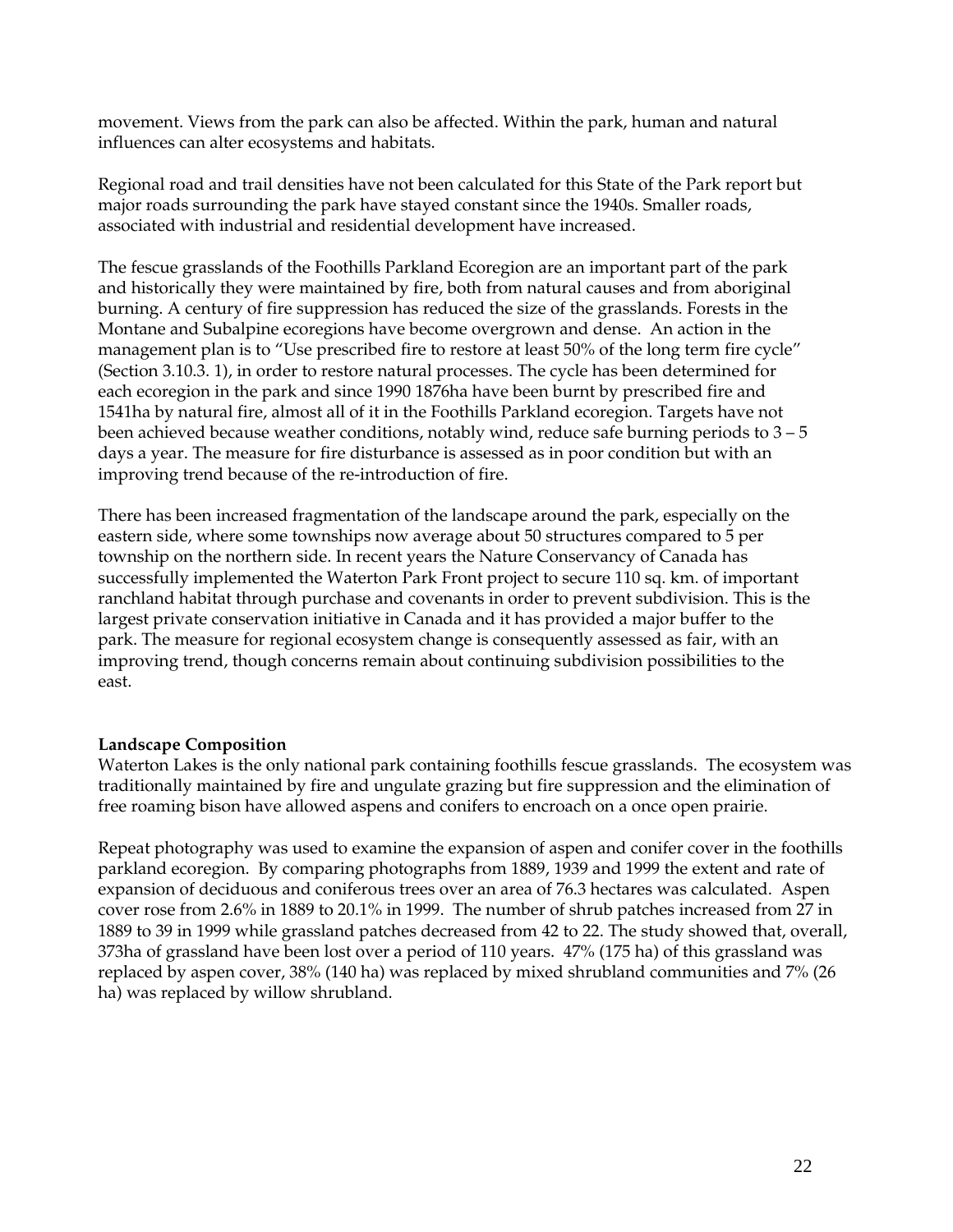**Number of patches (approx. >1600m 2 ) encountered along survey lines in 1889, 1939 and 1999 (Table 4.1 from Levesque, 2005)** 

| <b>Number of Patches</b> |                                                      |          |                          |                |  |
|--------------------------|------------------------------------------------------|----------|--------------------------|----------------|--|
|                          | 1939<br>1889<br>1999<br><b>Landcover Description</b> |          |                          |                |  |
|                          | <b>Vegetated</b>                                     |          |                          |                |  |
| $\mathbf{1}$             | <b>Aspen Forest</b>                                  | 10       | 29                       | 40             |  |
| $\mathbf{2}$             | <b>Coniferous Forest</b>                             | 1        | $\overline{2}$           | 5              |  |
| 3                        | <b>Cottonwood Forest</b>                             | $\Omega$ | 6                        | 8              |  |
| 4                        | <b>Mixed Forest</b>                                  | $\Omega$ | 1                        | 1              |  |
| 5                        | <b>Shrub Complex</b>                                 | 27       | 36                       | 38             |  |
| 5a.                      | Willow Shrubland                                     | 8        | 9                        | 9              |  |
| 5b.                      | Mixed Aspen-Willow Shrubland                         | 11       | $\Omega$                 | $\Omega$       |  |
| 5c.                      | Shrubland                                            | 8        | 27                       | 29             |  |
| 6                        | Wetland                                              | 5        | 4                        | 7              |  |
| 7                        | <b>Exposed Vegetated Shoreline</b>                   | $\Omega$ | 3                        | 5              |  |
| 8                        | <b>Grassland</b>                                     | 42       | 29                       | 22             |  |
| <b>Unvegetated</b>       |                                                      |          |                          |                |  |
| 9                        | Anthropogenic                                        | $\Omega$ | $\overline{\mathcal{A}}$ | $\mathfrak{D}$ |  |
| 10                       | <b>Rock/Sand/Gravel</b>                              | 13       | 8                        | 7              |  |
| 11                       | Water                                                | 18       | 4                        | 3              |  |

#### **Figure 9**

Because of the continuing loss of native fescue grassland, this measure is assessed as in poor condition with a declining trend.

#### **3.2 Cultural Resource Management**

#### **Overview**

Parks Canada defines a cultural resource as a resource that has historic value. It can be a human work, a place that gives evidence of human activity, or an object or place having spiritual or cultural meaning. $^{\rm 1}$  In national parks, cultural resources often reflect the human interaction with the natural environment.

Cultural resources consist of National Historic Sites (NHS) and other resources which have historic value but are not of national significance. They can include cultural landscapes, archaeological sites, historic objects and federal heritage buildings. There are separate management plans for NHS' and they are not addressed in this State of the Park Report.

<span id="page-22-0"></span><sup>&</sup>lt;sup>1</sup> Parks Canada Guiding Principles and Operational Policies; Cultural Resource Management Policy.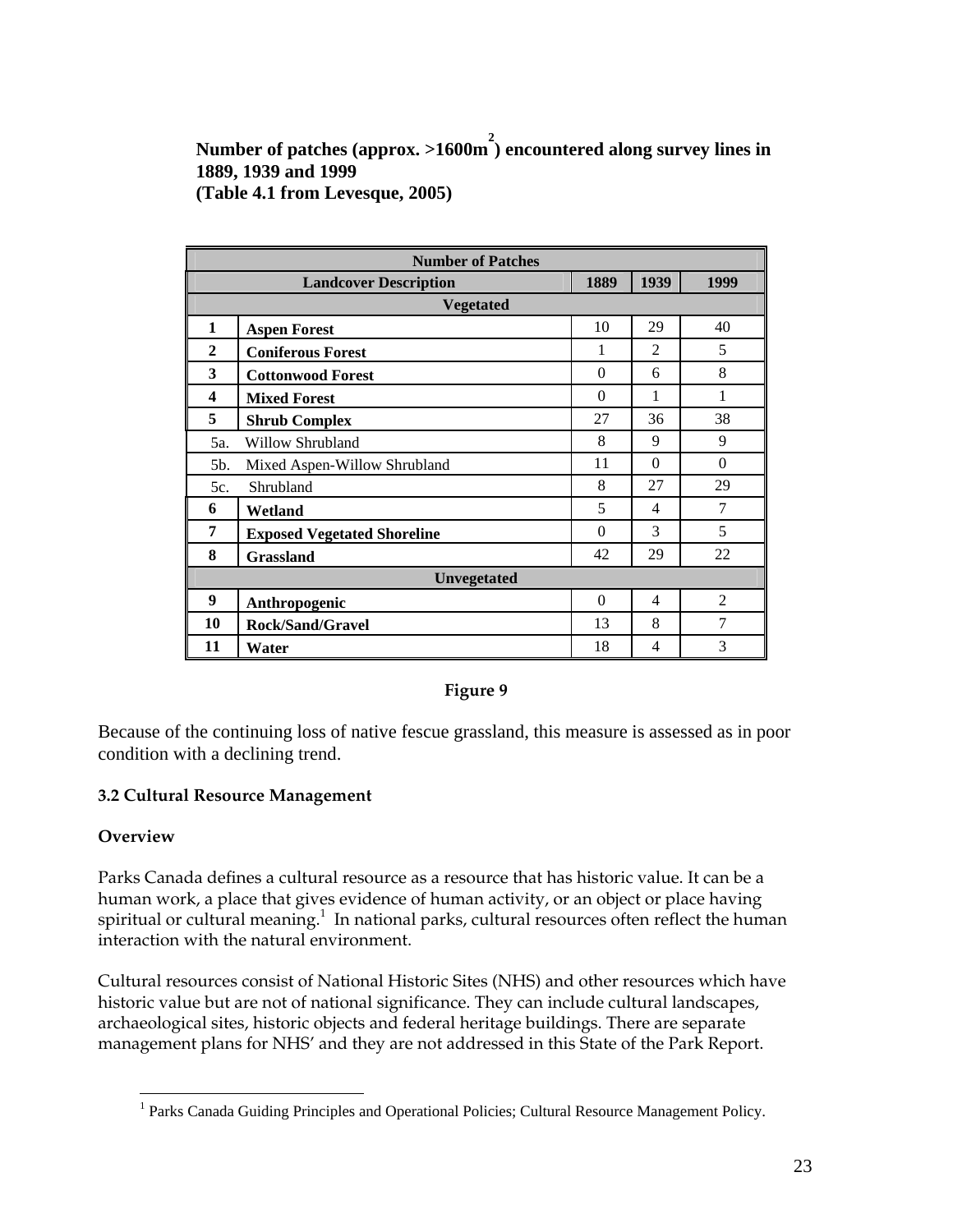The evaluation of cultural resources uses three indicators: Resource Condition, Effectiveness of Communications and Selected Management Practices. Condition is assessed on the basis of quantitative and qualitative data, expert opinion and accumulated knowledge related to a suite of measures. Due to data limitations, trends are not reported.

Comprehensive cultural resource inventories have been developed; however, data gaps exist related to the current condition of some resources due to a need for database updates and enhanced monitoring and evaluation of resources. No information is available about the effectiveness of human history messages.

Resource Condition and Selected Management Practices are rated as in fair condition. Effectiveness of Communication is rated as poor, though data are limited.

# **Evaluation**



Human history in the park dates back at least 10,000 years. The park encompasses close to 300 archaeological sites, 43,000 archaeological artifacts, 62 historic objects and a number of historic buildings, including 19 recognized federal heritage buildings.

| <b>Measure</b>                       | Condition |
|--------------------------------------|-----------|
| 1. Landscapes and Landscape Features |           |
| 2. Archaeological Sites              |           |
| 3. Objects                           |           |
| 4. Buildings and Structures          |           |

# **Table 7: Resource condition**

#### *Resource Condition is rated as fair.*

 Landscapes and landscape features are stable and require no mitigative action. The majority of archaeological sites are in good condition and an inventory, with a GIS map layer, has been completed. Most objects are in good condition but a thorough cataloguing is required. Buildings and Structures are in poor condition and there is a backlog of evaluations.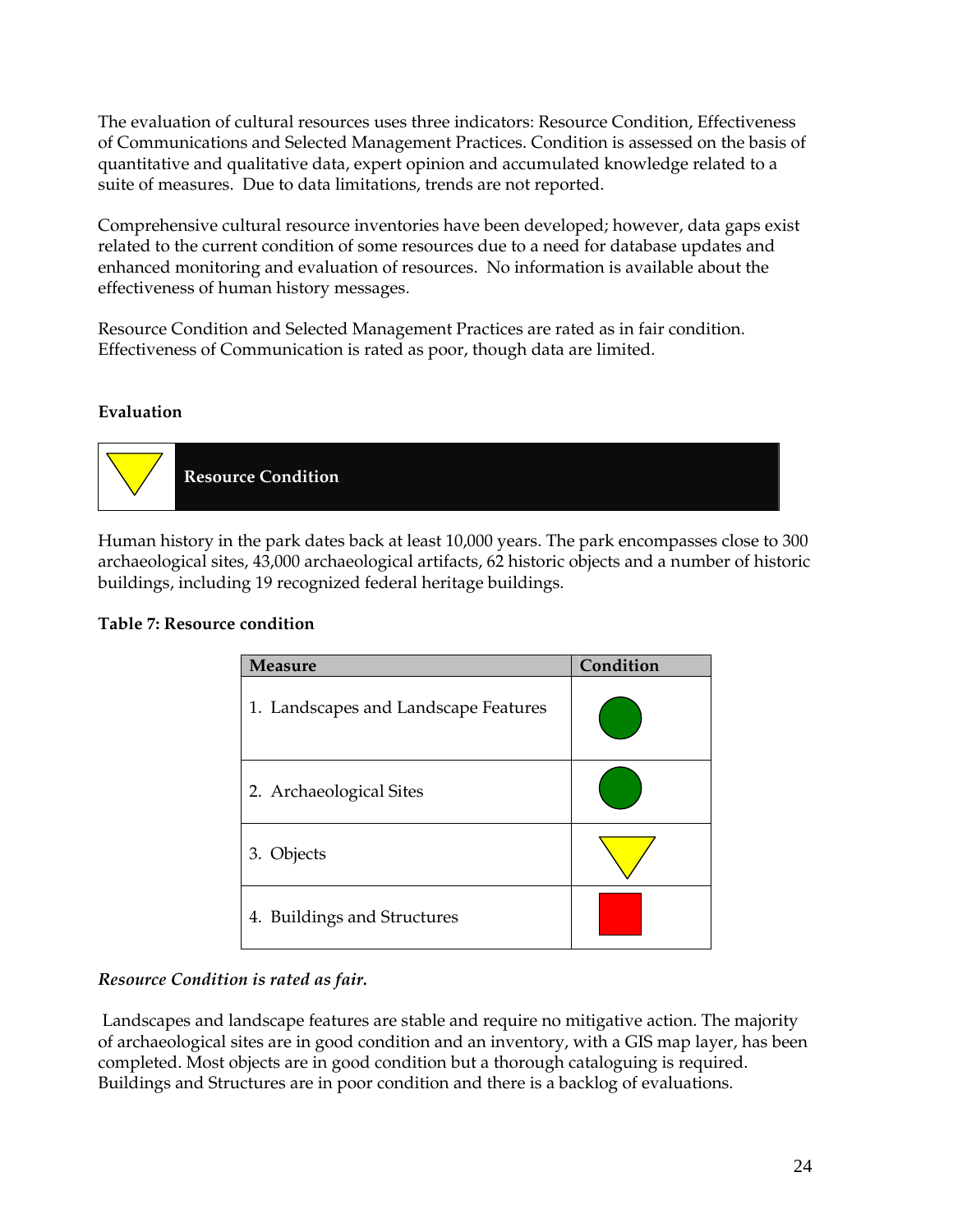# **Effectiveness of Communications**

The significance of Waterton Lakes National Park's history is communicated through personal and non-personal media, including staff and partner presentations, interpretive panels and displays, brochures, special events and the park's web page. Delivery of cultural messages is made possible through partnerships with groups such as the Waterton Natural History Association, First Nations, surrounding-area museums, and the village of Waterton.

| <b>Measure</b>            | Condition |
|---------------------------|-----------|
| 1. Message Identification |           |
| 2. Message Delivery       |           |
| 3. Message Effectiveness  |           |
| 4. Message Comprehension  |           |

# **Table 8: Effectiveness of Communications**

#### *The Effectiveness of Communications is rated as in poor condition.*

Messages have not yet been identified.



Strategies and actions are listed in the park's 2000 Management Plan but there is no Cultural Resource Management Plan.

#### **Table 9: Selected Management Practices**

| <b>Measure</b>                              | Condition |
|---------------------------------------------|-----------|
| 1. Inventory and Evaluation                 |           |
| 2. Cultural Resource Management<br>Strategy |           |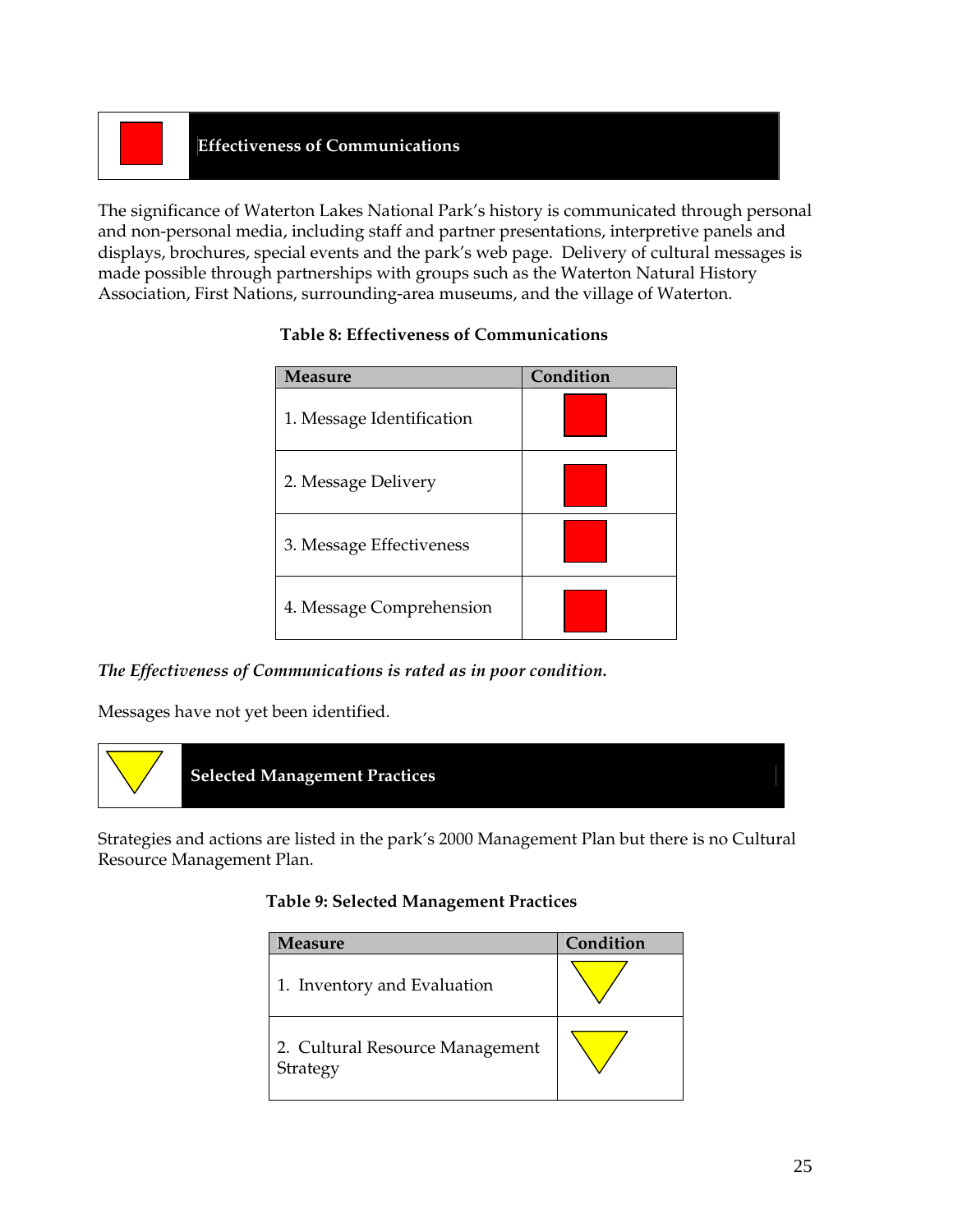#### *Selected Management Practices are rated as fair*.

Existing inventories give a comprehensive indication of cultural resources that exist in the park. Databases require updating and evaluations are needed.

# **3.3 Heritage Resource Protection - Key Issues and Challenges**

- 1. recovery plans are required for species at risk
- 2. a long term monitoring program is required, with realistic and achievable targets and methodologies
- 3. reduced aquatic connectivity requires attention
- 4. the continued invasion of non-native plants and pathogens requires aggressive action
- 5. the encroachment of aspen and shrubs into the fescue grassland is a serious concern
- 6. the inability to achieve prescribed fire targets, especially in the grassland, is a concern
- 7. the trends and effects of climate require monitoring
- 8. as part of the Public Education program, monitoring of message effectiveness should include cultural resources

# 3.4 **Visitor Experience**

#### **Overview**

Waterton Lakes National Park has been involved in supporting memorable visitor experiences for over 100 years, with an ongoing reputation for service excellence. The challenge is to continue to do this in a changing world. Knowing who our visitors are, what their expectations are and how we are meeting their needs is essential to ensuring that visitors continue to enjoy the park.

Parks Canada has established four national indicators to measure the state of Visitor Experience: Understanding Visitors, Providing Opportunities, Quality Service, and Connecting Visitors Personally with the Place. This State of the Park Report represents the first opportunity to apply these indicators to Visitor Experience in Waterton Lakes National Park.

There are trend series data for visitors entering the park and using facilities such as campgrounds, information centres and backcountry trails, though data collection methods have changed at times. Other data rely on occasional surveys, such as the comprehensive Patterns of Visitor Use study in 2005, which are helping to improve knowledge.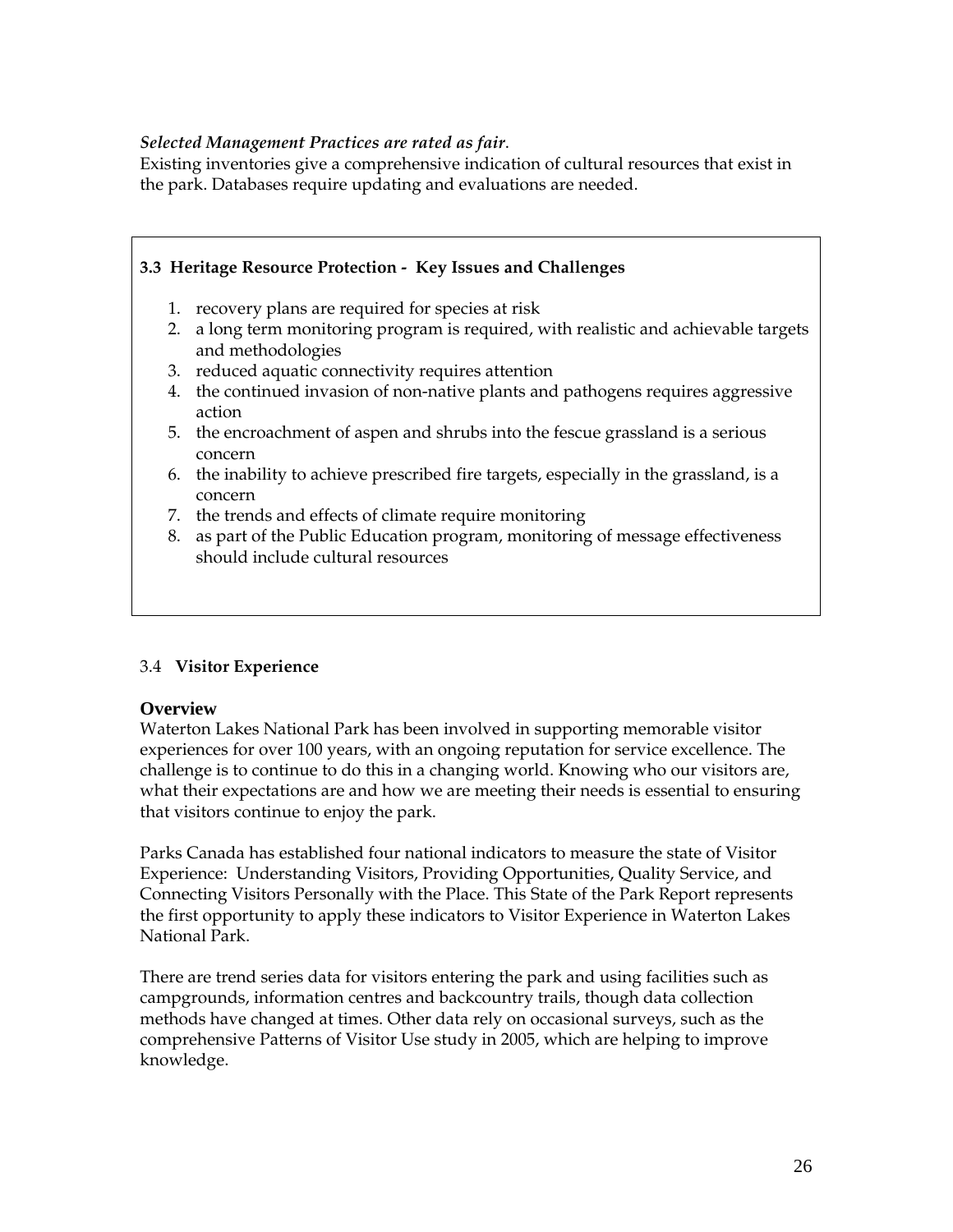*The indicator for Understanding Visitors shows good condition, with an improving trend. Providing Opportunities and Quality Service are rated good and stable. Connecting People Personally with the Place is given a rating of fair, with a stable trend.* 

# **Evaluation**



In order to set the stage for a memorable experience, Parks Canada must first understand its visitors (their characteristics, visitation trends and how and whether these visitors can be segmented to better target opportunities for memorable experiences), as well as potential new markets.

The number of park visitors rose steadily throughout the post-war period and hit a peak in the early 1980s, followed by a drop until a second peak in the late 1990s/early 2000s. The methodology for reporting visitor numbers has changed a couple of time but a very long time series of data is available, back to 1910. During the 1990s, annual numbers averaged 355,000. There was then a four year period, from 1998 to 2001 when numbers exceeded 400,000 (average of 418,000). Since then, numbers have returned to an average of 365,000, about 3% above the 1990s average. For the 10 years since 1997, the average annual number of visitors has been about 390,000

|      | Visitors |
|------|----------|
| 1989 | 338,157  |
| 1990 | 353,908  |
| 1991 | 344,026  |
| 1992 | 345,662  |
| 1993 | 344,453  |
| 1994 | 389,510  |
| 1995 | 360,850  |
| 1996 | 346,573  |
| 1997 | 369,435  |
| 1998 | 415,636  |
| 1999 | 424,948  |
| 2000 | 416,662  |
| 2001 | 414,729  |
| 2002 | 395,390  |
| 2003 | 362,312  |
| 2004 | 367,454  |
| 2005 | 364,866  |
| 2006 | 363,119  |

#### **Table 10: Visitor Numbers**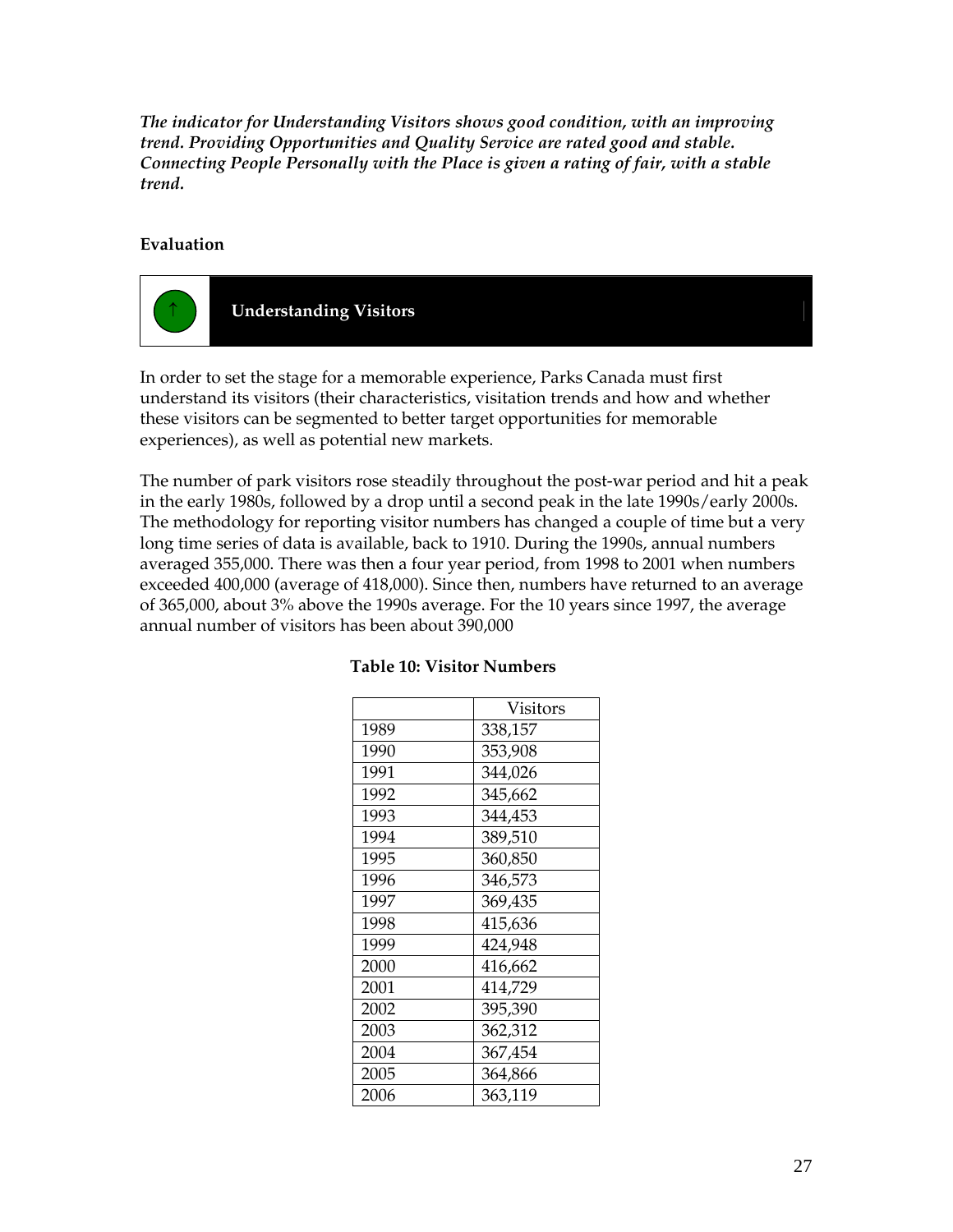In 2005, 46% of visitors were Albertans, 37% were from the United States and 9% were from other parts of Canada. This is noticeably different from the pattern in Banff, where 42% were Albertans and only 24% were Americans. 53% were repeat visitors. 65% of visitors were making day trips to the park. The numbers suggest that the park's market consists of regional residents and Americans making short visits as part of their visits to Glacier National Park.

Visitors can be grouped into four categories based on behaviour characteristics and expectations:

- Flow Through Visitors (20%) These visitors tend to be less involved with the park experience than other visitor segments. 67% are first time visitors and 58% are Americans. 45% arrived and 33% exited via Glacier NP. Satisfaction with the park visit is high, though scores are lower for satisfaction with hotels, restaurants, museums and galleries. 49% went sightseeing and 36% hiked. Party spending was in the \$350 - \$900 range
- Premium Experience Visitors (8%) 68% are Americans and 52% are first time visitors. 50% arrived and 42% exited via Glacier NP. Satisfaction is high, with 100% reporting their visit as enjoyable (83% as extremely enjoyable). 69% went sightseeing, 72% hiked and 39% took in the boat tour. 60% spent more than \$900 in the park.
- Habitual/Familiar Visitors (31%) 94% are repeat visitors and 88% are Albertans. Only 8% arrived and 7% exited via Glacier NP. Satisfaction is generally high except in the "value for money" category. 33% went sightseeing and 38% hiked. Spending is generally lower than \$350.
- Casual Experience Visitors  $(41\%)$  these are visitors who do not stand out on any particular aspect. Americans account for 46% and Albertans for 33%. 59% are repeat visitors. 41% entered and 28% exited via Glacier NP. Satisfaction with the park is high except in the "value for money" category. Most parties spent more than \$350. 58% went sightseeing, 47% hiked and 14% took in the boat tour.

Because of the geographical distribution of national heritage places, not all Canadians can easily visit them. Consequently, Parks Canada also wants to reach out to Canadians where they live and has identified three priority markets: new Canadians, those living in urban areas and youth. Approximately 18 % of Canadians were not born in Canada (expected to rise to 30% by 2026) and almost 80 % of Canadians live in urban centres. These segments of the population represent important opportunities for Parks Canada to build awareness and appreciation for our national heritage. In the case of Waterton Lakes, Calgary is only three hours away.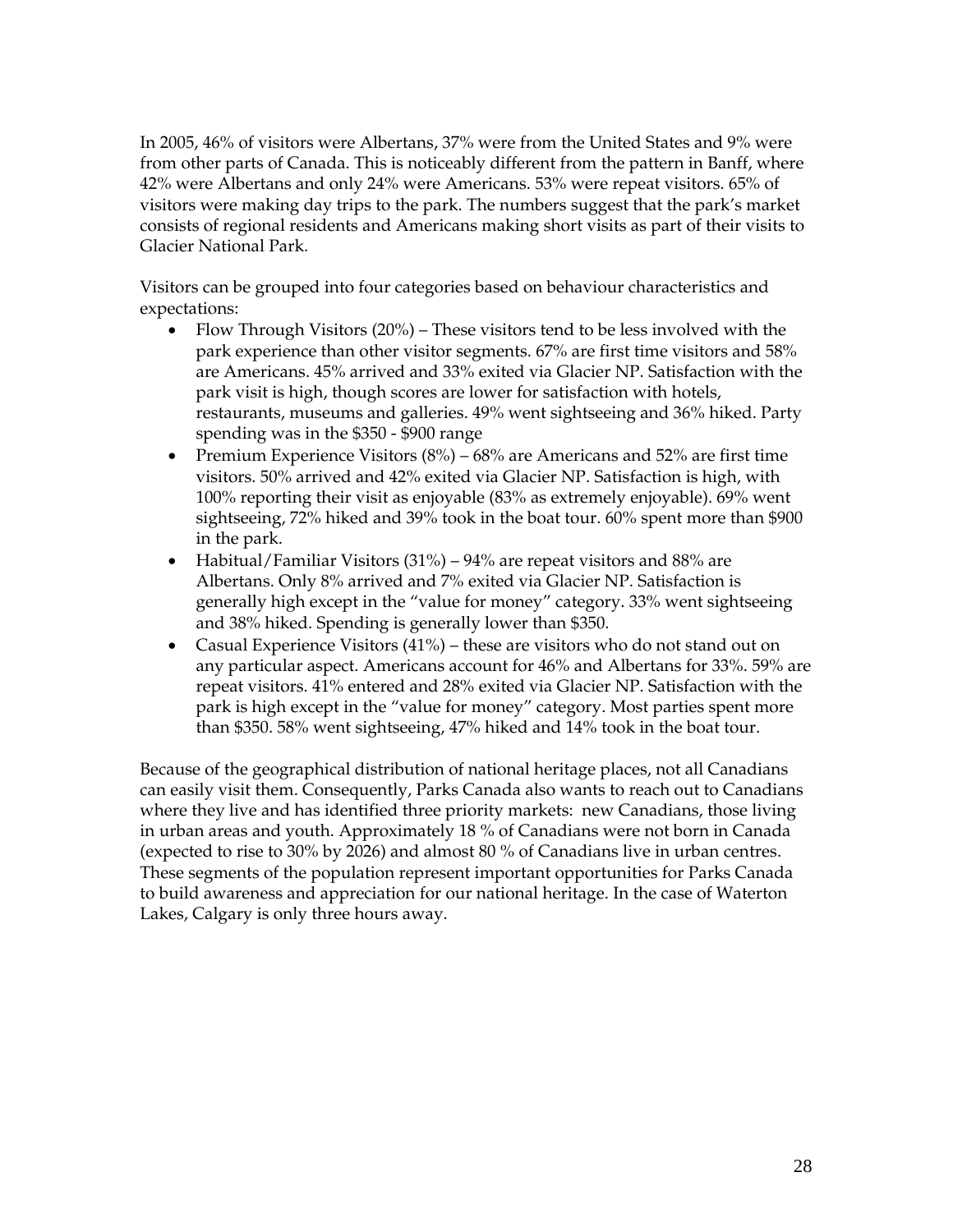

# ↔ **Providing Opportunities**

Waterton Lakes National Park provides a wide variety of opportunities for people to enjoy and appreciate the outstanding natural and cultural features. The Vision for Waterton Lakes National Park is *"A place where people celebrate the natural world, Waterton's character is welcoming and reminiscent of its early beginnings. Visitors find relaxation, renewal and pride in our country's foresight for the park's creation and in our continuing care of this special part of Canada and the world".* 

Besides the many commercial facilities provided in Waterton Village, there are also a golf course, riding stable, boat tours on Waterton Lake, canoe rentals at Cameron Lake and guided hiking on park trails. The park has three campgrounds, with 391 campsites, 200km of trails and numerous picnic sites and viewpoints. Scenic roads provide access to Blakiston Valley, Red Rock Canyon, Cameron Lake and the Belly River. All parts of the park can be reached by day hiking.

Camping has been very constant for the last 35 years, with an average of 30,371 parties each year. There was a peak between 1998 and 2001, coinciding with the peak in total visitors. Figures for the last 15 years are:

|      | Camping |
|------|---------|
|      | parties |
| 1992 | 27,380  |
| 1993 | 29,888  |
| 1994 | 33,021  |
| 1995 | 30,377  |
| 1996 | 31,517  |
| 1997 | 27,968  |
| 1998 | 32,487  |
| 1999 | 34,830  |
| 2000 | 33,112  |
| 2001 | 34,484  |
| 2002 | 30,863  |
| 2003 | 25,563  |
| 2004 | 28,122  |
| 2005 | 28,226  |
| 2006 | 30,305  |

#### **Table 11: Camping Parties**

Visitors tend to participate in "soft" recreational activities, with driving and sightseeing being the most popular. The top ten activities are: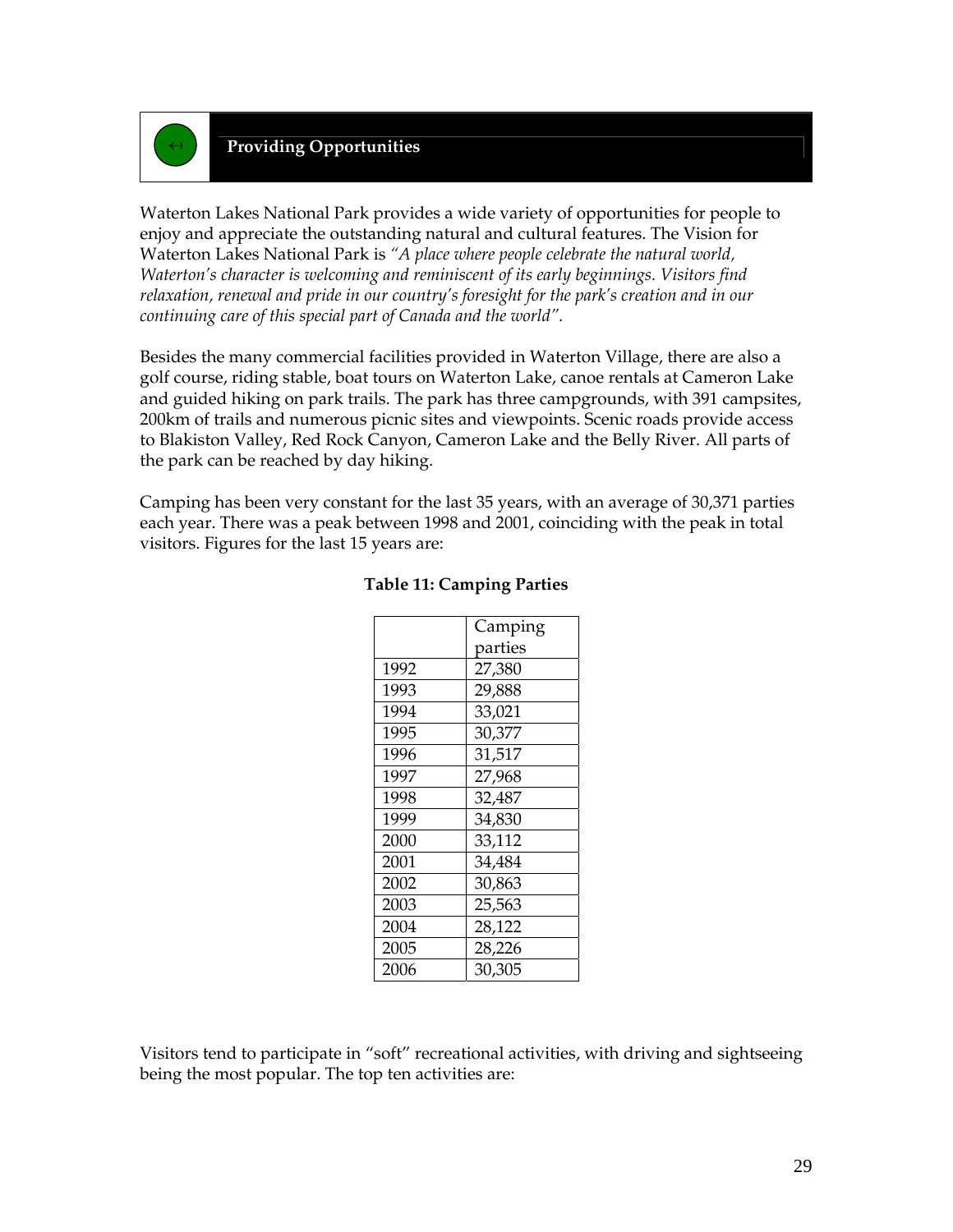|                                                 | Proportion<br>Who |
|-------------------------------------------------|-------------------|
| <b>Activity in Waterton Lakes National Park</b> | Participated      |
| Driving and sightseeing                         | 49%               |
| <b>Hiking</b>                                   | 44%               |
| Strolling                                       | 34%               |
| <b>Driving</b>                                  | 33%               |
| Eating in a restaurant                          | 32%               |
| Sightseeing at landmarks                        | 22%               |
| Viewing wildlife                                | 20%               |
| Leaving the park                                | 17%               |
| Eating (outside a restaurant)                   | 13%               |
| Boat tour                                       | 11%               |

#### **Table 12: Activity Participation in Waterton Lakes National Park**



 **Quality Service** 

Parks Canada's goal is to deliver consistently high quality services that meet or exceed visitors' needs and expectations. The measure of success is that at least 85% of visitors should be satisfied with their visit and at least 50% should be very satisfied.

The most comprehensive assessment was conducted as part of the Patterns of Visitor Use survey in 2005. 75% of visitors rated their visit as "extremely enjoyable", indicating that Parks Canada clearly exceeds its target. "Hiking trails" and "Friendliness of Parks Canada staff" achieved the highest scores, 4.7 out of 5.

The highest satisfaction scores (out of 5) are:

| <b>Visit Element</b>            | Total |
|---------------------------------|-------|
| Hiking trails                   |       |
| Friendliness of Parks Canada    |       |
| staff                           |       |
| Service in official language of |       |

#### **Table 13: Satisfaction with Visit Elements**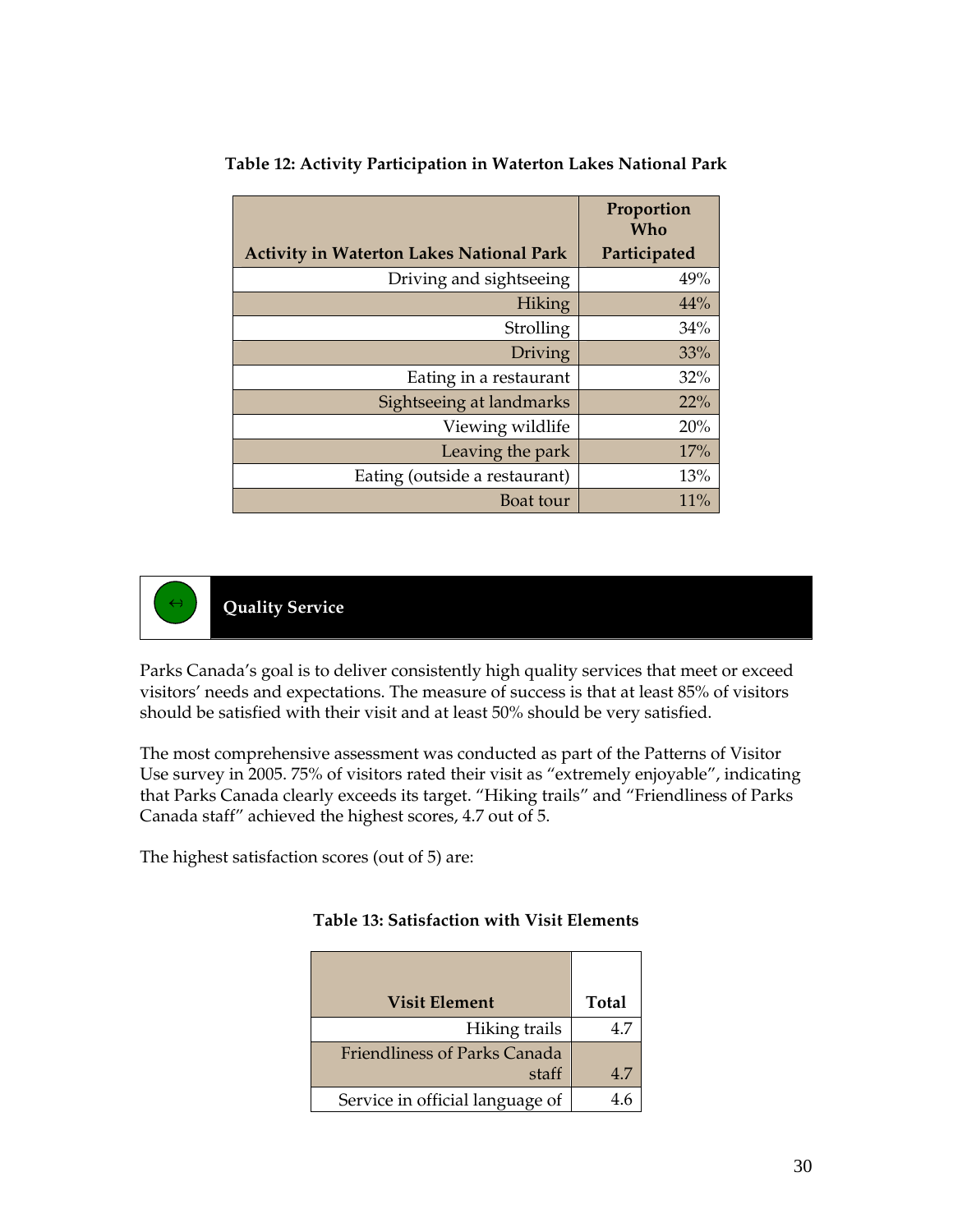| choice                            |     |
|-----------------------------------|-----|
| My visit as a recreational        |     |
| experience                        | 4.6 |
| This visit as a memorable         |     |
| experience                        | 4.6 |
| Park staff courteousness          | 4.6 |
| Friendliness of business staff in |     |
| park                              | 4.5 |
| Overall satisfaction with visit   | 4.5 |
| This visit meeting your           |     |
| expectations                      | 4.4 |
| Park staff knowledge              | 4.4 |

The lowest scores (out of 5) are:

# **Table 14: Satisfaction with Visit Elements**

| Availability of education/     |     |
|--------------------------------|-----|
| interpretive programs          | 3.8 |
| Value for money at attractions |     |
| in park                        | 3.8 |
| Value for camping fee          | 3.5 |
| Value for money at restaurants |     |
| in park                        | 3.4 |
| Value for money at hotel in    |     |
| park                           | 33  |

The figure below (Fig. 10) shows both the importance visitors attach to ten different attributes and visitors' satisfaction with these attributes. Of the attributes that are important, four have satisfaction levels that are high (a score greater than 4 out of 5). Two attributes that are important to visitors but for which satisfaction was lower are "high quality service" and "value for money".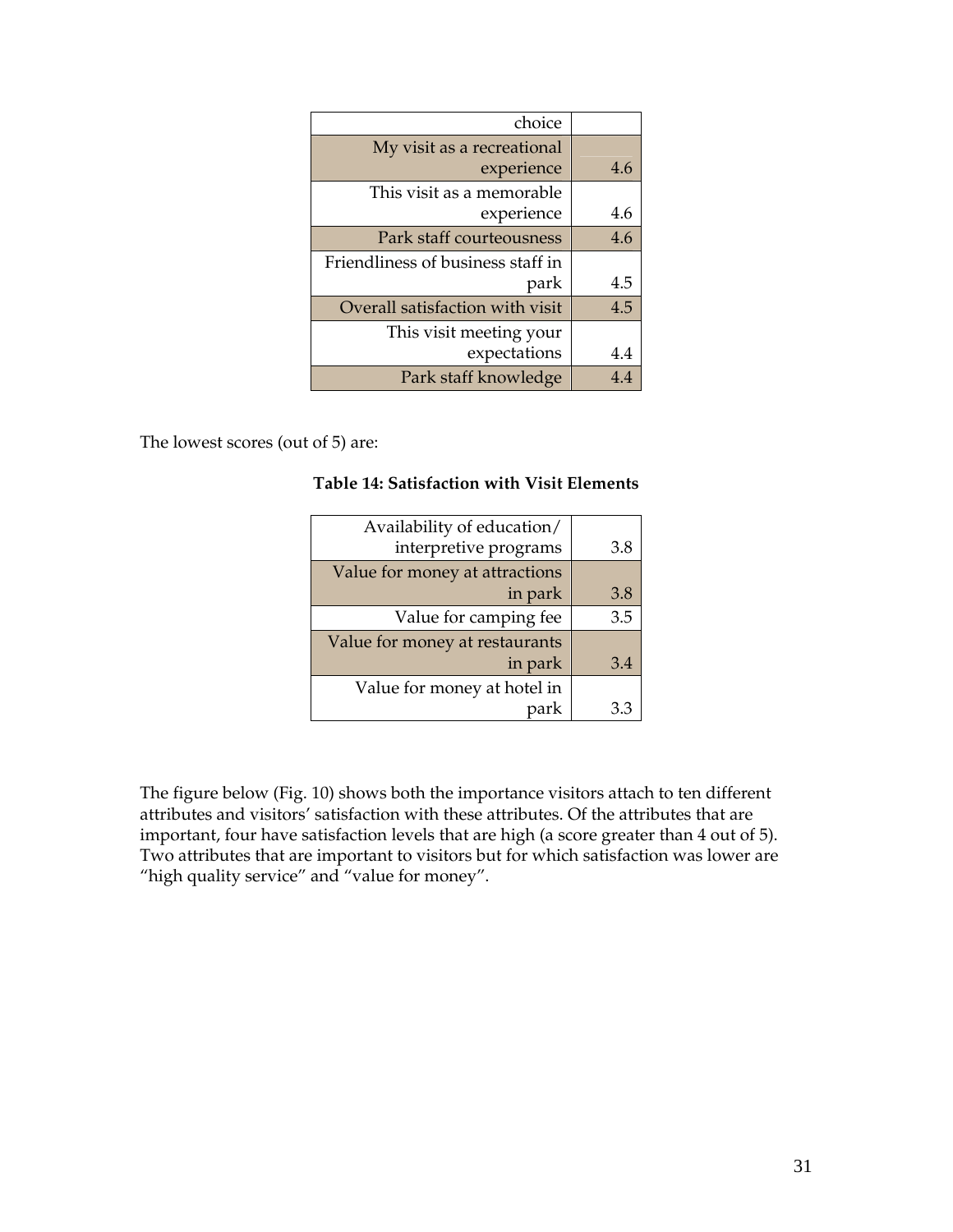# **Comparison of Satisfaction with Opportunities and Importance of Opportunities in Waterton Lakes National Park**







 **Connecting Visitors Personally with the Place** 

Parks Canada's objective is not only to provide opportunities that are reflective of and appropriate to national parks and national historic sites, but also to facilitate meaningful, personal connections with these heritage places. The result of personal connections will be that the national parks and historic sites will continue to be relevant to and supported by Canadians.

Personal contact with knowledgeable individuals in the park setting helps to create lasting connections. Experiences that involve personal accomplishment or growth, such as climbing a mountain or learning to appreciate something new, also contribute to a memorable experience. Linkages between place and the visitor's own culture facilitate understanding and connection.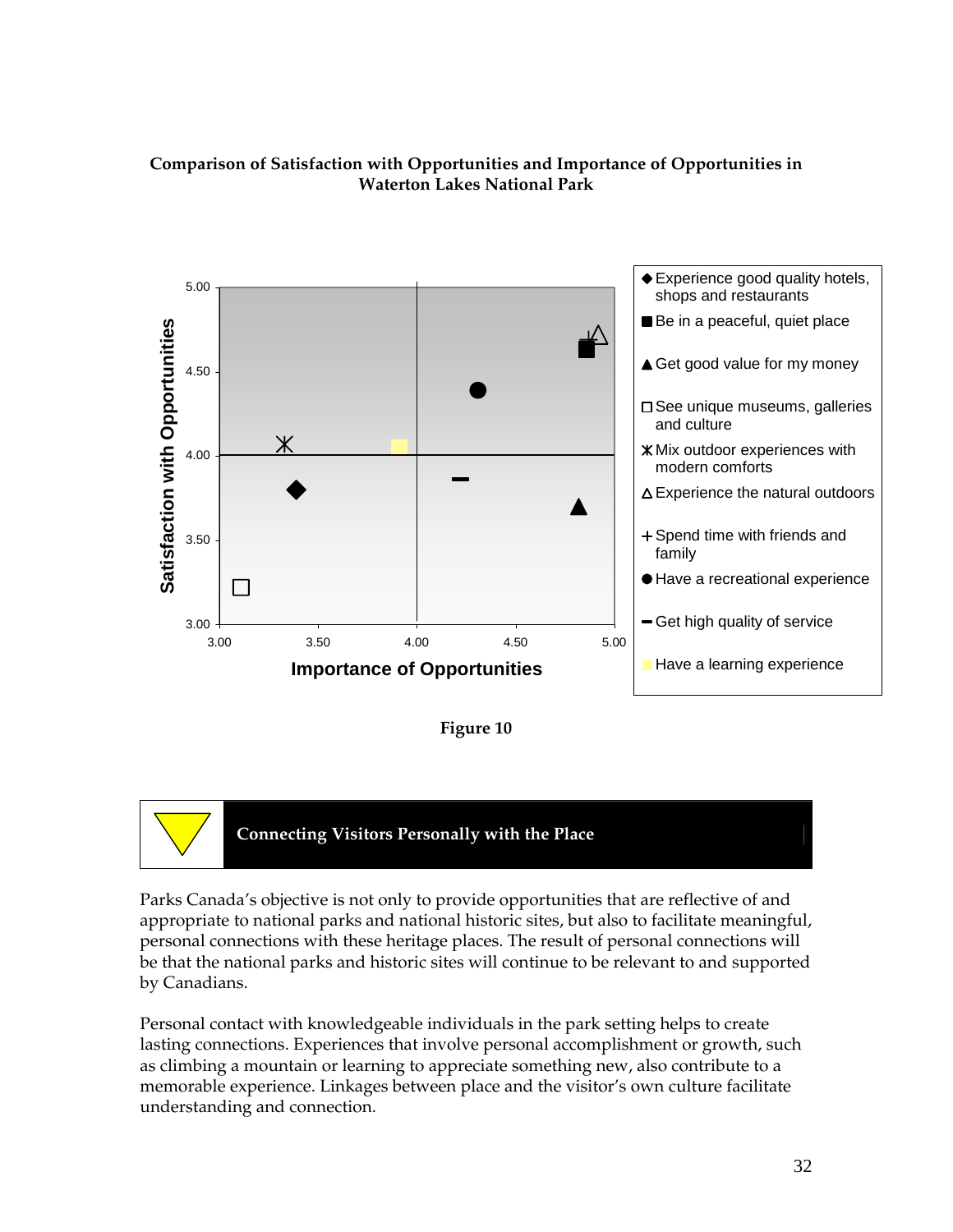Information is available to visitors in many formats before, during and after their visits. A variety of educational opportunities are provided in Waterton Lakes National Park, via interpretive programs, displays and roving staff. Only 6% currently take in interpretive programs.

Another measure of connection is the level of understanding of the importance and value of heritage places. While relatively little information is available to fully understand this element of personal connection, more will be done in the future. As a first step in exploring visitors' understanding, Parks Canada examined visitors' recognition of heritage themes. On average, visitors answered 2.4 of seven true/false questions correctly, with little variation between Albertans and other visitors.

Another means of gauging personal connection is the likelihood of a repeat visit. 53% of all visits were repeat visits. The figure is 80% for Albertans, 47% for visitors from BC, 43% from other parts of Canada and 28% for Americans.

#### **3.5 PUBLIC EDUCATION**

#### **Overview**

For most visitors, a visit to a national park is a departure from their daily routine and an opportunity for new learning. Parks Canada and its partners provide information, opportunities and facilities so that people can have safe, enjoyable and rewarding experiences. The high percentages for satisfaction levels and repeat visits indicate success.

One of the three "pillars" of the Parks Canada mandate is Public Education. With interesting, useful and accurate information, people can not only enjoy their visits more but also appreciate the importance of heritage places and contribute to their integrity and sustainability.

Parks Canada is developing four national indicators to measure the state of Public Education: Understanding Audiences, Extending our Reach, Facilitating Understanding, and Influencing Attitudes. They are still in development. New methods of data collection will be required to accurately report on these indicators in the future. Past intermittent surveys which were used for other purposes are of limited value. As with Visitor Experience, this State of the Park Report represents the first opportunity to view Public Education in Waterton Lakes National Park in terms of these indicators. A limited amount of information is presented in this section. No data are available about the total number of people who are reached by the various programs, the understanding that is imparted and the long-term influence on attitudes, understanding and behaviour.

Based on the limited information that is available*, three of the indicators are rated as in fair condition, with an improving trend* to reflect ongoing work. They provide a baseline for comparison in future State of the Park Reports. *The "Influencing Attitudes" indicator cannot be rated* because of a lack of suitable data.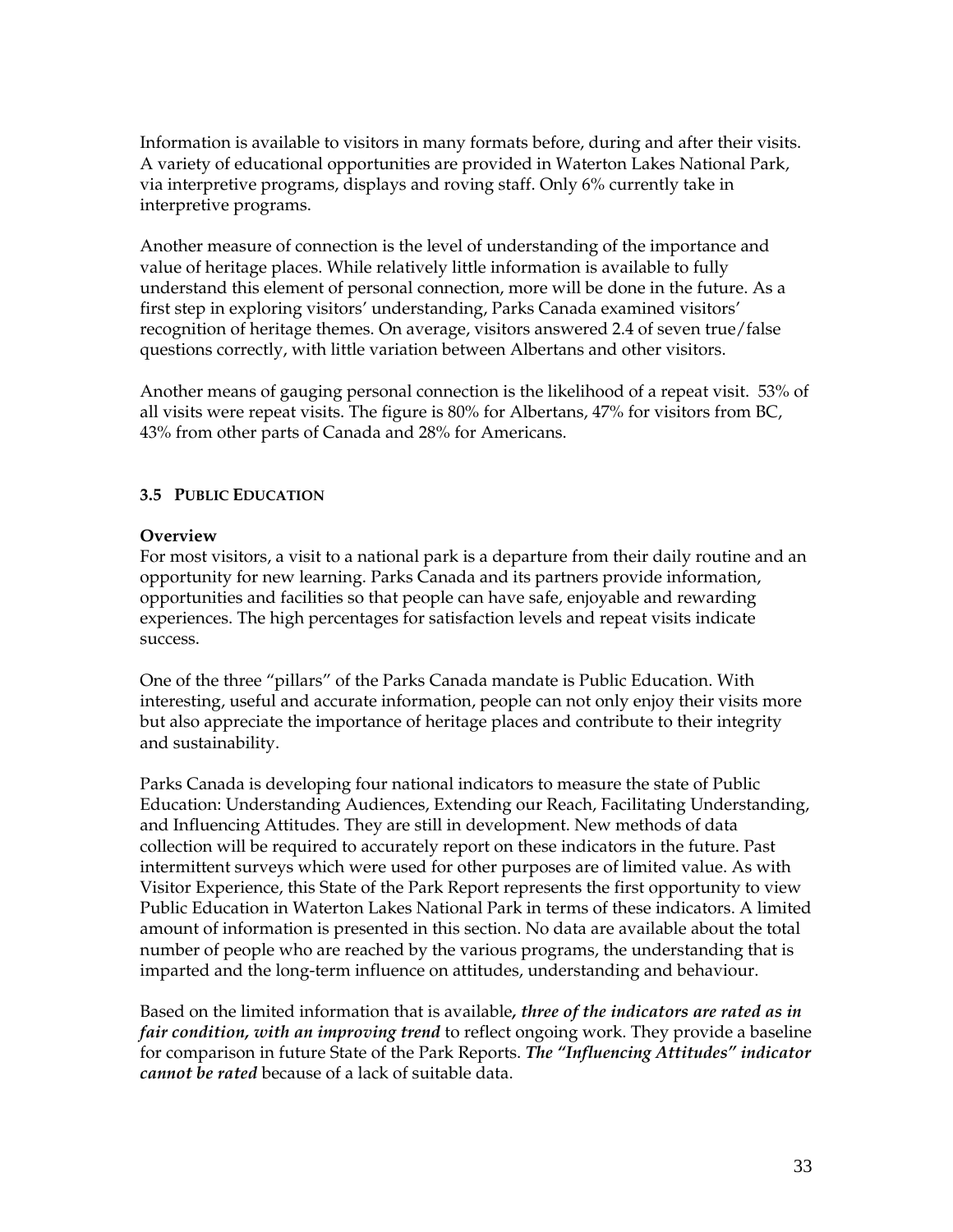#### **Evaluation**



↑ **Understanding Audiences** 

Traditional methods of public education need revisiting, as today's visitors are more comfortable directing their own experiences and learning through hands-on opportunities. The market segments identified in the Visitor Education section provide an insight into the use patterns, needs and expectations of the park's visitors.

One very important segment is the Habitual Users, the repeat regional audience that comprises 31% of park visitors and makes about 45 % of park visits. 88% are Albertans. Surveys indicate a low participation by this group in current learning programs e.g. only 53% of Albertans read interpretive panels, compared 70% of BC visitors and 61% of American visitors.

58% of visitors report that they read interpretive panels and 14% were approached by roving park staff. Other educational activities had participation rates below 5% of total visitation.



**Extending our Reach** 

Parks Canada alone cannot reach more than a limited percentage of visitors. For the majority, their primary contact is often with hotel and retail store clerks, from whom they obtain information. Many of these people are, themselves, new and temporary residents with limited knowledge of the park. The high number of repeat visitors from nearby parts of Alberta mostly rely on their own past experience for information – 65% reported this as their primary form of knowledge. Other visitors relied more on guidebooks, maps and the Parks Canada website.

Some examples of the ways in which Waterton Lakes National Park has extended its reach by working with partners are the Wildflower Festival with the Trail of the Great Bear and the Land Care program with the Piikani First Nation. A partnership with the Alberta Motor Association resulted in Parks Canada information inserts in 450,000 copies of Westworld magazine.

On a national level, Parks Canada is extending its Public Education reach into the nation's school systems through an online *Teachers Corner* resource and through the coordinating efforts of nine regional Education Specialists. In Alberta, examples of participation in the classroom include development of a Science-in-a-Crate Biodiversity Kit produced in partnership with the Province of Alberta and a partnership between Parks Canada's Alberta Education Network and Alberta Parks, Tourism, Recreation & Culture to develop online materials on protected areas in Alberta for the 2007 Grade Four Social Studies curriculum.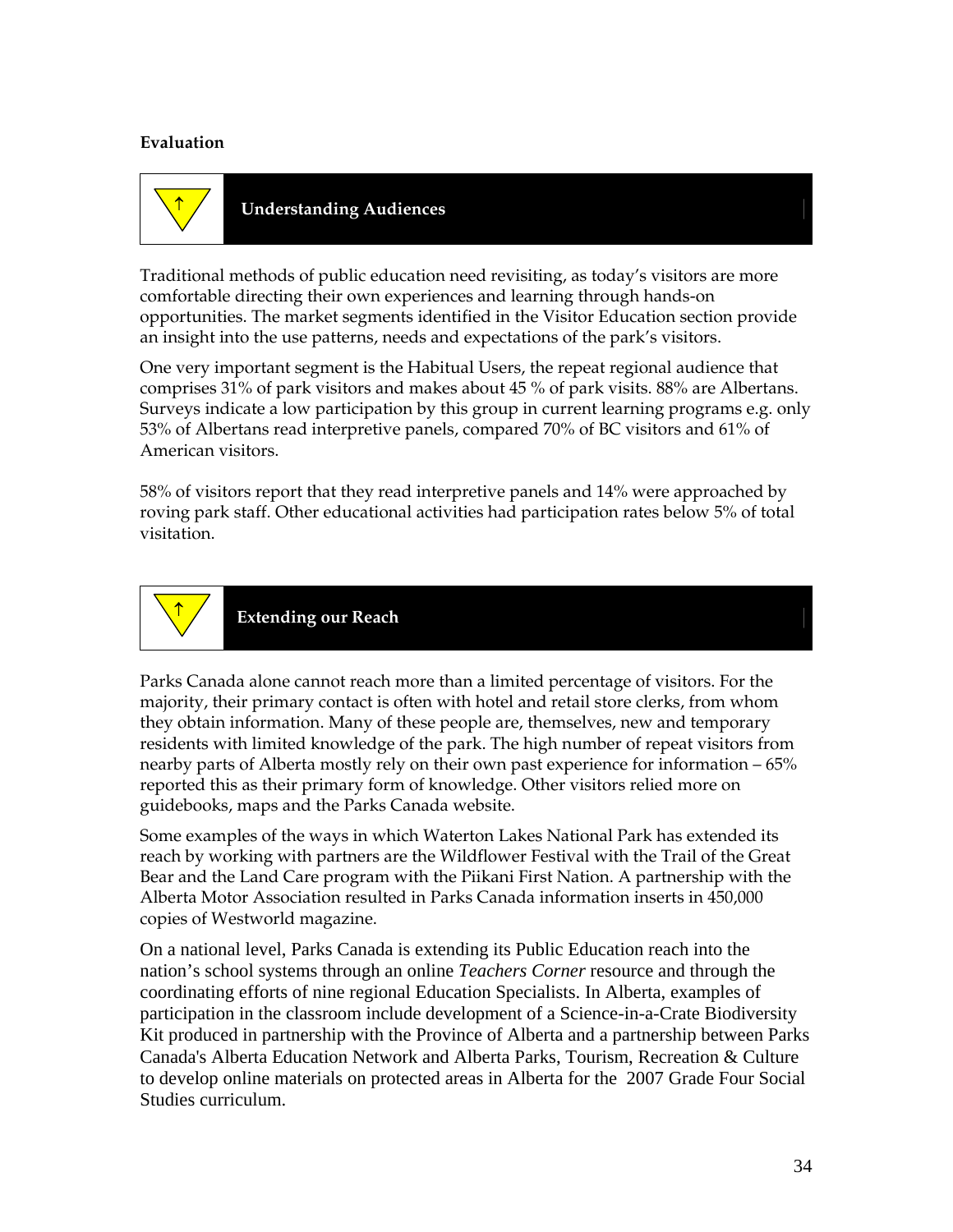

# **Facilitating Understanding** <sup>↑</sup>

Waterton Lakes National Park facilitates public understanding of the park's heritage through its own educational and interpretive programming and through partnerships with the Waterton Natural History Association, the Crown of the Continent Ecosystem Education Consortium and others. Because of the park's close association with Glacier National Park as the Waterton-Glacier International Peace Park World Heritage Site, many programs have a broader regional ecosystem focus e.g. the Year of the Great Bear, the International Year of Mountains and the Wonder of Water.

New interpretive exhibits have been developed throughout the park and there has been an emphasis on providing information about safe viewing of bears. This includes a roving "Living with Wildlife" exhibit and crew who provide on-the-spot interpretation at "bear jams" and who improve resource protection by keeping bears and people safe from each other.

A park specific course has been developed with the Mountain Park Heritage Interpretation Association, to provide training for guides operating in the park.

# **Influencing Attitudes**

No information is available for this indicator.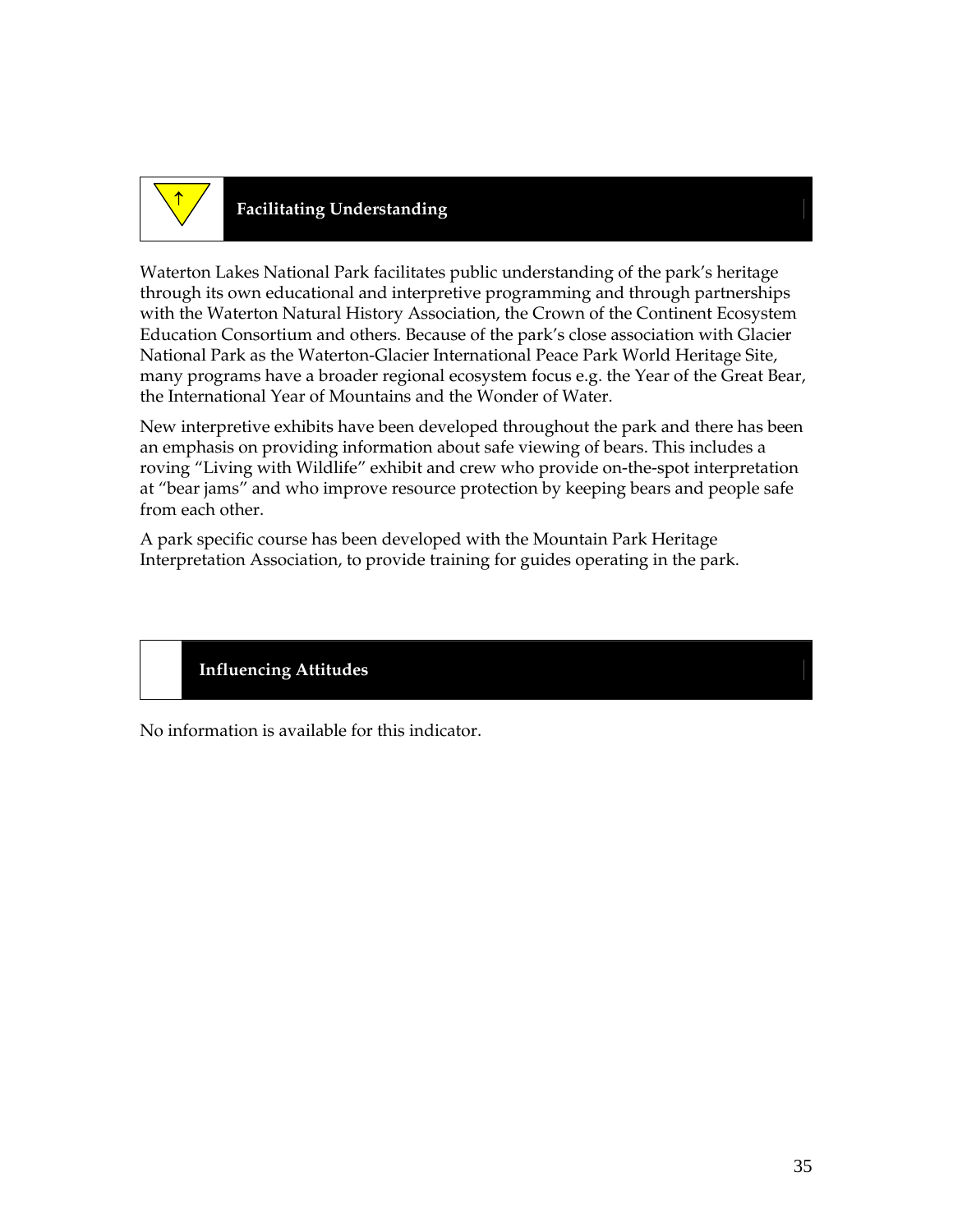# **3.6 Connection to Place - Key Issues and Challenges**

- The highest percentage of park visitors consists of Albertans (46%), followed by a high percentage of Americans (37%) compared to other mountain parks
- Many visitors are repeat visitors from the surrounding region who participate in activities such as sightseeing and hiking; to continue providing a memorable experience for them requires an upgrading of facilities such as roads and picnic sites which are deteriorating because of reduced maintenance; hiking trails may require more active management to avoid crowding at peak periods e.g. control of trailhead parking, restrictions on group sizes
- As the regional population continues to grow, the number of visitors is likely to continue the steady growth of the recent decades; some new viewpoints and interpretive stops would help absorb the increase; weekend crowding can be expected, especially in periods of good weather
- the increasing cultural heterogeneity of Calgary provides an opportunity to introduce new and first generation Canadians to the national parks; some alterations to facilities may be required e.g. picnic facilities designed for larger family groups
- National targets, thresholds and measurement tools are required for developing the Public Education program

# **4.0 COMMON MOUNTAIN PARK ISSUES**

Although each park has some specific characteristics that are not shared with the others, there are enough similarities that a number of common issues have been identified in the SOPRs.

- Each park has species at risk; grizzly bears have been the focus of management action for the last  $10 - 15$  years and continue to require attention. The precarious situation of caribou populations has become critical in recent years in Banff, Jasper, Mt. Revelstoke and Glacier National Parks and throughout their range in Alberta and BC
- Aquatic ecosystems remain at risk from impacts from roads, railways, community waste water treatment plants, water diversions and impoundments; past fish stocking with non-native species has altered the natural characteristics of many waterbodies
- Terrestrial ecosystems have been modified by a legacy of fire suppression; currently, non-native invasive plant species account for up to 10% of all plant species in a park and are threatening native biodiversity
- Climate change is affecting all parks and is most noticeable in glacier recession; long term monitoring will help identify impacts on EI and influence decisions about what is "natural evolution" and what can or should be done to mitigate impacts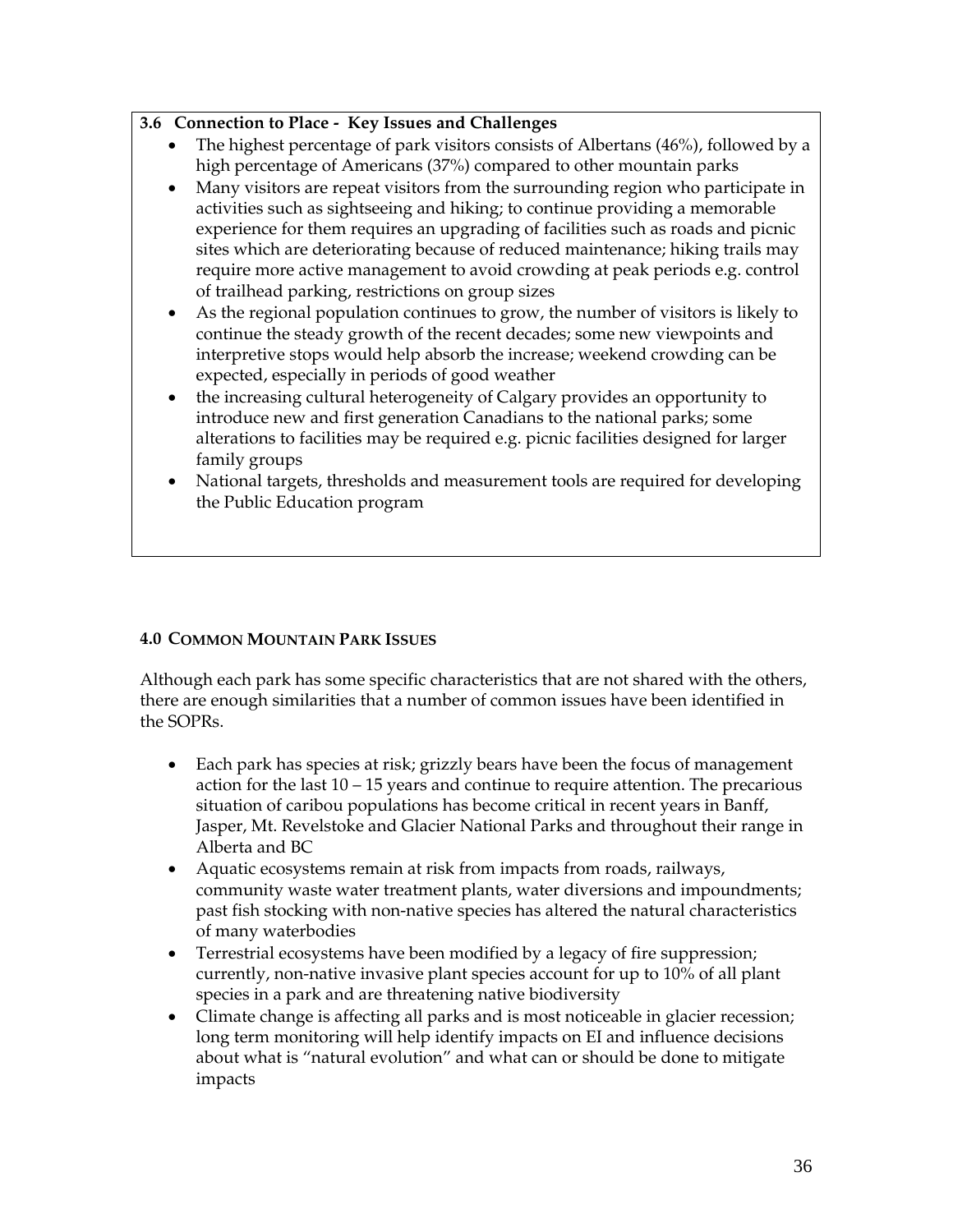- Cultural heritage has frequently been secondary in national park management but the rich legacies of past associations with the mountains, such as thousands of years of aboriginal history preserved in archaeological sites, provides opportunities for broadening the stories that are told
- Although there are fluctuations, visitor use of all parks is stable or slowly increasing; much of this is attributable to the growth of the regional population rather than to international visitors. Coupled with other domestic demographic characteristics – an aging population, a more urban population, a wider diversity of cultural backgrounds, an increasing proportion of first generation Canadians and a prediction of an absolute decline in the Canadian population – the trends require more social science research to guide park management responses
- Comparatively little is known about the effectiveness of public education programs. The combination of changing visitor characteristics and rapidly evolving technology presents both challenges and exciting new opportunities for sharing the parks' natural and cultural heritage with more visitors, both on site and in their homes. Many are repeat visitors and many visit several parks; programs will have to respond to these circumstances
- Changing land uses surrounding the parks require continued multi-jurisdictional approaches to issues such as the protection of species at risk and the control of mountain pine beetles. The rapid and substantial increases in the provincial park systems in Alberta and BC have provided a much larger area of complementary park management. The new parks have absorbed some use pressures from the national parks (e.g. in Kananaskis Country) and may also have deflected some visitor use by providing more choice. Similarly, the growth of second home communities and resorts has spread recreational use across a wider spectrum of destinations other than the national parks

# **5.0 EVALUATION OF MANAGEMENT ACTIONS**

The park Management Plan was approved in 2000 and reviewed in 2003. The following table highlights some actions and results related to key strategic goals in the plan. Annual implementation reports provide additional detail about these and other park management actions and results.

| <b>Strategic Goals</b>                            | <b>Management Actions</b>                                                                                                   | <b>Results</b>                                                                                              |
|---------------------------------------------------|-----------------------------------------------------------------------------------------------------------------------------|-------------------------------------------------------------------------------------------------------------|
| Restore natural vegetation<br>ecosystem processes | eradication of exotic<br>plant species<br>ongoing<br>prescribed fire<br>$\bullet$<br>proceeding but<br>constrained by short | spread of invasive<br>plants partly<br>controlled but not<br>eliminated<br>inability to meet fire<br>target |

#### **Table 15: Management Actions**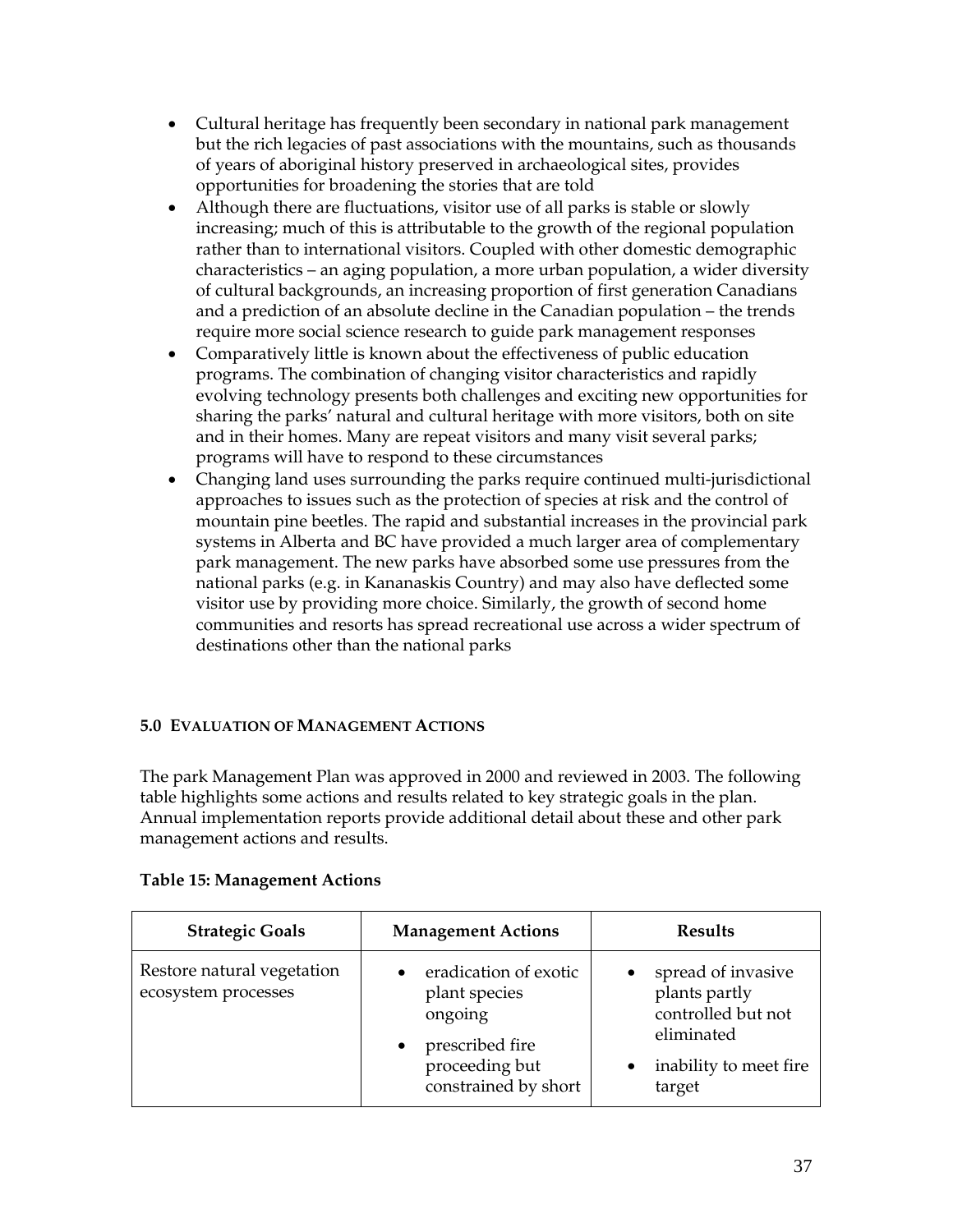|                                                                                        | burn windows<br>trade waste pit and<br>materials storage<br>compound removed<br>and rehabilitation<br>ongoing                                                                                                                                                   | restoration of<br>grassland and river<br>fan communities<br>underway                                                                                                                          |
|----------------------------------------------------------------------------------------|-----------------------------------------------------------------------------------------------------------------------------------------------------------------------------------------------------------------------------------------------------------------|-----------------------------------------------------------------------------------------------------------------------------------------------------------------------------------------------|
| Maintain wildlife<br>populations; protect species<br>at risk                           | wintering ungulate<br>range protected by<br>seasonal closure of<br>Red Rock Parkway<br>participation in SW<br>Alberta Grizzly<br>Strategy<br>bison re-<br>introduction being<br>researched<br>park operational<br>$\bullet$<br>facilities' footprint<br>reduced | ungulate<br>populations in good<br>condition<br>wildlife habitat<br>improved<br>improved<br>knowledge of<br>grizzly range<br>recovery plans for<br>species at risk not<br>yet prepared        |
| Maintain and, where<br>feasible, restore aquatic<br>ecosystems                         | benchmark<br>waterbodies<br>established to<br>protect native fish<br>species<br>DNA testing of bull<br>trout undertaken                                                                                                                                         | Angling eliminated<br>from Blakiston and<br>Bauerman Creeks<br>and Maskinonge<br>wetland<br>Restoration plans<br>still required for<br>aquatic ecosystems                                     |
| Provide opportunities and<br>facilities to support<br>memorable visitor<br>experiences | Continued<br>operation of Parks<br>Canada facilities<br>Upgraded picnic<br>٠<br>and washroom<br>facilities<br>Campground<br>reservation system<br>introduced<br>Crypt Lake area<br>٠<br>converted to day<br>use to reduce<br>conflicts with<br>grizzly bears    | Visitor numbers<br>stable after 4 year<br>peak in late 1990s<br>Continued high<br>٠<br>satisfaction ratings<br>Reduced<br>wildlife/human<br>conflicts<br>Improved<br>knowledge of<br>visitors |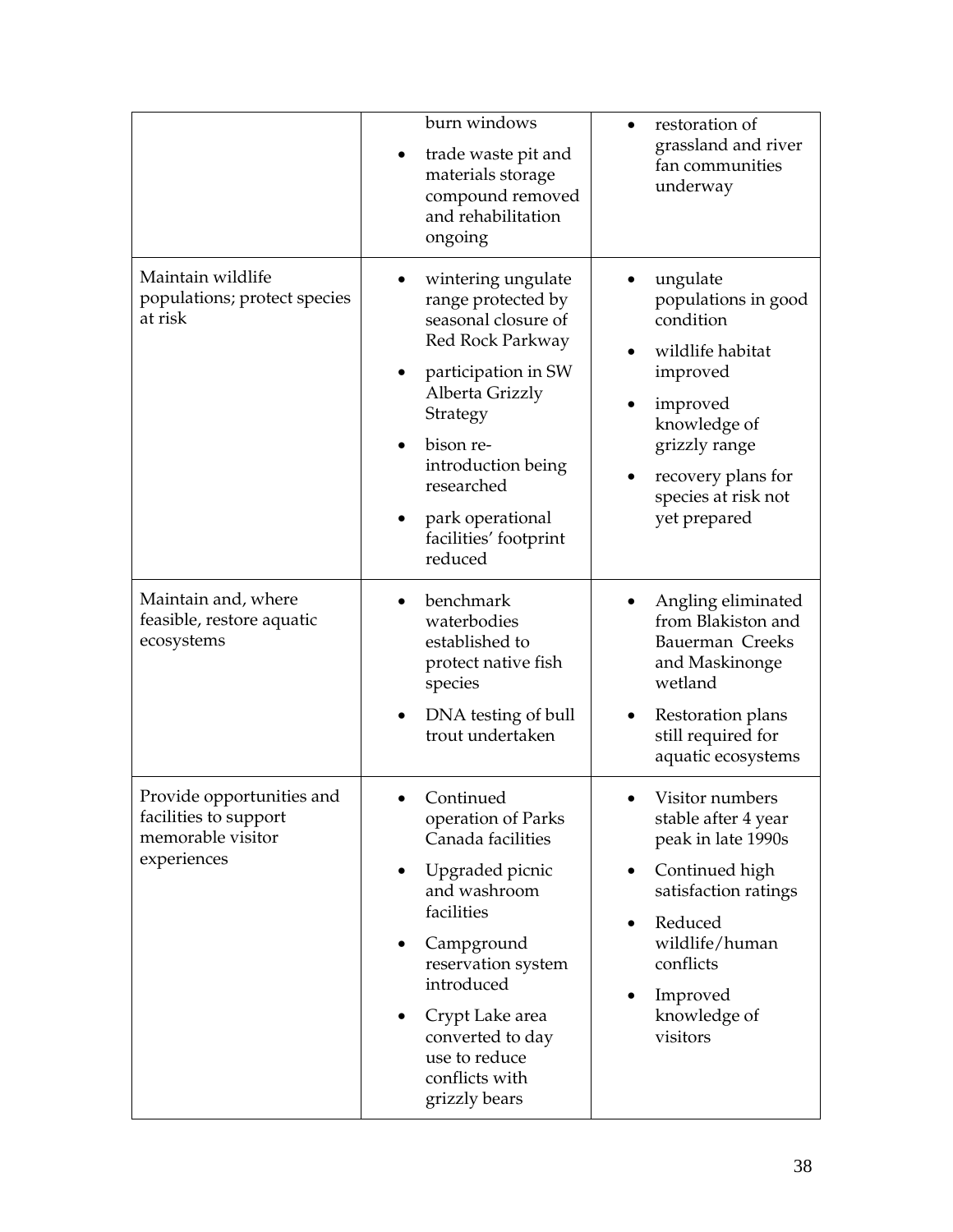|                                                                                  | Comprehensive<br>visitor survey in<br>2005                                                                                                                                                                                                                                                                                                                                                                                                                                        |                                                                                                                                                                                                                                                                                                                                                                    |
|----------------------------------------------------------------------------------|-----------------------------------------------------------------------------------------------------------------------------------------------------------------------------------------------------------------------------------------------------------------------------------------------------------------------------------------------------------------------------------------------------------------------------------------------------------------------------------|--------------------------------------------------------------------------------------------------------------------------------------------------------------------------------------------------------------------------------------------------------------------------------------------------------------------------------------------------------------------|
| Improve public education<br>opportunities and relate<br>them to heritage tourism | Annual training<br>programs<br>("Discover<br>Waterton") for park<br>and commercial<br>sector seasonal staff<br>New interpretive<br>exhibits in Waterton<br>Village<br>Delivered programs<br>for Year of Great<br>Bear, International<br>Year of Mountains<br>and Wonder of<br>Water                                                                                                                                                                                               | Increased provision<br>of authentic<br>experiences<br>More consistent<br>$\bullet$<br>messages provided<br>by trained staff<br>Improved co-<br>ordination with<br>regional partners                                                                                                                                                                                |
| Enhance co-ordination with<br>regional partners                                  | Continued strong<br>bond with Glacier<br>NP, including<br>frequent staff<br>meetings,<br>restoration of native<br>vegetation and joint<br>production of<br>Periodic Report for<br>World Heritage Site<br>Implementation of<br>Crown of Continent<br>Managers<br>Partnership<br>Participation with<br>Nature<br>Conservancy in<br><b>Waterton Front</b><br>Project, to conserve<br>ranchland adjacent<br>to the park<br>Continued<br>implementation of<br>the Biosphere<br>Reserve | Ongoing<br>interagency regional<br>approach to<br>ecological issues<br>Maintained the<br>globally significant<br>values of the<br><b>Waterton-Glacier</b><br><b>International Peace</b><br>Park WHS<br>NCC successfully<br>conserved large area<br>of adjacent land<br>which is valuable<br>for wildlife habitat<br>and connectivity<br>and for landscape<br>views |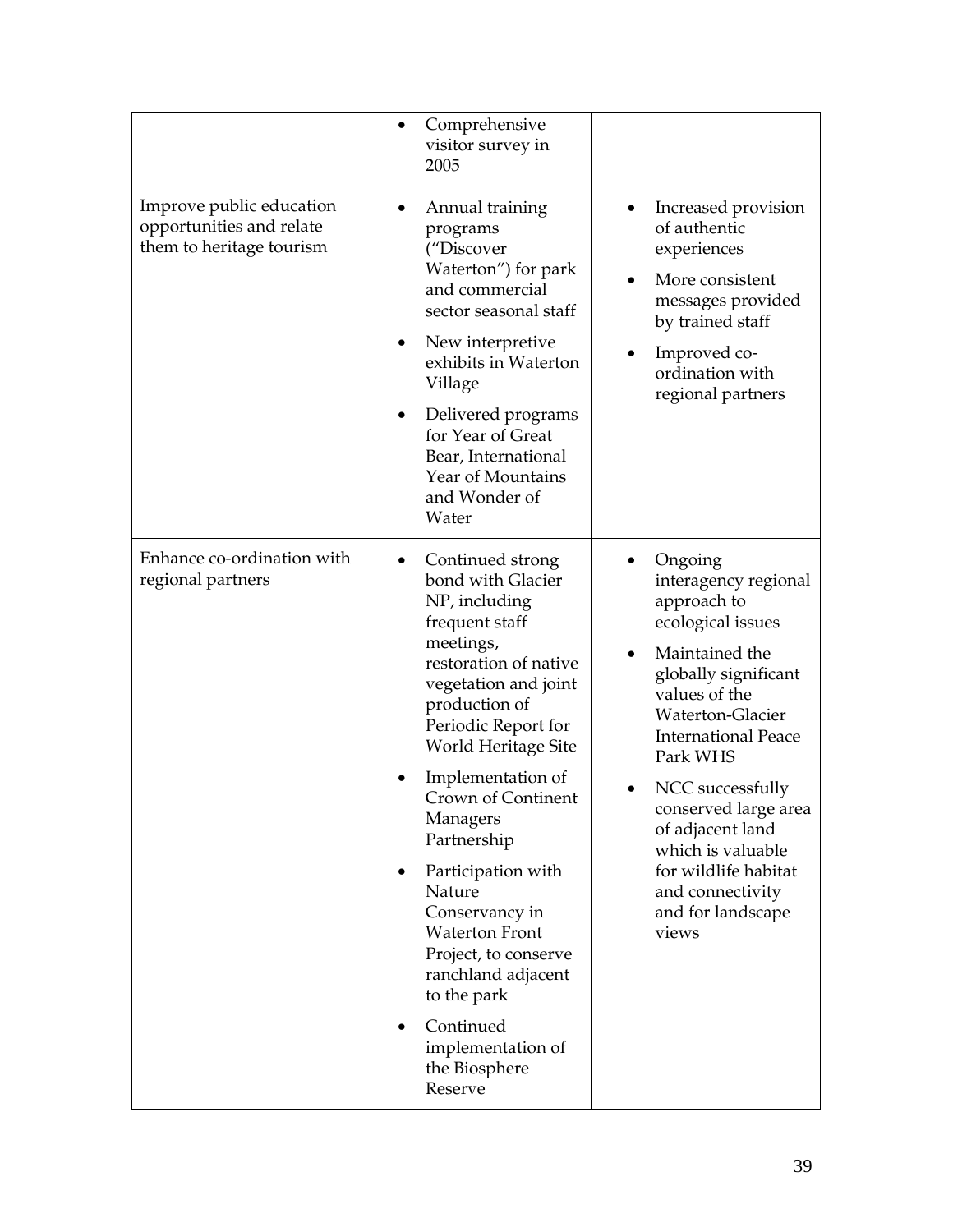| Introduce a comprehensive<br>monitoring program | National system for<br>$\bullet$<br>Ecological Integrity<br>monitoring in<br>preparation, based<br>on bioregional<br>measures and<br>indicators<br>National indicators<br>$\bullet$<br>and measures under<br>development for<br>Visitor Experience<br>and Public<br>Education<br>Comprehensive<br>٠<br>visitor survey in<br>2005 | Improved data for<br>problem<br>identification and<br>management<br>decisions<br>Production of 2007<br>$\bullet$<br><b>SOPR</b> |
|-------------------------------------------------|----------------------------------------------------------------------------------------------------------------------------------------------------------------------------------------------------------------------------------------------------------------------------------------------------------------------------------|---------------------------------------------------------------------------------------------------------------------------------|
|                                                 |                                                                                                                                                                                                                                                                                                                                  |                                                                                                                                 |

#### **6.0 SUMMARY ASSESSMENT**

- The Ecological Integrity section shows two indicators in good condition and two indicators in poor condition. Three of the four rated indicators show a declining trend; Climate and Atmosphere cannot be rated because data are available for only 20 – 30 years, which is too short to indicate trends and there are no targets or thresholds against which to assess condition
- Significantly, two of the park's most distinctive characteristics the fescue grasslands and the diversity of plant species – show a declining trend; this is the result of a continuing invasion of non-native species, encroachment of aspen and shrubs into the grasslands and the difficulty of achieving the prescribed fire target because of a very short suitable burning period each year.
- Historically, the grasslands were maintained by burning (both natural and aboriginal) and by grazing by bison. Research continues into the feasibility of reintroducing free ranging bison into the park and the prescribed fire program will continue. The fires which have been set and the natural Sofa Mountain fire of 2004 have been successful but a larger area requires burning to achieve ecosystem restoration to what is recorded in historical photographs and indicated by fire history research
- The park is at the juncture of several weather systems and has a large and distinctive variety of plant species, with over 1000 recorded; 10% are non-native and a number are aggressive invaders. There is active control and removal of 27 species and the program must continue indefinitely in order to prevent further proliferation, with a corresponding impact on native species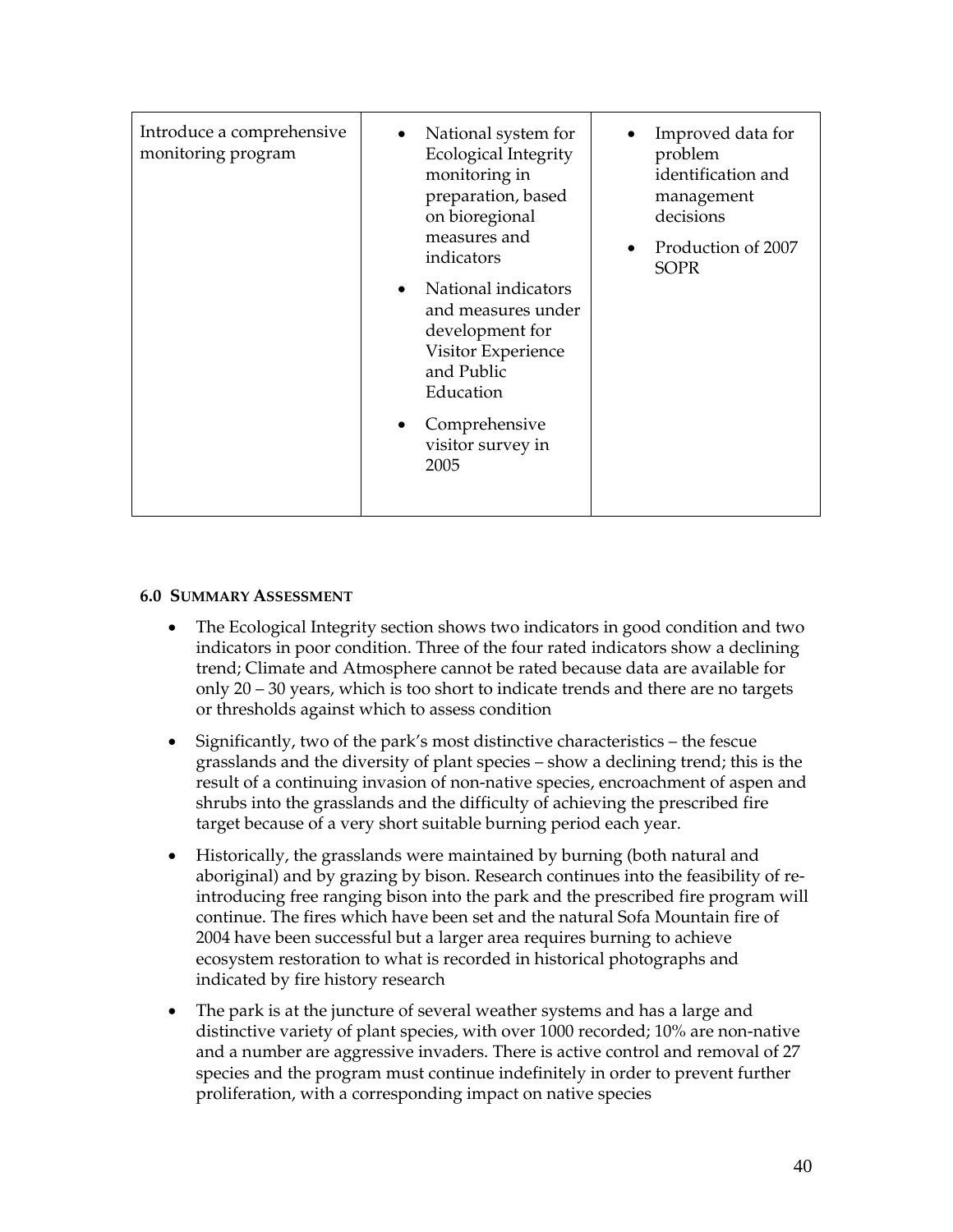- Wildlife is in good condition, especially elk. Wildlife mortality on the park's roads is low and within acceptable limits. Because of the park's small size, grizzly bears that use the park are part of a regional population that ranges into Montana, BC and adjacent parts of southern Alberta; the regional population is small and at risk
- Aquatic ecosystems are in good condition but show a declining trend as water quantity is declining and aging culverts restrict movements for aquatic species. Park staff are actively researching the population health of bull trout and trumpeter swans. Baseline data suggest good conditions
- Short term data suggest that climate is changing, with higher temperatures and lower precipitation being recorded; the long term specific impact on ecological integrity is unknown, although the lengthening of the growing season could have implications for continued invasion by non-native plants to higher elevations
- Visitor numbers have shown a steady increase over a long time period, with a noticeable four year peak in the late 1990s; recent data indicate a drop since 2001 to a fluctuating level that is a little higher than prior to the peak. As a significant proportion of visitors are from Southern Alberta, the increase is likely related to the growth of the regional population
- Camping has remained stable for the last fifteen years
- Approximately 46% of visitors are Albertans. Compared to other mountain parks, Waterton Lakes has a higher proportion of American visitors (37%), reflecting the park's location adjacent to the international boundary and Glacier National Park. Many American visitors combine a visit to Waterton Lakes with a visit to Glacier. 65% of visitors make day trips to the park, from the surrounding region and from Glacier NP. 53% of all visitors are repeat visitors. An important subset is the "regulars" who make frequent visits; they account for 31% of visitors and 45% of all visits
- Little is known about the effectiveness of public education programs but recorded participation is low. Better knowledge of markets and the use of new technology are opportunities. Many visitors are repeat visitors, requiring different methods of contact from those traditionally used – notably the challenge of reaching them at home before they arrive at the park. 65% of these visitors rely on their own previous experience for information. There is also the challenge of keeping interpretive material fresh and interesting for this segment. The growth of resorts, second home communities and provincial parks has broadened the choice of recreational destinations for regional visitors and may have diverted some of the use which might otherwise have been seen in the park
- The park has good co-operative working relationships with regional partners for protection of the Crown of the Continent ecosystem. The Nature Conservancy's Waterton Front Project has helped conserve important adjacent lands to the north and east of the park and thereby preserved wildlife habitat and movement corridors, as well as viewscapes. Some subdivision of lands to the east of the park has occurred, resulting in some fragmentation. The Biosphere Reserve Association continues to provide a co-operative focus on the regional ecosystem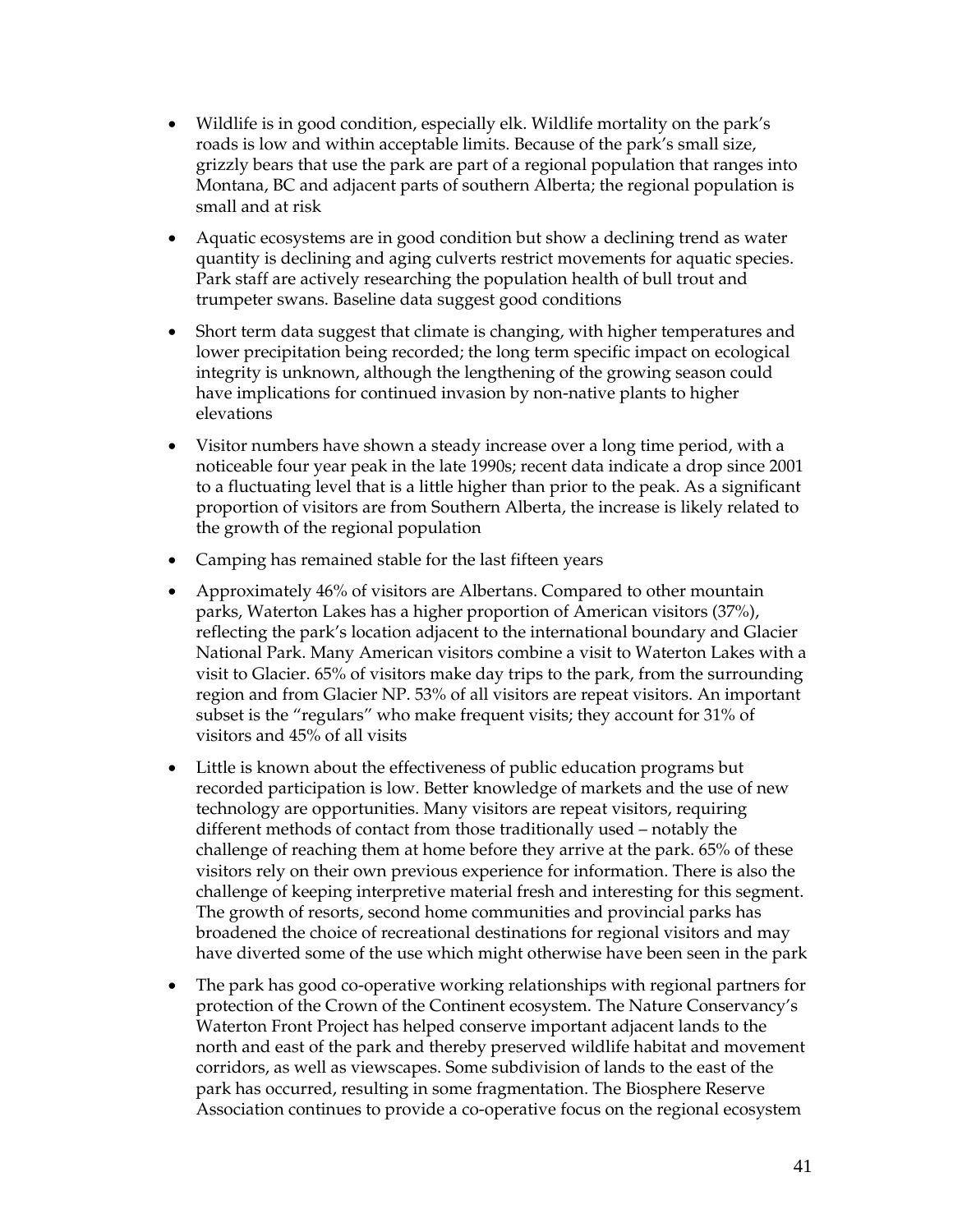• Close working relationships exist with Glacier National Park and the jointly prepared Periodic Report for the Waterton-Glacier International Peace Park World Heritage Site indicate that the globally significant values for which the Site was inscribed are being maintained, though there is a concern about the impacts of climate change

Issues for consideration in the management plan review include:

- Enhanced strategies for protecting and restoring the fescue grasslands and the native diversity of plant species
- Strategies and recovery plans for species at risk
- Improved integration of the mandate so that Ecological Integrity, Visitor Experience and Public Education are more mutually supportive; this is notably the case for regional repeat visitors who are responsible for almost half of the park visits; the focal area will likely be the Blakiston Valley
- Increased emphasis on public education, as a means to strengthen visitor experiences and to enlist cooperation in protecting ecological integrity
- Climate adaptation and mitigation strategies
- Development of measures, targets and thresholds for Visitor Experience and Public Education indicators
- Confirmation of measures, target and thresholds for the Ecological Integrity indicator
- Enhanced recognition of the World Heritage Site and regional co-operative partnerships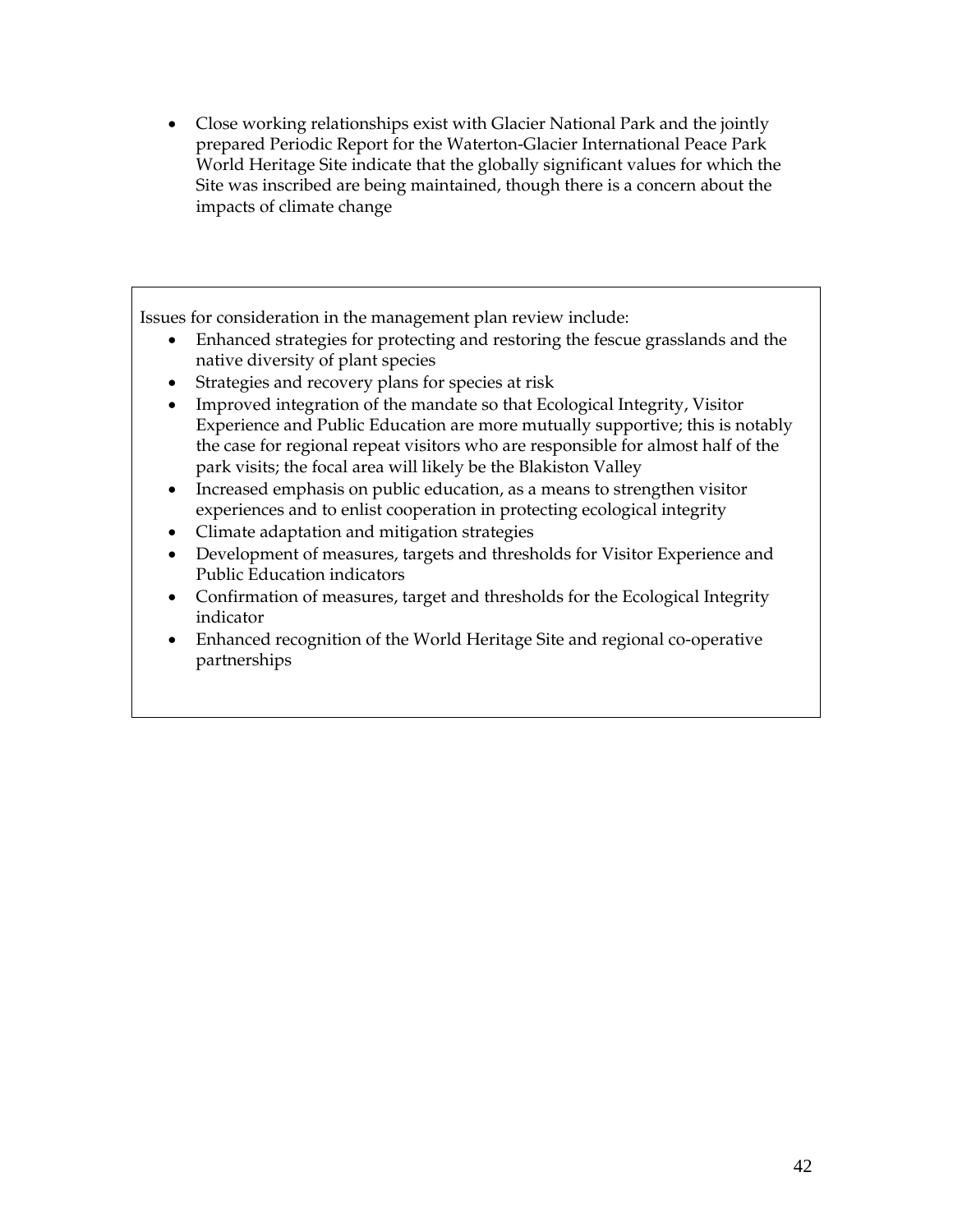#### **Literature Cited**

- Smith, C.M. and Bradley, C.E. 2003. Surveys for Bolander's quillwort *Isoetes bolanderi* in Waterton Lakes National Park, Alberta, in 2002. Unpublished Technical Report, Parks Canada, Waterton Park, Alberta.
- Scott, Daniel and Suffling, Roger. 2000. Climate Change and Canada's National Park System. Prepared for Parks Canada by the Adaptation & Research Group, Environment Canada and the Faculty of Environmental Studies, University of Waterloo.
- DeLong, R. and I. Pengelly. 2002. Banff Field Unit Vegetation Management Plan. Banff National Park, Banff, AB.
- Hoff, R. J., and S. Hagle. 1990. Diseases of whitebark pine with special imphasis on white pine blister rust. Pages 179-190 *in* W. C. Schmidt and K. J. McDonald, compilers. Proceedings of a symposium on whitebark pine ecosystems: ecology and management of a high-mountain resource, 29-31 Mar 1989, Bozeman, MT. USDA Forest Service General Technical Report INT-270.
- Levesque, Lisa. 2005. Investigating Landscape Change and Ecological Restoration: An Integrated Approach Using Historical Ecology and Geographical Information Systems in Waterton Lakes National Park, Alberta. Thesis, University of Victoria, Victoria, British Columbia.
- McCaughey, W. W. and W. C. Schmidt. 2001. Taxonomy, distribution, and history. Pages 29-40 *in* D. F. Tomback, S. F. Arno, and R. E. Keane, eds. Whitebark pine communities: ecology and restoration. Island Press, Washington, D. C
- Ogilvie, R. T. 1990. Distribution and ecology of whitebark pine in western Canada. Pages 54-60 *in* Proceedings of a symposium on whitebark pine ecosystems: ecology and management of a high-mountain resource, 29-31 Mar 1989, Bozeman, MT. USDA Forest Service General Technical Report INT-GTR-270.
- Parks Canada. 1997. Banff National Park of Canada Management Plan. Amended 2004. Minister of Public Works and Government Services Canada, Ottawa, ON.
- Parks Canada. 2000. Waterton Lakes National Park of Canada Management Plan. Minister of Public Works and Government Services Canada, Ottawa, ON.
- Smith, C.M. 2006. Whitebark pine and white pine blister rust in the Rocky Mountains of Canada and Northern Montana. Canadian Journal of Forest Research
- Tomback, D. F. 2002. The rapid decline of whitebark pine communities: ecological and biodiversity implications. Pages 31-42 *in* L. Taylor, K. Martin, D. S. Hik, and A. Ryall, eds. Proceedings of Ecology and Earth Sciences in Mountain Areas Conference, 6-10 September 2002, The Banff Centre, Banff, AB.
- Wilson, B. C., R. C. Walker, and G. J. Stuart-Smith. 2002. Whitebark pine restoration and monitoring in the Canadian Rockies. Pages 260-267 in L. Taylor, K. Martin, D. S.